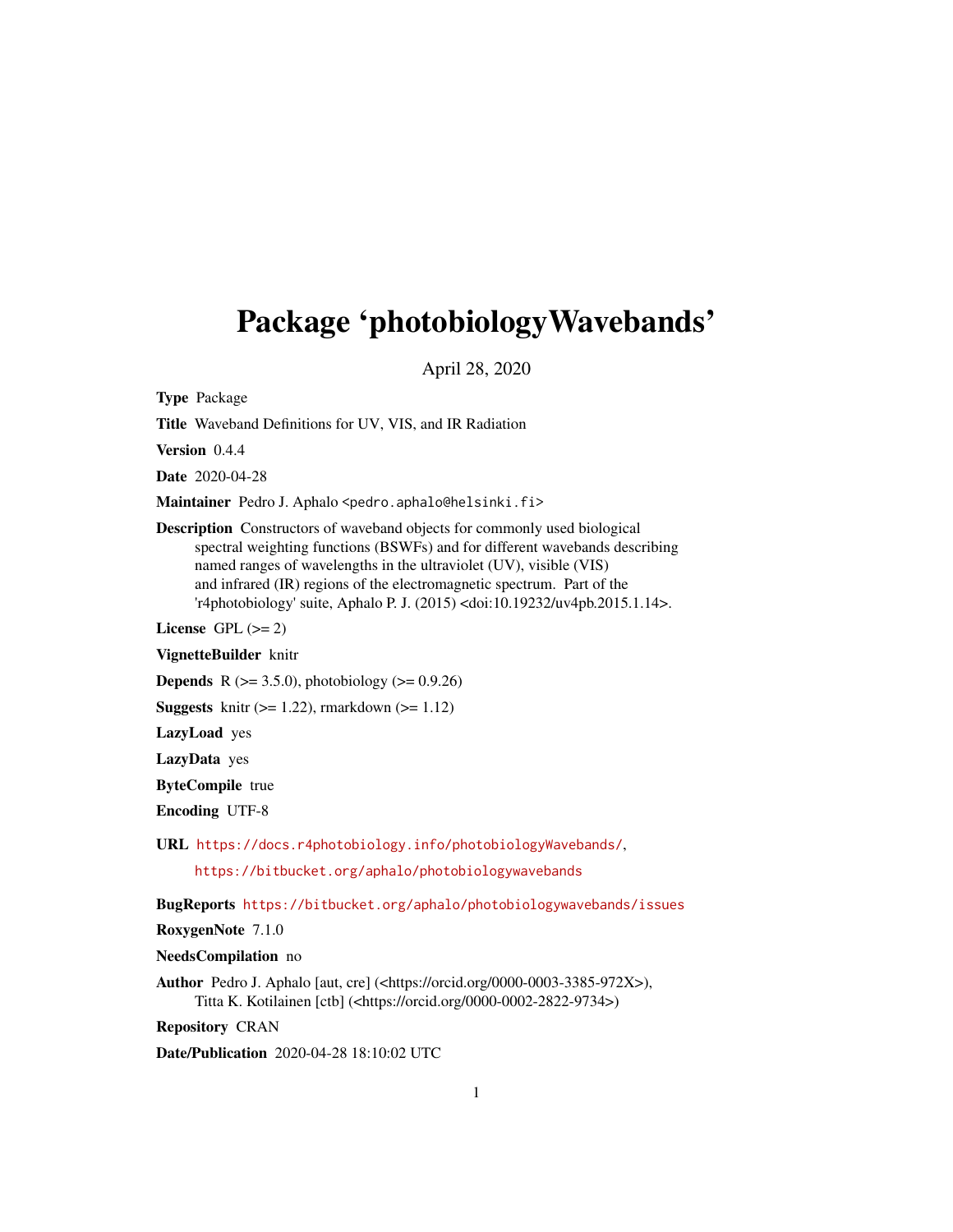# R topics documented:

|                                                                                                               | 3              |
|---------------------------------------------------------------------------------------------------------------|----------------|
|                                                                                                               | 5              |
|                                                                                                               | 6              |
|                                                                                                               | $\overline{7}$ |
|                                                                                                               | 8              |
| <b>CIE</b>                                                                                                    | 8              |
|                                                                                                               | 9              |
|                                                                                                               | 10             |
|                                                                                                               | 10             |
|                                                                                                               | 11             |
|                                                                                                               | 11             |
|                                                                                                               | 12             |
|                                                                                                               | 13             |
|                                                                                                               | 14             |
|                                                                                                               | 14             |
|                                                                                                               | 15             |
| DNA P q fun $\dots \dots \dots \dots \dots \dots \dots \dots \dots \dots \dots \dots \dots \dots \dots \dots$ | 16             |
|                                                                                                               | 17             |
|                                                                                                               | 18             |
|                                                                                                               | 18             |
|                                                                                                               | 19             |
|                                                                                                               | 20             |
|                                                                                                               | 21             |
|                                                                                                               | 22             |
|                                                                                                               | 23             |
|                                                                                                               | 24             |
|                                                                                                               | 25             |
|                                                                                                               | 26             |
|                                                                                                               | 27             |
|                                                                                                               | 27             |
|                                                                                                               | 29             |
|                                                                                                               | 30             |
|                                                                                                               | 31             |
|                                                                                                               | 32             |
|                                                                                                               | 32             |
| PG.                                                                                                           | 33             |
|                                                                                                               | 34             |
|                                                                                                               | 35             |
|                                                                                                               | 36             |
|                                                                                                               | 36             |
| Red                                                                                                           | 37             |
|                                                                                                               | 38             |
|                                                                                                               | 39             |
|                                                                                                               | 39             |
|                                                                                                               | 40             |
|                                                                                                               | 41             |
|                                                                                                               |                |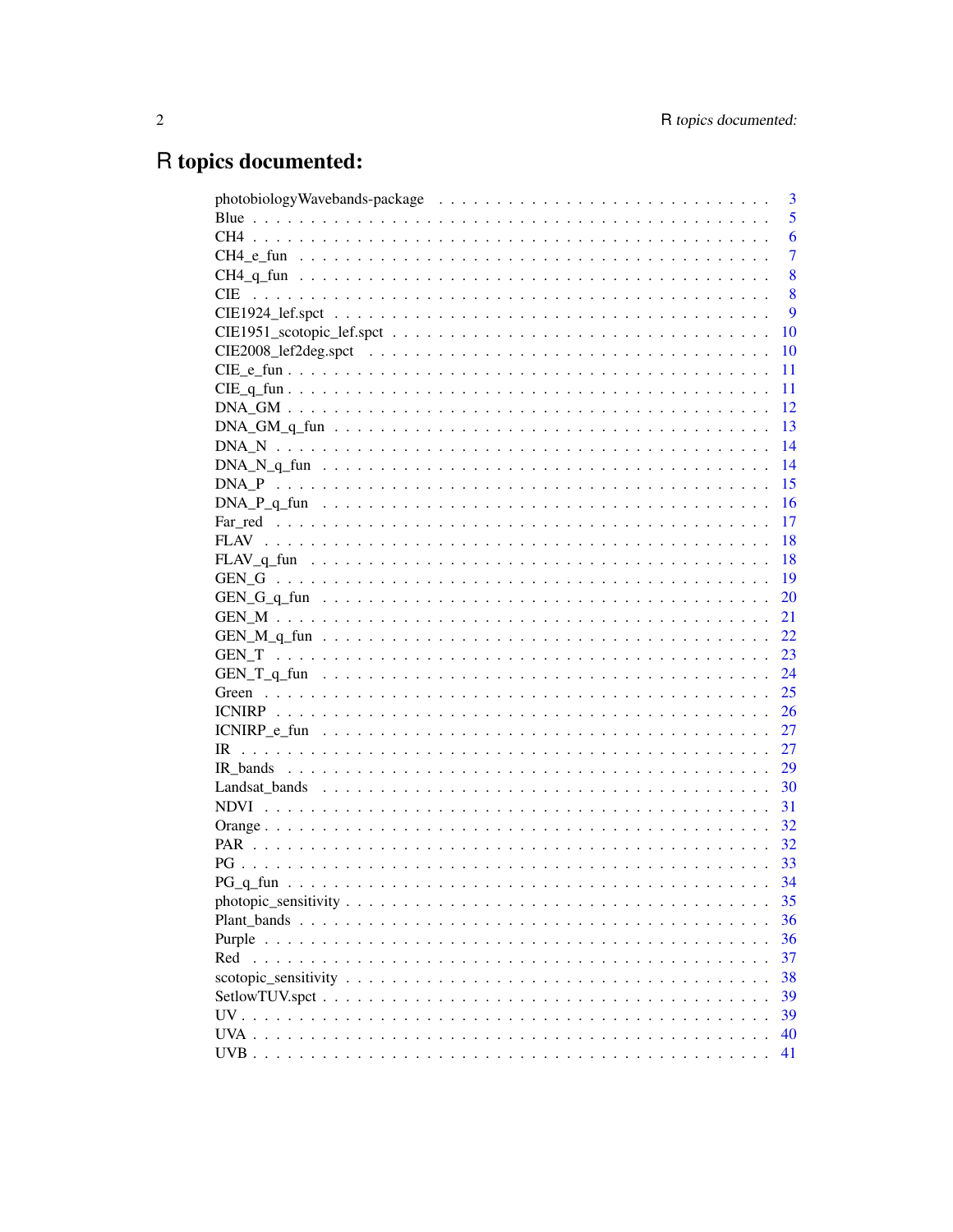<span id="page-2-0"></span>

| Index |  |  |  |  |  |  |  |  |  |  |  |  |  |  |  |  |  |  |  |
|-------|--|--|--|--|--|--|--|--|--|--|--|--|--|--|--|--|--|--|--|
|       |  |  |  |  |  |  |  |  |  |  |  |  |  |  |  |  |  |  |  |
|       |  |  |  |  |  |  |  |  |  |  |  |  |  |  |  |  |  |  |  |
|       |  |  |  |  |  |  |  |  |  |  |  |  |  |  |  |  |  |  |  |
|       |  |  |  |  |  |  |  |  |  |  |  |  |  |  |  |  |  |  |  |
|       |  |  |  |  |  |  |  |  |  |  |  |  |  |  |  |  |  |  |  |
|       |  |  |  |  |  |  |  |  |  |  |  |  |  |  |  |  |  |  |  |

## photobiologyWavebands-package

*photobiologyWavebands: Waveband Definitions for UV, VIS, and IR Radiation*

## Description

Constructors of waveband objects for commonly used biological spectral weighting functions (BSWFs) and for different wavebands describing named ranges of wavelengths in the ultraviolet (UV), visible (VIS) and infrared (IR) regions of the electromagnetic spectrum. Part of the 'r4photobiology' suite, Aphalo P. J. (2015) <doi:10.19232/uv4pb.2015.1.14>.

## Details

This package provides constructors for objects of class waveband from package 'photobiology'. These contructors are based on standard definitions and frequently used non-standardized definitions. When different definitions are in common use for a given named waveband the constructors accept an argument to chose among them. Whenever an ISO standard provides a definition, this is used by default. In the infrared (IR) there are many different definitions and waveband names in use. We have tried to include most of the commonly used names and definitions.

Definitions "matching" the different bands of Landsat imagers are included. These are simple wavelength ranges for wavelengths at half-maximun response as given in the NASA literature, which in some cases presents small inconsistencies. These definitions cannot exactly reproduce instrument responses as they do not describe the real spectral responisveness of the satellite imagers.

By necesity we cover only a subset of all definitions in use. These should be thought as convenience functions, as waveband objects according to any arbitrary definition can be constructed with the functions provided by package [photobiology-package](#page-0-0)

## Author(s)

Maintainer: Pedro J. Aphalo <pedro.aphalo@helsinki.fi> [\(ORCID\)](https://orcid.org/0000-0003-3385-972X)

Other contributors:

• Titta K. Kotilainen <titta.kotilainen@helsinki.fi> [\(ORCID\)](https://orcid.org/0000-0002-2822-9734) [contributor]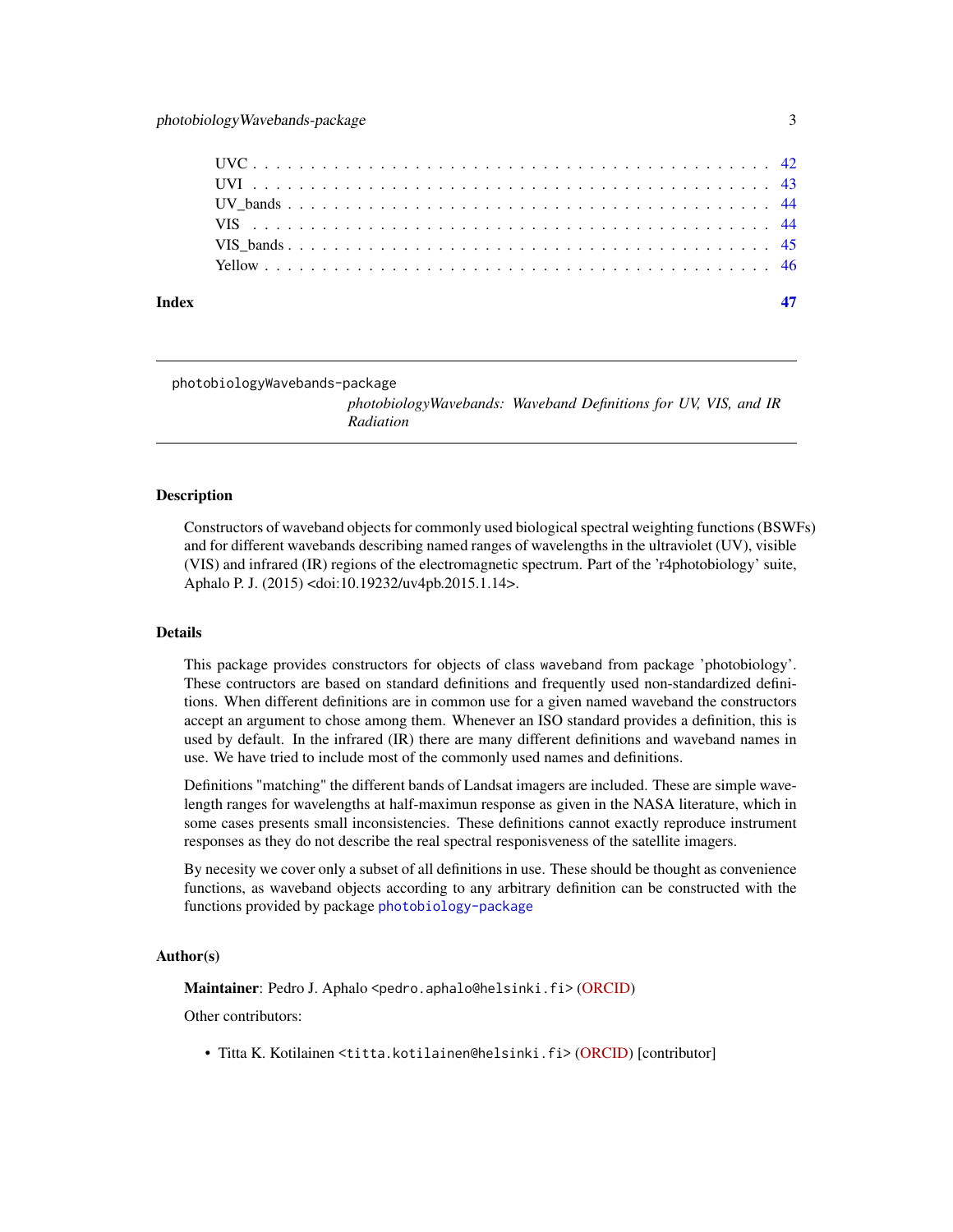#### References

Aphalo, Pedro J. (2015) The r4photobiology suite. UV4Plants Bulletin, 2015:1, 21-29. [https:](https://doi.org/10.19232/uv4pb.2015.1.14) [//doi.org/10.19232/uv4pb.2015.1.14](https://doi.org/10.19232/uv4pb.2015.1.14).

Aphalo, P. J., Albert, A., Björn, L. O., McLeod, A. R., Robson, T. M., Rosenqvist, E. (Eds.). (2012). Beyond the Visible: A handbook of best practice in plant UV photobiology (1st ed., p. xxx + 174). Helsinki: University of Helsinki, Department of Biosciences, Division of Plant Biology. ISBN 978-952-10-8363-1 (PDF), 978-952-10-8362-4 (paperback). Open access PDF download available at https://hdl.handle.net/10138/37558

Caldwell, M. M. (1971) Solar UV irradiation and the growth and development of higher plants. In Giese, A. C. (Ed.) Photophysiology, Academic Press, 1971, 6, 131-177

Diffey, B. L. 1991. Solar ultraviolet radiation effects on biological systems. Review in Physics in Medicine and Biology 36 (3): 299-328.

Green, A. E. S., Miller, J. H. (1975) Measures of biologically active radiation in the 280-340 nm region. Impacts of climate change on the environment. CIAP Monograph, 5, Part 1, Chapter 2.2.4

Green, A. E. S.; Sawada, T. & Shettle, E. P. (1974) The middle ultraviolet reaching the ground Photochemistry and Photobiology, 1974, 19, 251-259

Ibdah, M., Krins, A., Seidlitz, H. K., Heller, W., Strack, D. & Vogt, T. (2002) Spectral dependence of flavonol and betacyanin accumulation in Mesembryanthemum crystallinum under enhanced ultraviolet radiation. Plant, Cell & Environment, 25, 1145-1154

International Commission on Non-Ionizing Radiation Protection (2004) ICNIRP Guidelines on Limits of Exposure to Ultraviolet Radiation of Wavelengths Between 180 nm And 400 nm (Incoherent Optical Radiation). Health Physics 87(2):171-186. [https://www.icnirp.org/cms/upload/](https://www.icnirp.org/cms/upload/publications/ICNIRPUV2004.pdf) [publications/ICNIRPUV2004.pdf](https://www.icnirp.org/cms/upload/publications/ICNIRPUV2004.pdf)

ISO (2007) Optics and photonics - Spectral bands. ISO Standard 20473:2007. ISO, Geneva.

ISO (2007) Space environment (natural and artificial) - Process for determining solar irradiances. ISO Standard 21348. ISO, Geneva.

Quaite, F. E., Sutherland, B. M., Sutherland, J. C. Action spectrum for DNA damage in alfalfa lowers predicted impact of ozone depletion. Nature, 1992, 358, 576-578

Leutner, B. and Horning, N. (2016). RStoolbox: Tools for Remote Sensing Data Analysis. R package version 0.1.6. <https://CRAN.R-project.org/package=RStoolbox>

Micheletti, M. I.; Piacentini, R. D. & Madronich, S. (2003) Sensitivity of Biologically Active UV Radiation to Stratospheric Ozone Changes: Effects of Action Spectrum Shape and Wavelength Range Photochemistry and Photobiology, 78, 456-461

Musil, C. F. (1995) Differential effects of elevated ultraviolet-B radiation on the photochemical and reproductive performances of dicotyledonous and monocotyledonous arid-environment ephemerals Plant, Cell and Environment, 18, 844-854

Murakami, K., Aiga I. (1994) Red/Far-red photon flux ratio used as an index number for morphological control of plant growth under artificial lighting conditions. Proc. Int. Symp. Artificial Lighting, Acta Horticulturae, 418, ISHS 1997.

NASA (nd) Landsat 7 Science Data Users Handbook. [https://landsat.gsfc.nasa.gov/wp-cont](https://landsat.gsfc.nasa.gov/wp-content/uploads/2016/08/Landsat7_Handbook.pdf)ent/ [uploads/2016/08/Landsat7\\_Handbook.pdf](https://landsat.gsfc.nasa.gov/wp-content/uploads/2016/08/Landsat7_Handbook.pdf) Visited on 2016-12-26.

Sellaro, R., Crepy, M., Trupkin, S. A., Karayekov, E., Buchovsky, A. S., Rossi, C., & Casal, J. J. (2010). Cryptochrome as a sensor of the blue/green ratio of natural radiation in Arabidopsis. Plant physiology, 154(1), 401-409. doi:10.1104/pp.110.160820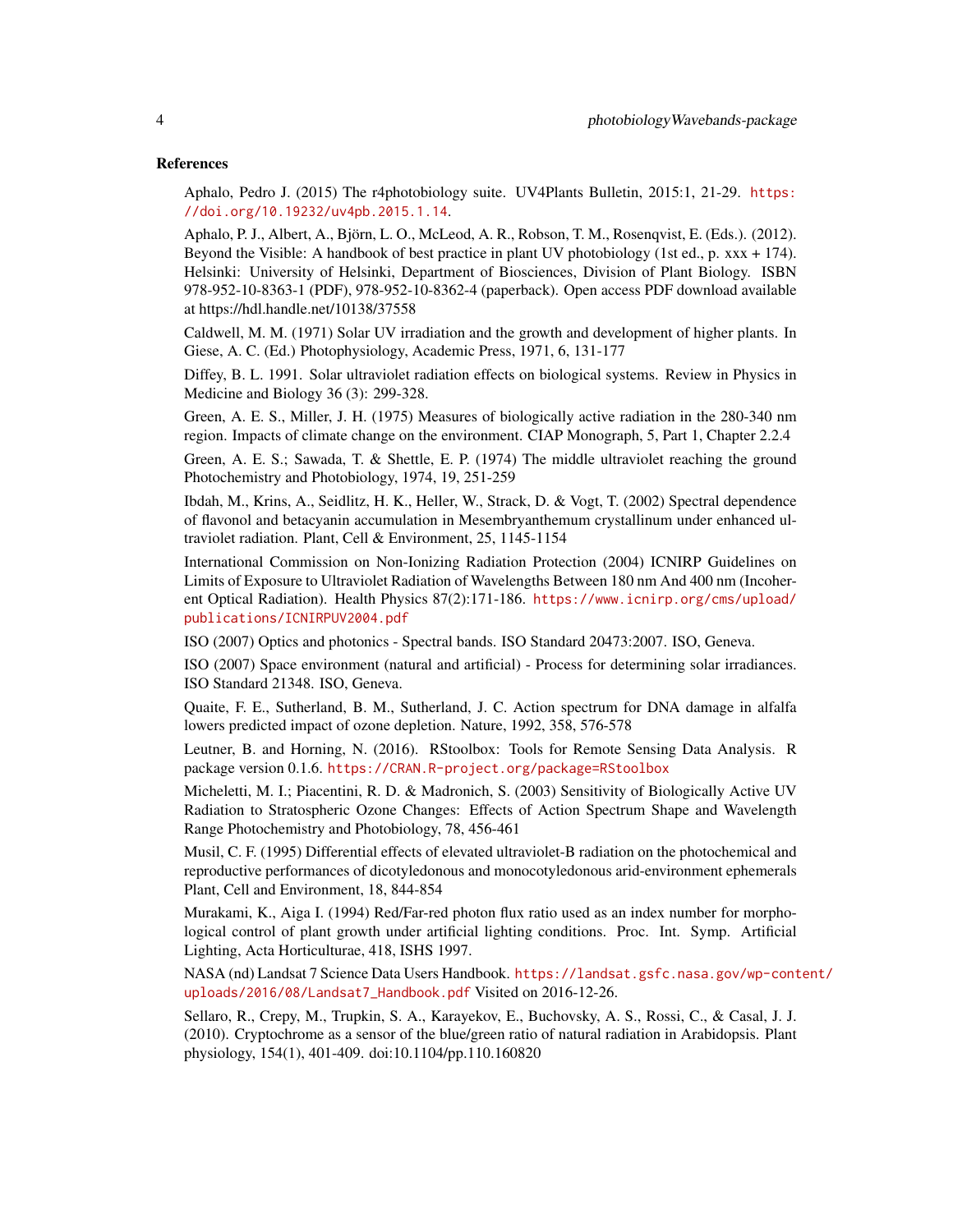#### <span id="page-4-0"></span> $B$ lue  $5$

Setlow, R. B. (1974) The Wavelengths in Sunlight Effective in Producing Skin Cancer: A Theoretical Analysis. Proceedings of the National Academy of Sciences, 71, 3363-3366

Smith, H. (1982) Light quality, photoperception and plant strategy. Annual Review of Plant Physiology, 33:481-518.

USGS (nd) Landsat 8 Science Data Users Handbook. [https://www.usgs.gov/media/files/](https://www.usgs.gov/media/files/landsat-8-data-users-handbook) [landsat-8-data-users-handbook](https://www.usgs.gov/media/files/landsat-8-data-users-handbook). Visited on 2020-04-28.

Webb, A. R.; Slaper, H.; Koepke, P. & Schmalwieser, A. W. Know your standard: clarifying the CIE erythema action spectrum. Photochemistry and photobiology, 2011, 87, 483-486

## See Also

Useful links:

- <https://docs.r4photobiology.info/photobiologyWavebands/>
- <https://bitbucket.org/aphalo/photobiologywavebands>
- Report bugs at <https://bitbucket.org/aphalo/photobiologywavebands/issues>

## Examples

```
q_irrad(sun.spct, PAR()) # PAR photon irradiance
q_irrad(sun.spct, Blue("ISO")) # blue photon irradiance, ISO definition
q_irrad(sun.spct, Blue("Sellaro")) # blue photon irradiance, Sellaro et al.'s definition
e_irrad(sun.spct, VIS()) # VIS irradiance, ISO definition
q_irrad(sun.spct, VIS()) # VIS photon, ISO definition
```
<span id="page-4-1"></span>

Blue *Constructor of blue waveband*

## Description

Default defined according to "ISO".

## Usage

 $Blue(std = "ISO")$ 

#### Arguments

std a character string "ISO", "Sellaro" (plant biology), or "RS" (remote sensing), or Landsat imagers, "LandsatTM", "LandsatETM", or "LandsatOLI".

#### Value

a waveband object wavelength defining a wavelength range.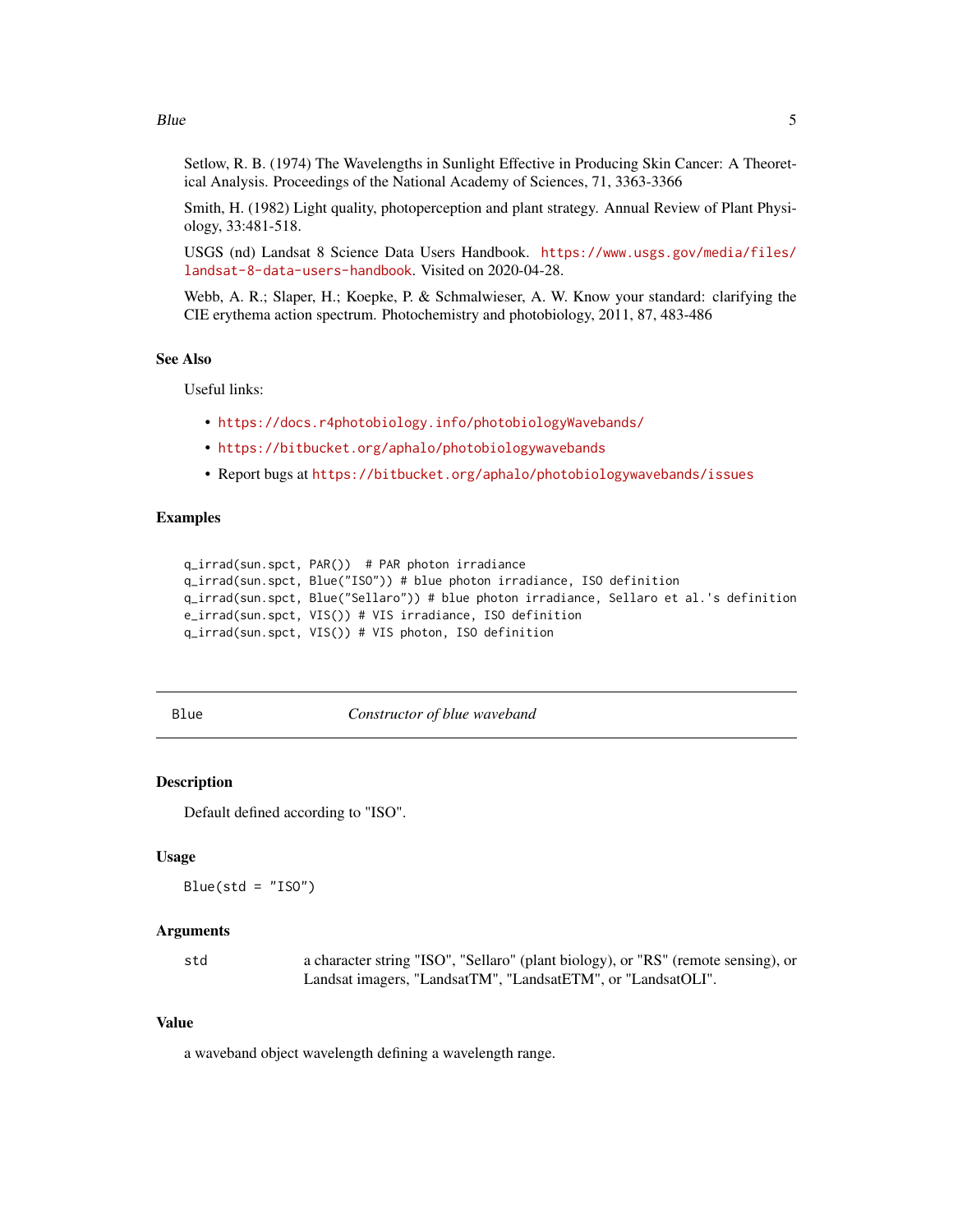## <span id="page-5-0"></span>See Also

```
new_waveband waveband
```

```
Other unweighted wavebands: Far_red(), Green(), IR(), Orange(), Purple(), Red(), UVA(),
UVB(), UVC(), UV(), VIS(), Yellow()
```
#### Examples

Blue() Blue("ISO") Blue("Sellaro")

<span id="page-5-1"></span>CH4 *Constructor of CH4 production from pectin weighted waveband*

## Description

Methane production from pectin BSWF

## Usage

 $CH4(norm = 300, w.low = 275, w.high = 400)$ 

## Arguments

| norm   | normalization wavelength (nm)      |
|--------|------------------------------------|
| w.low  | short-end boundary wavelength (nm) |
| w.high | long-end boundary wavelength (nm)  |

## Value

a waveband object wavelength defining wavelength range, weighting function and normalization wavelength.

## See Also

[waveband](#page-0-0)

Other BSWF weighted wavebands: [CIE\(](#page-7-1)), [DNA\\_GM\(](#page-11-1)), [DNA\\_N\(](#page-13-1)), [DNA\\_P\(](#page-14-1)), [FLAV\(](#page-17-1)), [GEN\\_G\(](#page-18-1)), [GEN\\_M\(](#page-20-1)), [GEN\\_T\(](#page-22-1)), [ICNIRP\(](#page-25-1)), [PG\(](#page-32-1))

## Examples

CIE() CIE(300)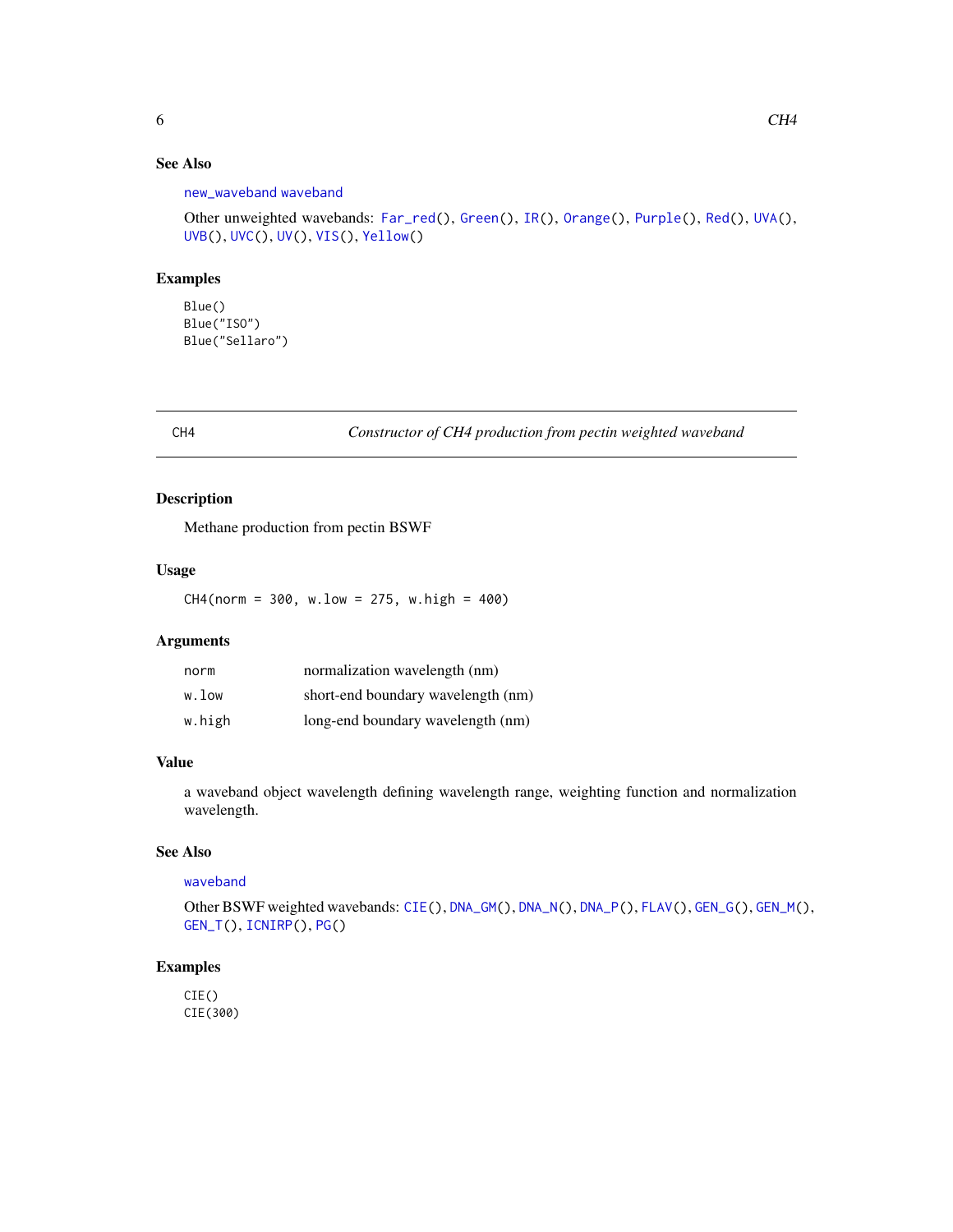<span id="page-6-1"></span><span id="page-6-0"></span>

This function gives a set of numeric multipliers that can be used as a weight to calculate effective doses and irradiances. The returned values are on quantum based effectiveness relative units.

#### Usage

CH4\_e\_fun(w.length)

## Arguments

w.length numeric array of wavelengths (nm)

#### Value

a numeric array of the same length as w.length with values for the BSWF normalized as in the original source (300 nm) and based on energy effectiveness.

## References

Bloom, A. A.; Lee-Taylor, J.; Madronich, S.; Messenger, D. J.; Palmer, P. I.; Reay, D. S. & McLeod, A. R. (2010) Global methane emission estimates from ultraviolet irradiation of terrestrial plant foliage. New Phytologist, Blackwell Publishing Ltd, 187, 417–425 .

## See Also

Other BSWF functions: [CH4\\_q\\_fun\(](#page-7-2)), [CIE\\_e\\_fun\(](#page-10-1)), [CIE\\_q\\_fun\(](#page-10-2)), [DNA\\_GM\\_q\\_fun\(](#page-12-1)), [DNA\\_P\\_q\\_fun\(](#page-15-1)), [FLAV\\_q\\_fun\(](#page-17-2)), [GEN\\_G\\_q\\_fun\(](#page-19-1)), [GEN\\_M\\_q\\_fun\(](#page-21-1)), [GEN\\_T\\_q\\_fun\(](#page-23-1)), [ICNIRP\\_e\\_fun\(](#page-26-2)), [PG\\_q\\_fun\(](#page-33-1))

#### Examples

CH4\_e\_fun(293:400)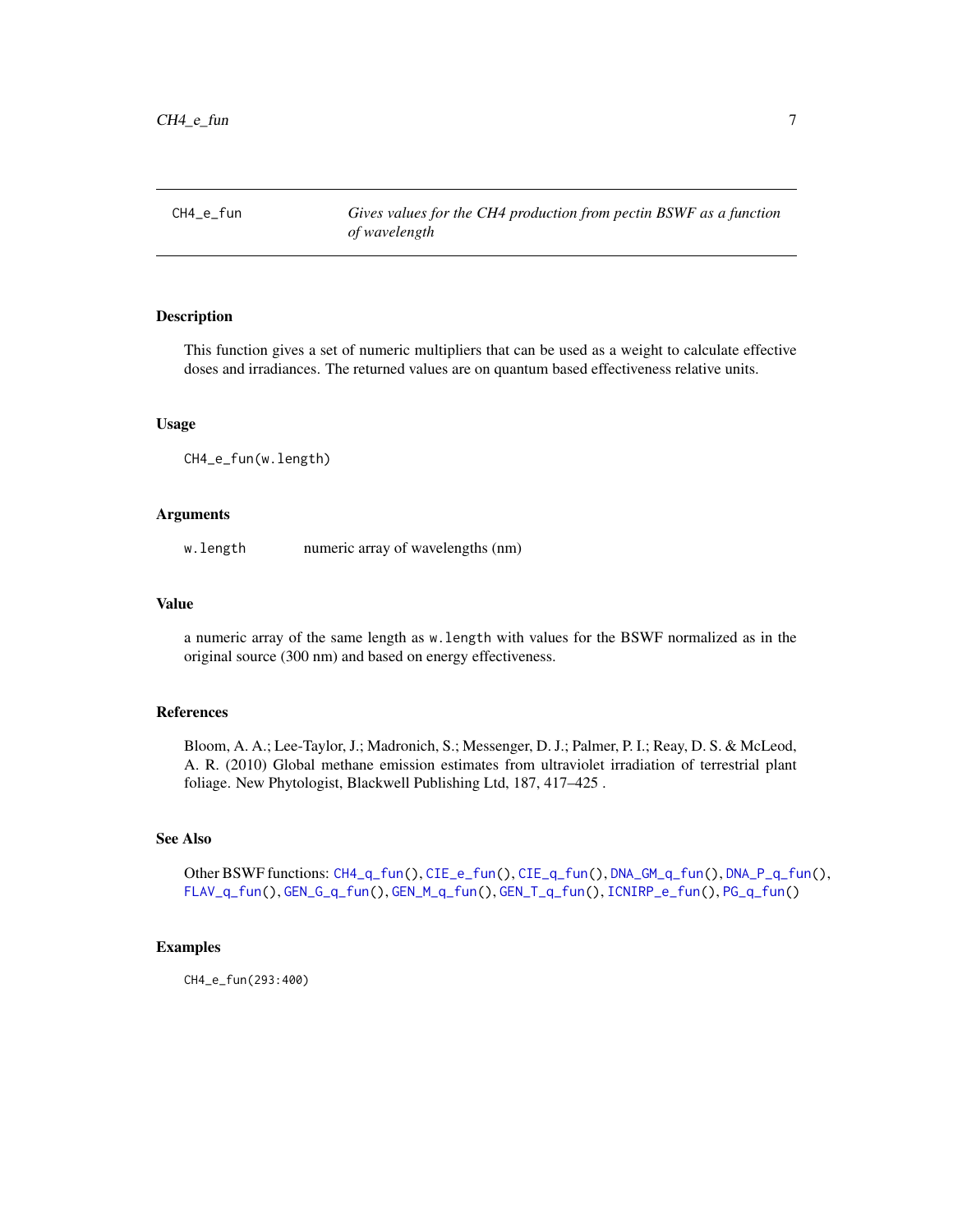<span id="page-7-2"></span><span id="page-7-0"></span>This function gives a set of numeric multipliers that can be used as a weight to calculate effective doses and irradiances. The returned values are on quantum based effectiveness relative units.

#### Usage

CH4\_q\_fun(w.length)

## Arguments

w. length numeric array of wavelengths (nm)

## Value

a numeric array of the same length as w.length with values for the BSWF normalized as in the original source (300 nm) but based on quantum effectiveness.

#### See Also

Other BSWF functions: [CH4\\_e\\_fun\(](#page-6-1)), [CIE\\_e\\_fun\(](#page-10-1)), [CIE\\_q\\_fun\(](#page-10-2)), [DNA\\_GM\\_q\\_fun\(](#page-12-1)), [DNA\\_P\\_q\\_fun\(](#page-15-1)), [FLAV\\_q\\_fun\(](#page-17-2)), [GEN\\_G\\_q\\_fun\(](#page-19-1)), [GEN\\_M\\_q\\_fun\(](#page-21-1)), [GEN\\_T\\_q\\_fun\(](#page-23-1)), [ICNIRP\\_e\\_fun\(](#page-26-2)), [PG\\_q\\_fun\(](#page-33-1))

#### Examples

CH4\_q\_fun(293:400)

<span id="page-7-1"></span>CIE *Constructor of CIE weighted waveband*

## Description

Erythema BSWF

#### Usage

 $CIE(norm = 298, w.low = 250, w.high = 400)$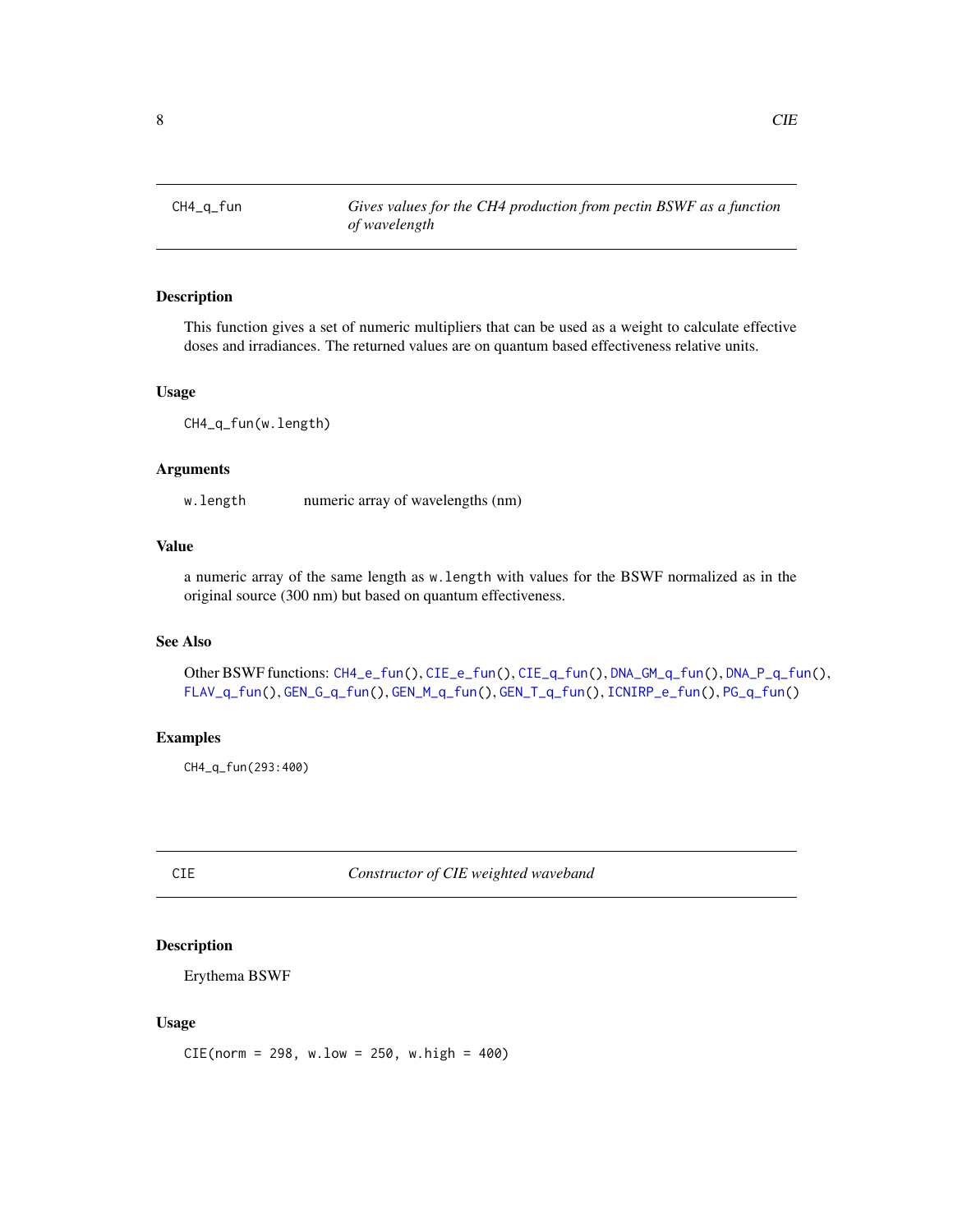#### <span id="page-8-0"></span>Arguments

| norm   | normalization wavelength (nm)      |
|--------|------------------------------------|
| w.low  | short-end boundary wavelength (nm) |
| w.high | long-end boundary wavelength (nm)  |

## Value

a waveband object wavelength defining wavelength range, weighting function and normalization wavelength.

#### References

Webb, A. (20XX)

## See Also

[waveband](#page-0-0)

Other BSWF weighted wavebands: [CH4\(](#page-5-1)), [DNA\\_GM\(](#page-11-1)), [DNA\\_N\(](#page-13-1)), [DNA\\_P\(](#page-14-1)), [FLAV\(](#page-17-1)), [GEN\\_G\(](#page-18-1)), [GEN\\_M\(](#page-20-1)), [GEN\\_T\(](#page-22-1)), [ICNIRP\(](#page-25-1)), [PG\(](#page-32-1))

## Examples

CIE() CIE(300)

CIE1924\_lef.spct *CIE1924 luminous efficiency function (photopic human vision)*

## Description

A dataset containing the wavelengths at a 1 nm interval. Tabulated values for quantum luminous efficiency according to CIE1924.

## Format

A response.spct object with 471 rows and 2 variables

## Details

The variables are as follows:

- w.length (nm)
- s.q.response

## Note

This luminous efficiency function understimates the renponse to short wavelengths.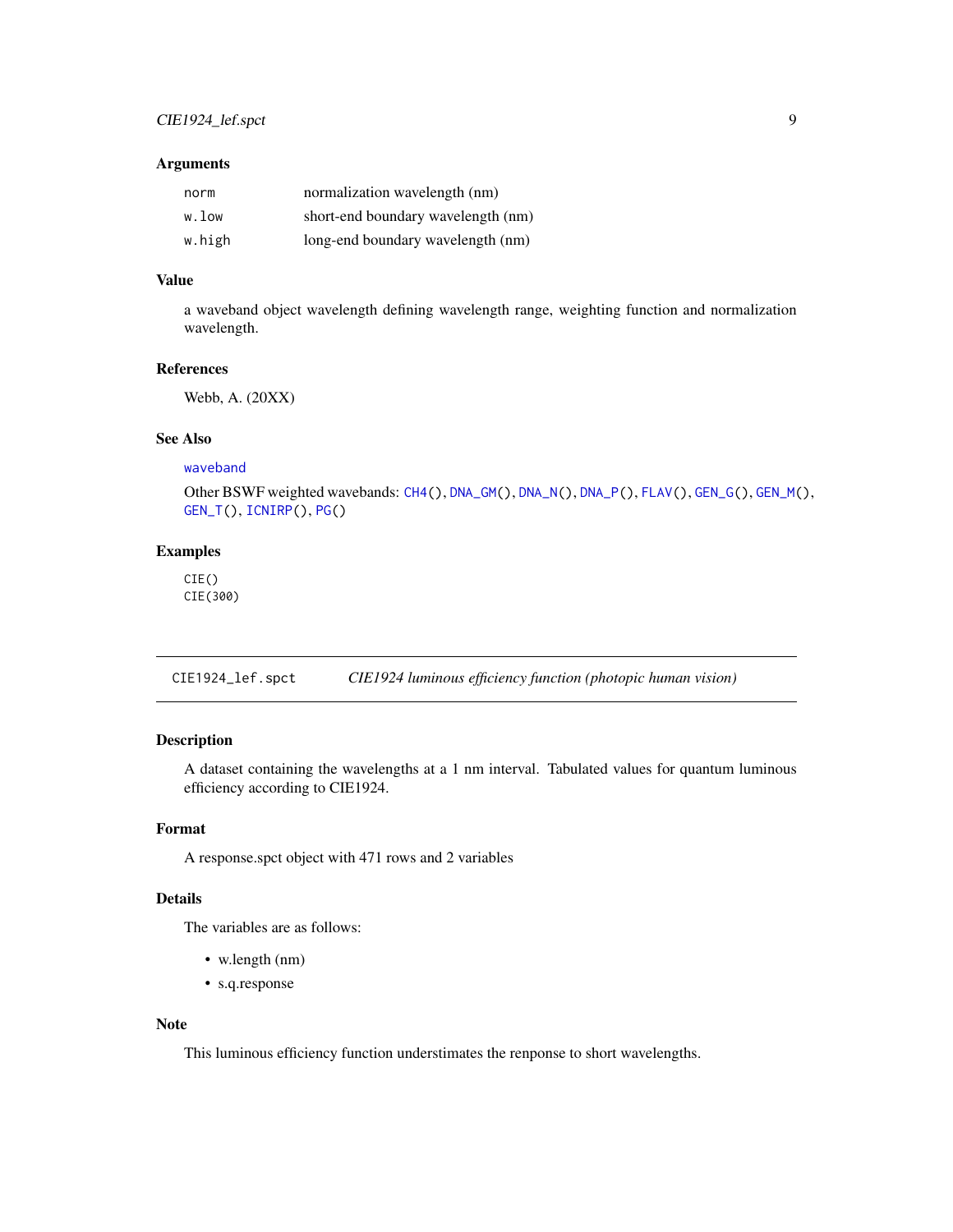#### <span id="page-9-0"></span>References

<http://www.cvrl.org/> downloaded on 2015-01-24

CIE1951\_scotopic\_lef.spct

*Luminous efficiency function (scotopic human vision)*

## Description

A dataset containing the wavelengths at a 1 nm interval. Tabulated values for quantum luminous efficiency at low light levels according to CIE1951.

## Format

A response.spct object with 401 rows and 2 variables

#### Details

The variables are as follows:

- w.length (nm)
- s.q.response

## References

<http://www.cvrl.org/> downloaded on 2015-01-24

CIE2008\_lef2deg.spct *CIE2008 luminous efficiency function (2-deg) (photopic human vision)*

## Description

A dataset containing the wavelengths at a 1 nm interval. Tabulated values for quantum luminous efficiency according to CIE2008 for 2 degrees.

#### Format

A response.spct object with 441 rows and 2 variables

## Details

The variables are as follows:

- w.length (nm)
- s.q.response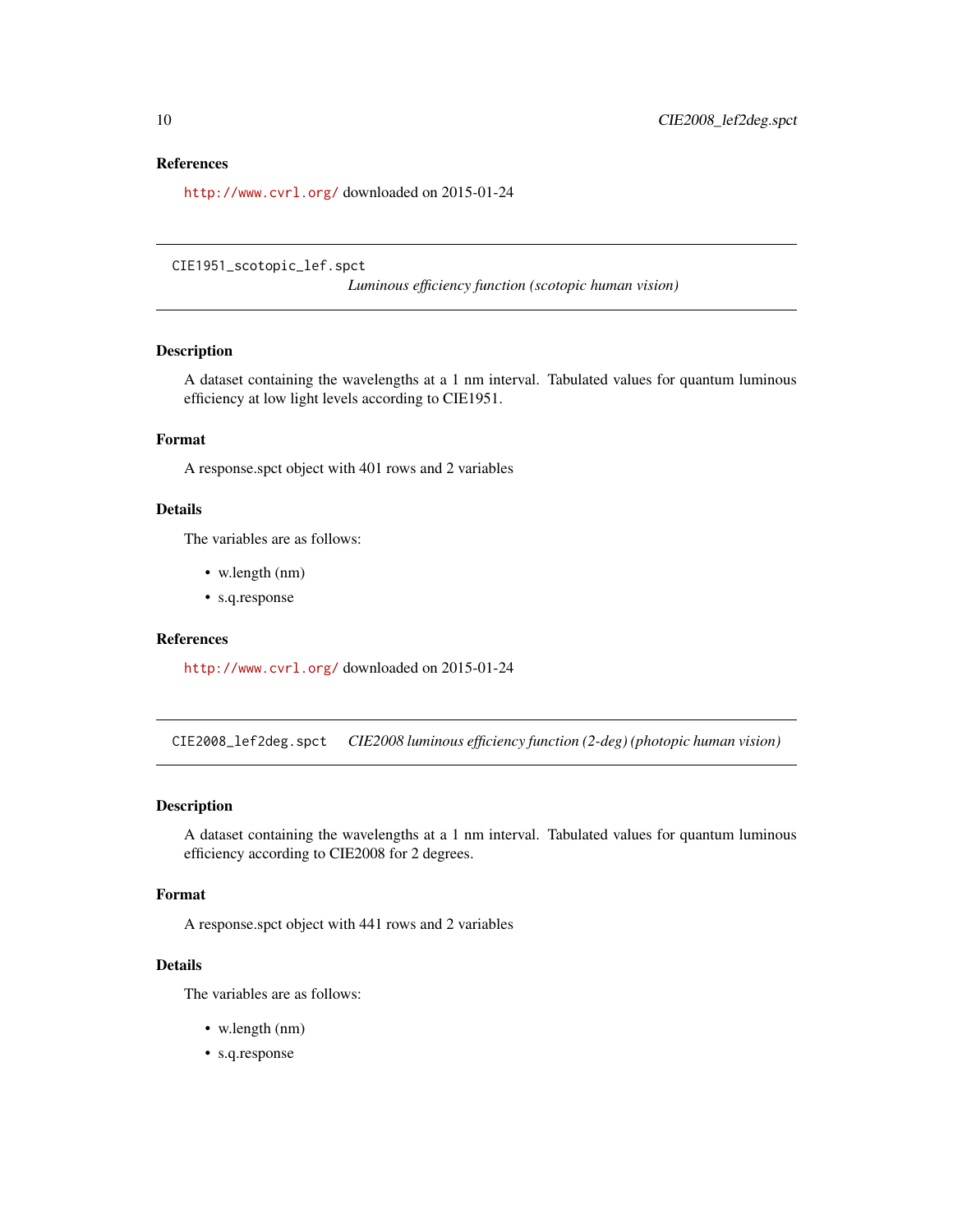## <span id="page-10-0"></span> $CIE<sub>__</sub>e<sub>__</sub>fun$  11

## References

<http://www.cvrl.org/> downloaded on 2015-01-24

<span id="page-10-1"></span>CIE\_e\_fun *Gives values for the erythemal BSWF as a function of wavelength*

#### **Description**

This function gives a set of numeric multipliers that can be used as a weight to calculate effective doses and irradiances. The returned values are on quantum based effectiveness relative units.

#### Usage

CIE\_e\_fun(w.length)

## Arguments

w.length numeric array of wavelengths (nm)

## Value

a numeric array of the same length as w.length with values for the BSWF normalized as in the original source (298 nm) and based on energy effectiveness.

## See Also

Other BSWF functions: [CH4\\_e\\_fun\(](#page-6-1)), [CH4\\_q\\_fun\(](#page-7-2)), [CIE\\_q\\_fun\(](#page-10-2)), [DNA\\_GM\\_q\\_fun\(](#page-12-1)), [DNA\\_P\\_q\\_fun\(](#page-15-1)), [FLAV\\_q\\_fun\(](#page-17-2)), [GEN\\_G\\_q\\_fun\(](#page-19-1)), [GEN\\_M\\_q\\_fun\(](#page-21-1)), [GEN\\_T\\_q\\_fun\(](#page-23-1)), [ICNIRP\\_e\\_fun\(](#page-26-2)), [PG\\_q\\_fun\(](#page-33-1))

#### Examples

CIE\_e\_fun(293:400)

<span id="page-10-2"></span>CIE\_q\_fun *Gives values for the erythemal BSWF as a function of wavelength*

## Description

This function gives a set of numeric multipliers that can be used as a weight to calculate effective doses and irradiances. The returned values are on quantum based effectiveness relative units.

#### Usage

CIE\_q\_fun(w.length)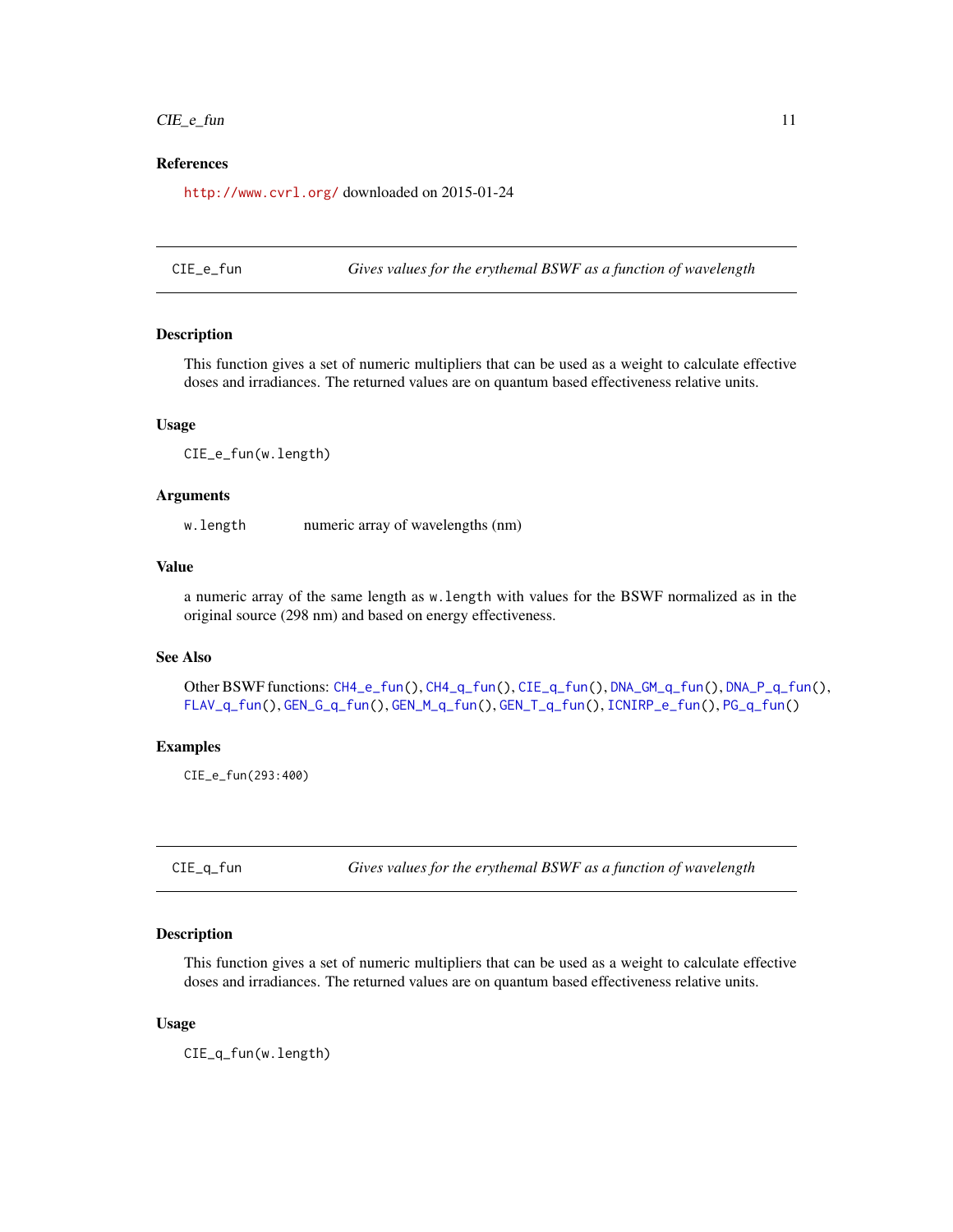## <span id="page-11-0"></span>**Arguments**

w.length numeric array of wavelengths (nm)

## Value

a numeric array of the same length as w.length with values for the BSWF normalized as in the original source (298 nm) and based on quantum effectiveness.

#### See Also

```
Other BSWF functions: CH4_e_fun(), CH4_q_fun(), CIE_e_fun(), DNA_GM_q_fun(), DNA_P_q_fun(),
FLAV_q_fun(), GEN_G_q_fun(), GEN_M_q_fun(), GEN_T_q_fun(), ICNIRP_e_fun(), PG_q_fun()
```
## Examples

CIE\_q\_fun(293:400)

<span id="page-11-1"></span>DNA\_GM *Constructor of DNA damage (SETLOW) weighted waveband*

## Description

Naked DNA damage BSWF, Green and Miller's formulation.

## Usage

 $DNA_GM(norm = 300, w.low = 275, w.high = 400)$ 

## Arguments

| norm   | normalization wavelength (nm)      |
|--------|------------------------------------|
| w.low  | short-end boundary wavelength (nm) |
| w.high | long-end boundary wavelength (nm)  |

#### Value

a waveband object wavelength defining wavelength range, weighting function and normalization wavelength.

## See Also

[new\\_waveband](#page-0-0) [waveband](#page-0-0)

Other BSWF weighted wavebands: [CH4\(](#page-5-1)), [CIE\(](#page-7-1)), [DNA\\_N\(](#page-13-1)), [DNA\\_P\(](#page-14-1)), [FLAV\(](#page-17-1)), [GEN\\_G\(](#page-18-1)), [GEN\\_M\(](#page-20-1)), [GEN\\_T\(](#page-22-1)), [ICNIRP\(](#page-25-1)), [PG\(](#page-32-1))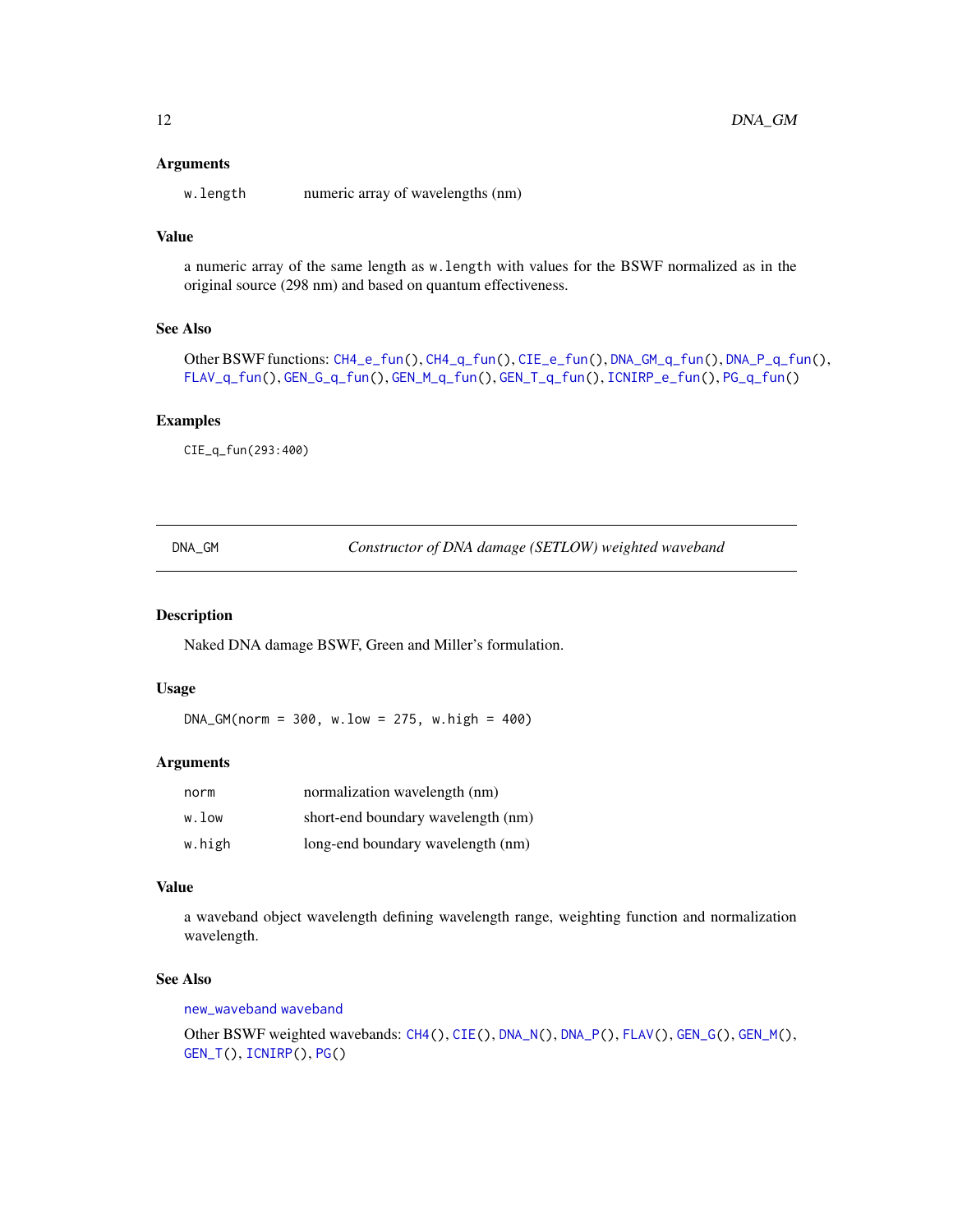## <span id="page-12-0"></span>DNA\_GM\_q\_fun 13

#### Examples

DNA\_GM() DNA\_GM(300)

<span id="page-12-1"></span>DNA\_GM\_q\_fun *Gives values for naked DNA BSWF (SETLOW) as a function of wavelength*

## Description

This function gives a set of numeric multipliers that can be used as a weight to calculate effective doses and irradiances. It uses the seldom used Green and Miller formulation.

## Usage

DNA\_GM\_q\_fun(w.length)

## Arguments

w.length numeric array of w.length (nm)

## Value

a numeric array of the same length as w.length with values for the BSWF normalized as in the original source. The returned values are based on quantum effectiveness units.

## See Also

Other BSWF functions: [CH4\\_e\\_fun\(](#page-6-1)), [CH4\\_q\\_fun\(](#page-7-2)), [CIE\\_e\\_fun\(](#page-10-1)), [CIE\\_q\\_fun\(](#page-10-2)), [DNA\\_P\\_q\\_fun\(](#page-15-1)), [FLAV\\_q\\_fun\(](#page-17-2)), [GEN\\_G\\_q\\_fun\(](#page-19-1)), [GEN\\_M\\_q\\_fun\(](#page-21-1)), [GEN\\_T\\_q\\_fun\(](#page-23-1)), [ICNIRP\\_e\\_fun\(](#page-26-2)), [PG\\_q\\_fun\(](#page-33-1))

## Examples

DNA\_GM\_q\_fun(293:400)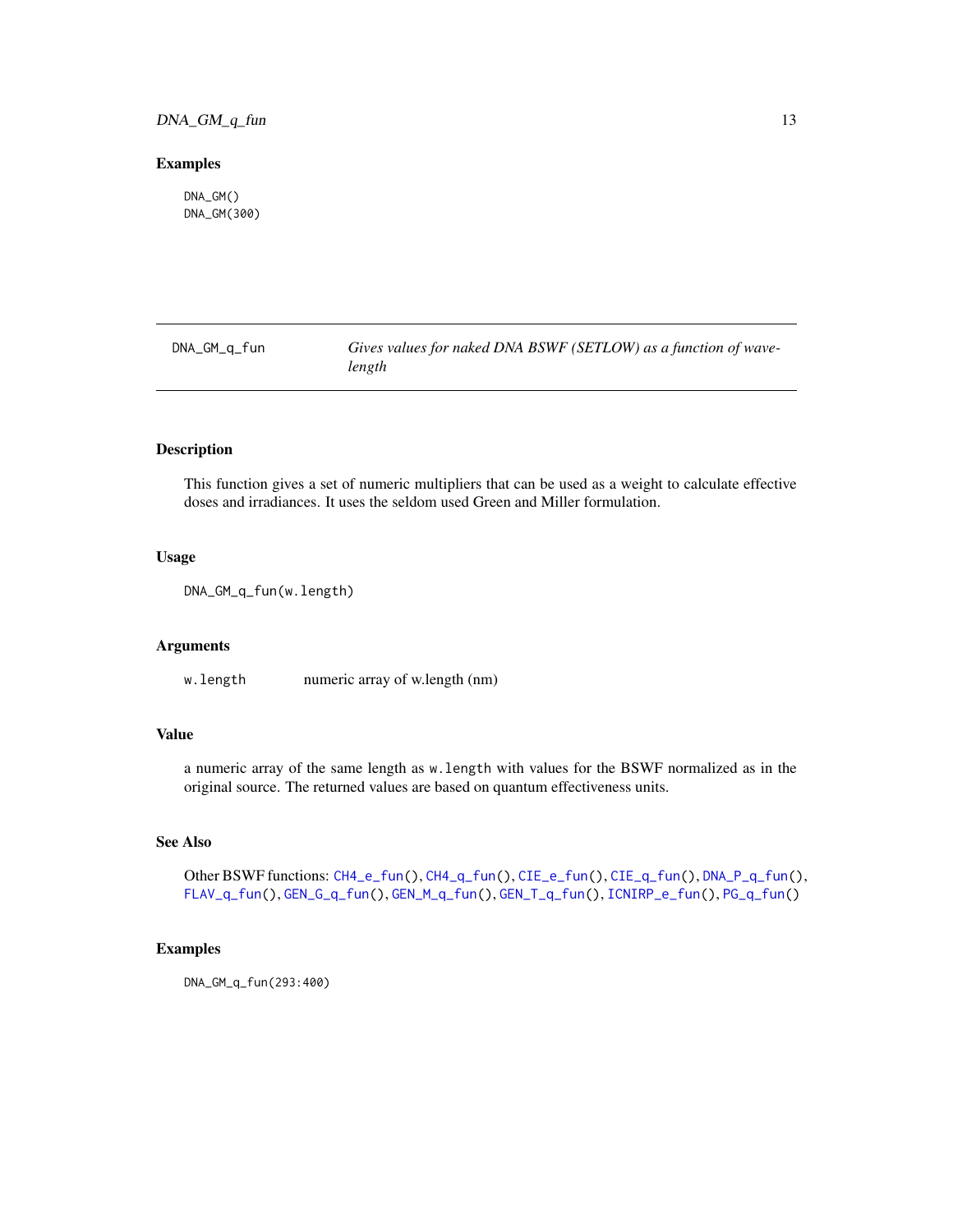<span id="page-13-1"></span><span id="page-13-0"></span>

Naked DNA damage BSWF

## Usage

 $DNA_N(norm = 300, w.low = 275, w.high = 400)$ 

## Arguments

| norm   | normalization wavelength (nm)      |
|--------|------------------------------------|
| w.low  | short-end boundary wavelength (nm) |
| w.high | long-end boundary wavelength (nm)  |

## Value

a waveband object wavelength defining wavelength range, weighting function and normalization wavelength.

#### See Also

[new\\_waveband](#page-0-0) [waveband](#page-0-0)

Other BSWF weighted wavebands: [CH4\(](#page-5-1)), [CIE\(](#page-7-1)), [DNA\\_GM\(](#page-11-1)), [DNA\\_P\(](#page-14-1)), [FLAV\(](#page-17-1)), [GEN\\_G\(](#page-18-1)), [GEN\\_M\(](#page-20-1)), [GEN\\_T\(](#page-22-1)), [ICNIRP\(](#page-25-1)), [PG\(](#page-32-1))

## Examples

DNA\_N() DNA\_N(300)

| DNA_N_q_fun | Gives values for naked DNA BSWF (SETLOW) as a function of wave- |
|-------------|-----------------------------------------------------------------|
|             | length                                                          |

## Description

This function gives a set of numeric multipliers that can be used as a weight to calculate effective doses and irradiances.

## Usage

DNA\_N\_q\_fun(w.length)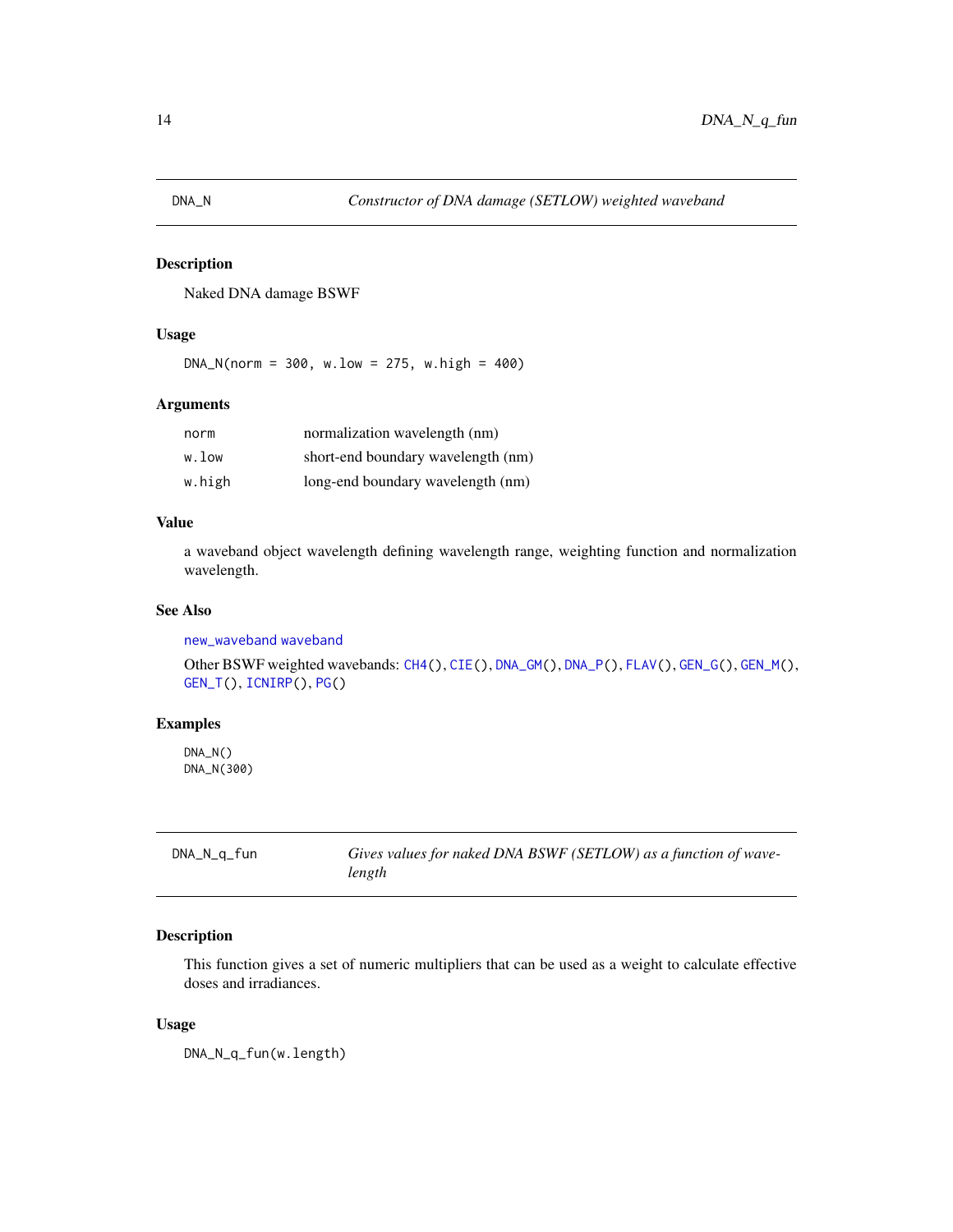#### <span id="page-14-0"></span> $DNA_{\rm v}P$  15

## Arguments

w.length numeric array of w.length (nm)

#### Value

a numeric array of the same length as w.length with values for the BSWF normalized as in the original source. The returned values are based on quantum effectiveness units.

#### Note

The digitized data as used in the TUV model covers the wavelength range from 256 nm to 364 nm. For longer wavelengths we set the value to zero, and for shorter wavelengths we extrapolate the value for 256 nm.

#### Examples

DNA\_N\_q\_fun(293:400)

<span id="page-14-1"></span>DNA\_P *Constructor of DNA damage (Quaite) weighted waveband*

## Description

Plant DNA damage BSWF as formulated by Musil.

## Usage

 $DNA_P(norm = 300, w.low = 275, w.high = 400)$ 

#### Arguments

| norm   | normalization wavelength (nm)      |
|--------|------------------------------------|
| w.low  | short-end boundary wavelength (nm) |
| w.high | long-end boundary wavelength (nm)  |

#### Value

a waveband object wavelength defining wavelength range, weighting function and normalization wavelength.

## See Also

[new\\_waveband](#page-0-0) [waveband](#page-0-0)

Other BSWF weighted wavebands: [CH4\(](#page-5-1)), [CIE\(](#page-7-1)), [DNA\\_GM\(](#page-11-1)), [DNA\\_N\(](#page-13-1)), [FLAV\(](#page-17-1)), [GEN\\_G\(](#page-18-1)), [GEN\\_M\(](#page-20-1)), [GEN\\_T\(](#page-22-1)), [ICNIRP\(](#page-25-1)), [PG\(](#page-32-1))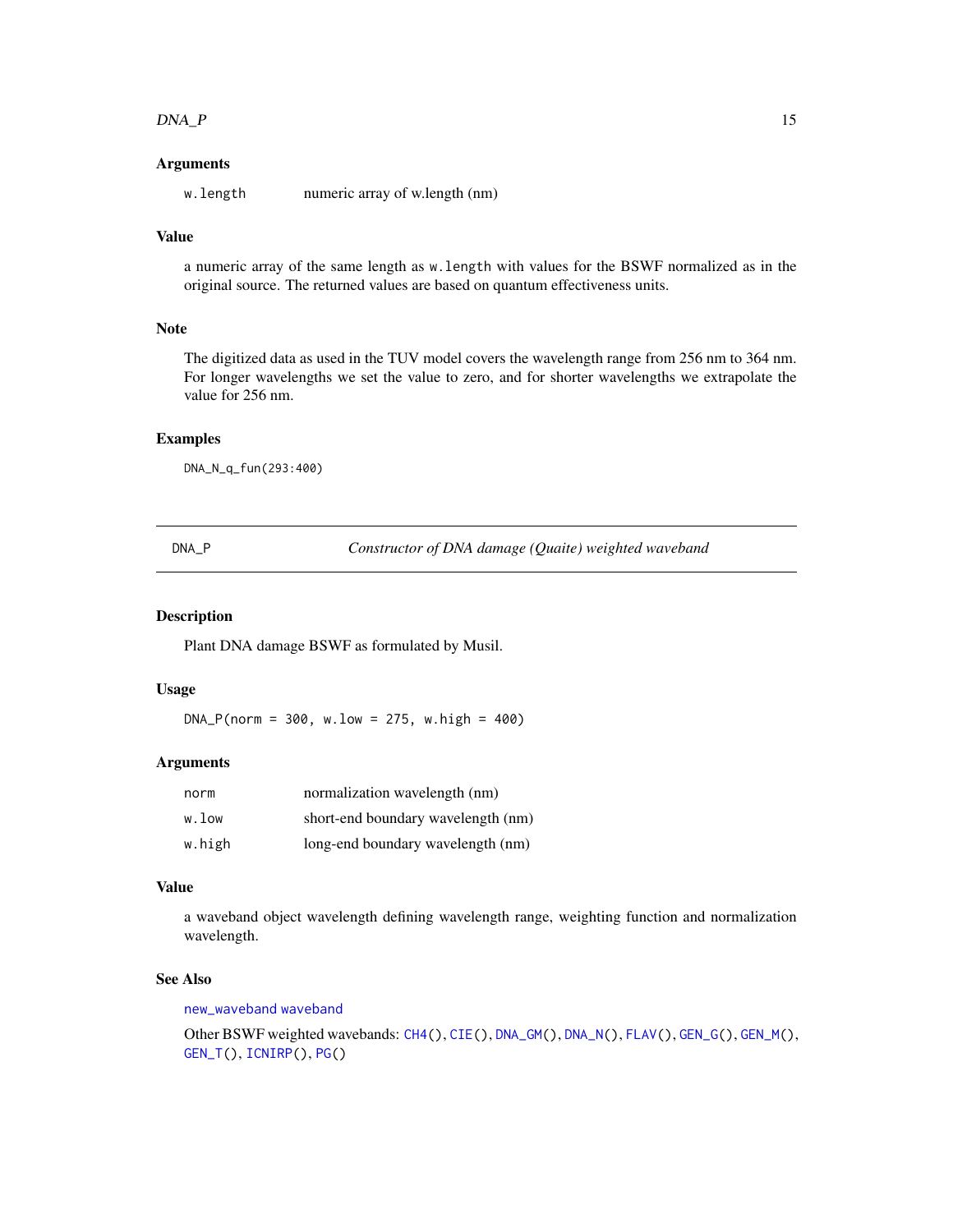#### Examples

 $DNA_P()$ DNA\_P(300)

<span id="page-15-1"></span>DNA\_P\_q\_fun *Gives values for plant DNA BSWF (Quaite) as a function of wavelength*

## Description

This function gives a set of numeric multipliers that can be used as a weight to calculate effective doses and irradiances. It uses the formulation proposed by Musil.

## Usage

DNA\_P\_q\_fun(w.length)

#### Arguments

w.length numeric array of w.length (nm)

## Value

a numeric array of the same length as w.length with values for the BSWF normalized as in the original source. The returned values are based on quantum effectiveness units.

#### See Also

Other BSWF functions: [CH4\\_e\\_fun\(](#page-6-1)), [CH4\\_q\\_fun\(](#page-7-2)), [CIE\\_e\\_fun\(](#page-10-1)), [CIE\\_q\\_fun\(](#page-10-2)), [DNA\\_GM\\_q\\_fun\(](#page-12-1)), [FLAV\\_q\\_fun\(](#page-17-2)), [GEN\\_G\\_q\\_fun\(](#page-19-1)), [GEN\\_M\\_q\\_fun\(](#page-21-1)), [GEN\\_T\\_q\\_fun\(](#page-23-1)), [ICNIRP\\_e\\_fun\(](#page-26-2)), [PG\\_q\\_fun\(](#page-33-1))

## Examples

DNA\_P\_q\_fun(293:400)

<span id="page-15-0"></span>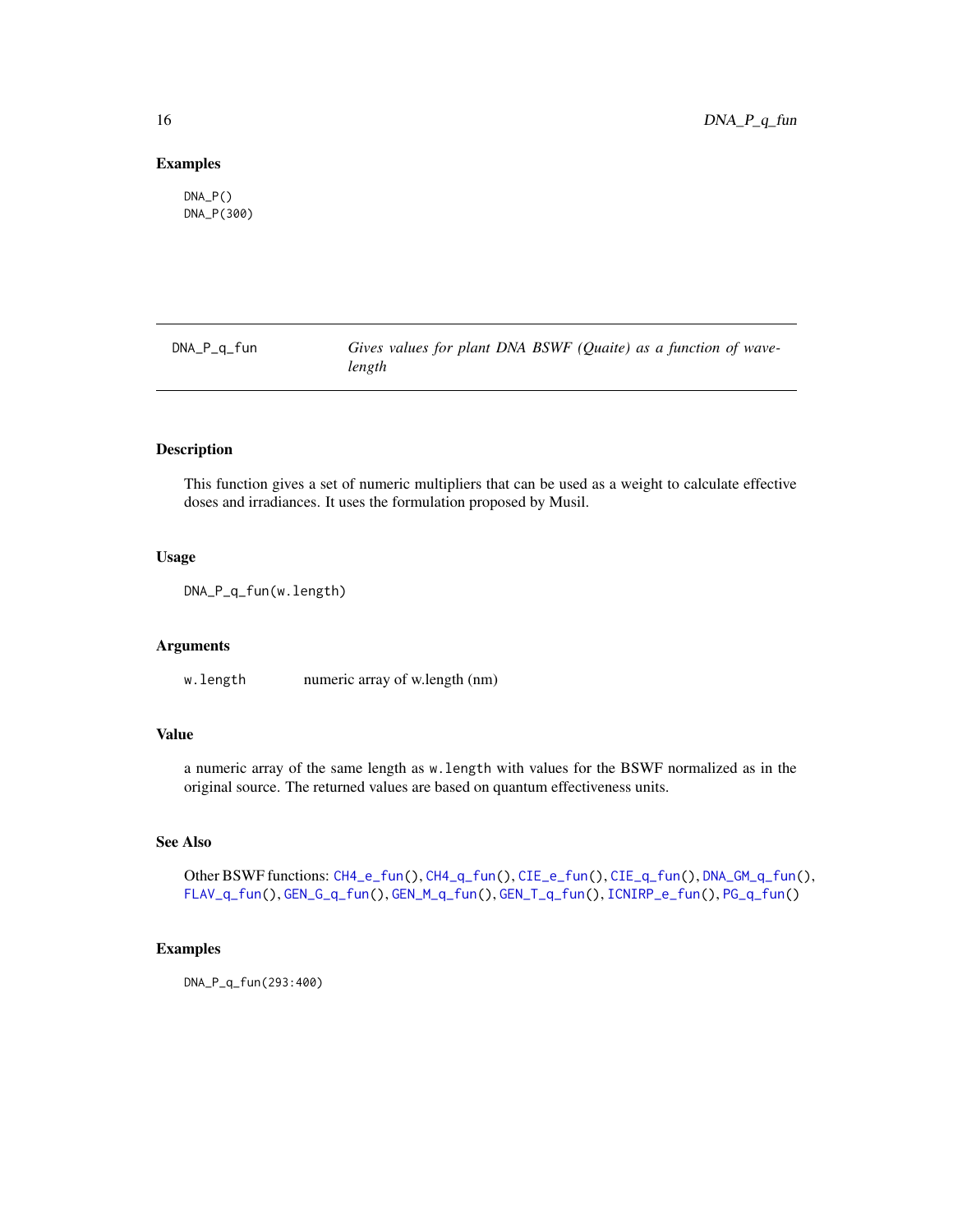<span id="page-16-1"></span><span id="page-16-0"></span>

Far-red radiation according to "ISO" (not defined) or as commonly defined in plant photobiology, "Smith10" (725-735 nm), "Smith20" (720-740 nm), "Inada" (700-800 nm), "Warrington" (700-850 nm), and "Sellaro" (700-750 nm). The red-edge used in remote sensing of vegetation is centred at the reflectance transition in the far-red band (725 nm), we define "RedEdge40" (705-745 nm) and "RedEdge20" (715-735 nm).

#### Usage

 $Far_{red}(std = "ISO")$ 

#### Arguments

std a character string, defaults to "ISO", as for other colour definitions, which in this case returns NA.

#### Note

The bands are defined as square windows, these can be applied to spectral data but they do not simulate the sensitivity of broad-band sensors or the spectral transmittance of filters. Some bandpass interference filters may have very sharp cut-in and cut-off, and their effect can be approximated by a square window but filters based on light absorption will show gradual tails and bell-shaped wavelength-windows.

#### See Also

[NIR](#page-26-3) for wavebands close to the boundary between red and infrared regions.

#### [waveband](#page-0-0)

Other unweighted wavebands: [Blue\(](#page-4-1)), [Green\(](#page-24-1)), [IR\(](#page-26-1)), [Orange\(](#page-31-1)), [Purple\(](#page-35-1)), [Red\(](#page-36-1)), [UVA\(](#page-39-1)), [UVB\(](#page-40-1)), [UVC\(](#page-41-1)), [UV\(](#page-38-1)), [VIS\(](#page-43-1)), [Yellow\(](#page-45-1))

#### Examples

```
Far_red()
Far_red("ISO")
Far_red("Smith")
```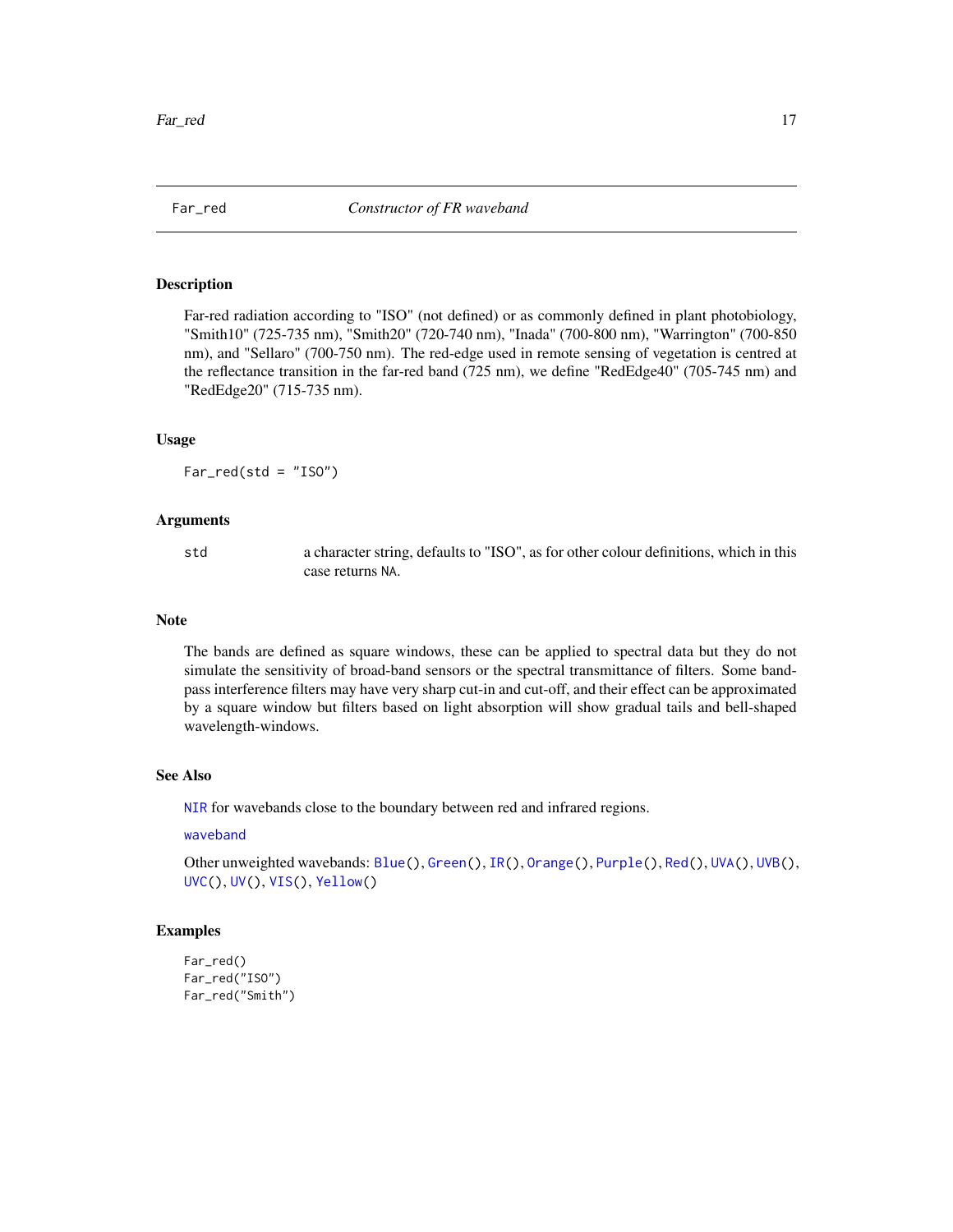<span id="page-17-1"></span><span id="page-17-0"></span>Mesembryanthin accumulation BSWF, data and formulation from Ibdah et al.

## Usage

 $FLAV(norm = 300, w.low = 275, w.high = 346)$ 

## Arguments

| norm   | normalization wavelength (nm)      |
|--------|------------------------------------|
| w.low  | short-end boundary wavelength (nm) |
| w.high | long-end boundary wavelength (nm)  |

## Value

a waveband object wavelength defining wavelength range, weighting function and normalization wavelength.

## See Also

#### [waveband](#page-0-0)

Other BSWF weighted wavebands: [CH4\(](#page-5-1)), [CIE\(](#page-7-1)), [DNA\\_GM\(](#page-11-1)), [DNA\\_N\(](#page-13-1)), [DNA\\_P\(](#page-14-1)), [GEN\\_G\(](#page-18-1)), [GEN\\_M\(](#page-20-1)), [GEN\\_T\(](#page-22-1)), [ICNIRP\(](#page-25-1)), [PG\(](#page-32-1))

#### Examples

FLAV() FLAV(300)

<span id="page-17-2"></span>FLAV\_q\_fun *Gives values for FLAV BSWF (flavonoid) as a function of wavelength*

## Description

This function gives a set of numeric multipliers that can be used as a weight to calculate effective doses and irradiances. It is the action spectrum for the accumulation of mesembryanthin.

#### Usage

FLAV\_q\_fun(w.length)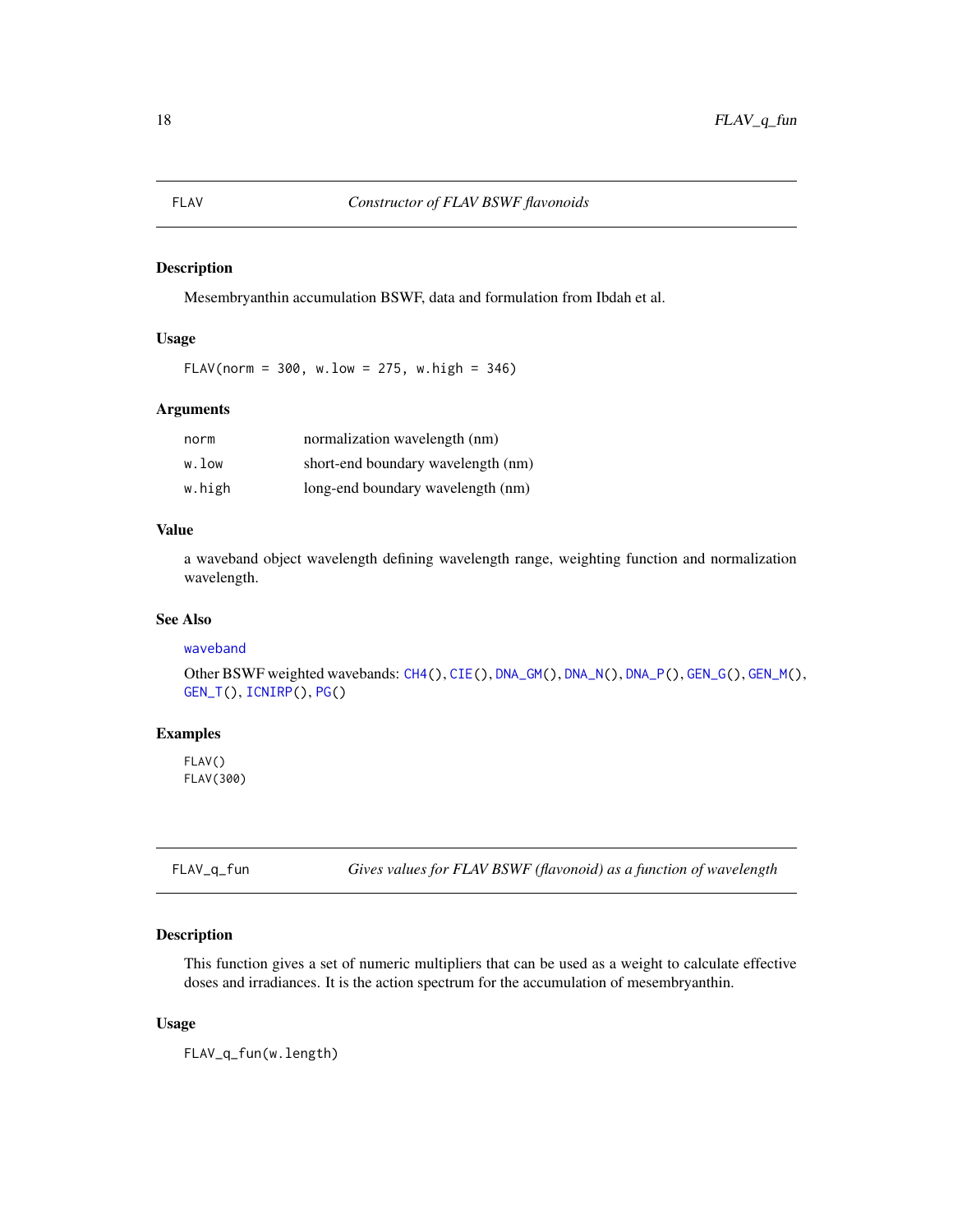#### <span id="page-18-0"></span> $GEN\_G$  and the set of  $N=19$

## Arguments

w.length numeric array of w.length (nm)

## Value

a numeric array of the same length as w.length with values for the BSWF normalized as in the original source. The returned values are based on quantum effectiveness units.

## See Also

```
Other BSWF functions: CH4_e_fun(), CH4_q_fun(), CIE_e_fun(), CIE_q_fun(), DNA_GM_q_fun(),
DNA_P_q_fun(), GEN_G_q_fun(), GEN_M_q_fun(), GEN_T_q_fun(), ICNIRP_e_fun(), PG_q_fun()
```
#### Examples

FLAV\_q\_fun(293:400)

<span id="page-18-1"></span>GEN\_G *Constructor of GPAS (Green) weighted waveband*

## Description

Generalized Plant Action BSWF of Caldwell as formulated by Green et al.

#### Usage

GEN\_G(norm = 300, w.low = 275, w.high = 313.3)

## Arguments

| norm   | normalization wavelength (nm)      |
|--------|------------------------------------|
| w.low  | short-end boundary wavelength (nm) |
| w.high | long-end boundary wavelength (nm)  |

## Value

a waveband object wavelength defining wavelength range, weighting function and normalization wavelength.

## Note

In the original publication [2] describing the formulation, the long-end wavelength boundary is specified as 313.3 nm. This is the default used here. However, in some cases it is of interest to vary this limit in sensitivity analyses. The effect on the RAF and doses of changing this boundary is substantial, and has been analysed by Micheletti et al. [3].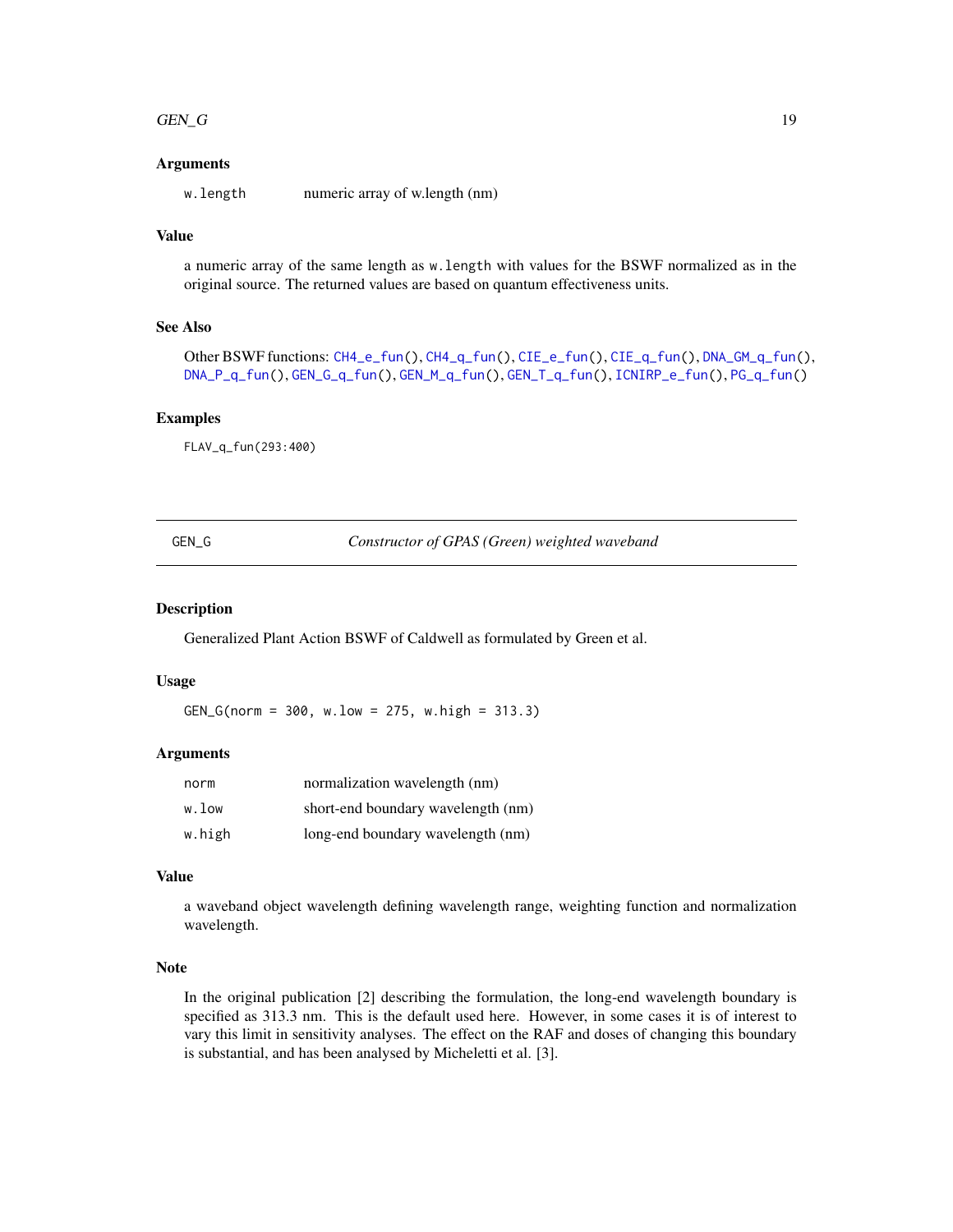#### <span id="page-19-0"></span>References

[1]Caldwell, M. M. (1971) Solar UV irradiation and the growth and development of higher plants. In Giese, A. C. (Ed.) Photophysiology, Academic Press, 1971, 6, 131-177

[2] Green, A. E. S.; Sawada, T. & Shettle, E. P. (1974) The middle ultraviolet reaching the ground Photochemistry and Photobiology, 1974, 19, 251-259

[3] Micheletti, M. I.; Piacentini, R. D. & Madronich, S. (2003) Sensitivity of Biologically Active UV Radiation to Stratospheric Ozone Changes: Effects of Action Spectrum Shape and Wavelength Range Photochemistry and Photobiology, 78, 456-461

## See Also

#### [waveband](#page-0-0)

Other BSWF weighted wavebands: [CH4\(](#page-5-1)), [CIE\(](#page-7-1)), [DNA\\_GM\(](#page-11-1)), [DNA\\_N\(](#page-13-1)), [DNA\\_P\(](#page-14-1)), [FLAV\(](#page-17-1)), [GEN\\_M\(](#page-20-1)), [GEN\\_T\(](#page-22-1)), [ICNIRP\(](#page-25-1)), [PG\(](#page-32-1))

#### Examples

GEN\_G() GEN\_G(300)

<span id="page-19-1"></span>

| GEN_G_q_fun | Gives values for GPAS BSWF (Green's formulation) as a function of |
|-------------|-------------------------------------------------------------------|
|             | wavelength                                                        |

#### Description

This function gives a set of numeric multipliers that can be used as a weight to calculate effective doses and irradiances. The BSWF is normalized at 280 nm.

#### Usage

GEN\_G\_q\_fun(w.length)

#### Arguments

w.length numeric array of w.length (nm)

## Value

a numeric array of the same length as w.length with values for the BSWF normalized as in the original source. The returned values are based on quantum effectiveness units.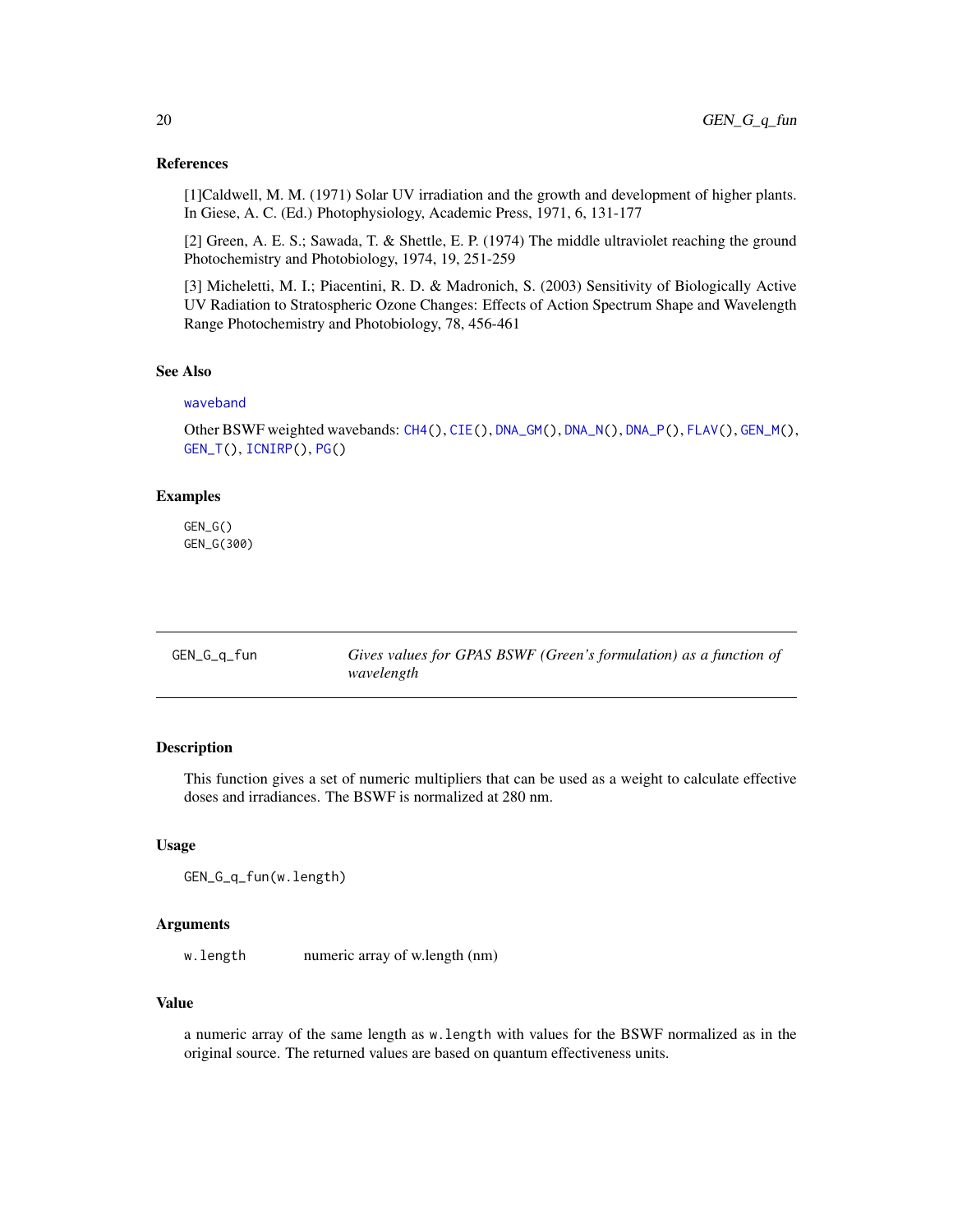#### <span id="page-20-0"></span> $GEN\_M$  21

#### **Note**

In the original publication [2] describing the formulation, the long-end wavelength boundary is specified as 313.3 nm. The equation is coded here with no such limit so that any limit can be set when defining the waveband. We do so because in some cases it is of interest to vary this limit in sensitivity analyses. The effect on the RAF and doses of changing this boundary is substantial, and has been analysed by Micheletti et al. [3].

## References

[1] Caldwell, M. M. (1971) Solar UV irradiation and the growth and development of higher plants. In Giese, A. C. (Ed.) Photophysiology, Academic Press, 1971, 6, 131-177

[2] Green, A. E. S.; Sawada, T. & Shettle, E. P. (1974) The middle ultraviolet reaching the ground Photochemistry and Photobiology, 1974, 19, 251-259

[3] Micheletti, M. I.; Piacentini, R. D. & Madronich, S. (2003) Sensitivity of Biologically Active UV Radiation to Stratospheric Ozone Changes: Effects of Action Spectrum Shape and Wavelength Range Photochemistry and Photobiology, 78, 456-461

## See Also

Other BSWF functions: [CH4\\_e\\_fun\(](#page-6-1)), [CH4\\_q\\_fun\(](#page-7-2)), [CIE\\_e\\_fun\(](#page-10-1)), [CIE\\_q\\_fun\(](#page-10-2)), [DNA\\_GM\\_q\\_fun\(](#page-12-1)), [DNA\\_P\\_q\\_fun\(](#page-15-1)), [FLAV\\_q\\_fun\(](#page-17-2)), [GEN\\_M\\_q\\_fun\(](#page-21-1)), [GEN\\_T\\_q\\_fun\(](#page-23-1)), [ICNIRP\\_e\\_fun\(](#page-26-2)), [PG\\_q\\_fun\(](#page-33-1))

#### Examples

GEN\_G\_q\_fun(293:400)

<span id="page-20-1"></span>GEN\_M *Constructor of GPAS (Micheletti) weighted waveband*

#### Description

Generalized Plant Action BSWF of Caldwell [1] as formulated by Micheletti et al. [2]

#### Usage

GEN\_M(norm = 300, w.low = 275, w.high = 313.3)

#### Arguments

| norm   | normalization wavelength (nm)      |
|--------|------------------------------------|
| w.low  | short-end boundary wavelength (nm) |
| w.high | long-end boundary wavelength (nm)  |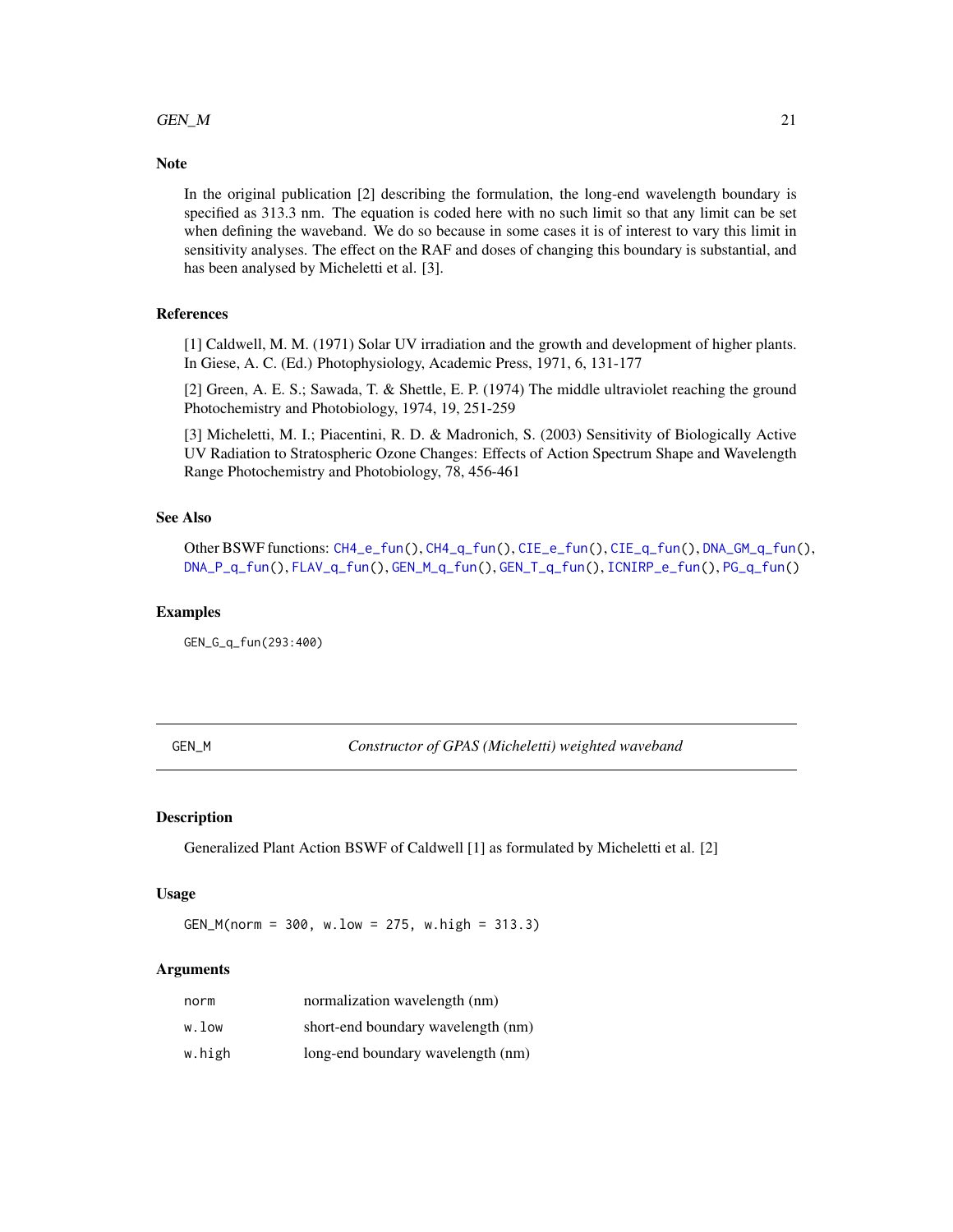#### Value

a waveband object wavelength defining wavelength range, weighting function and normalization wavelength.

#### Note

In the original publication [2] describing the formulation, the long-end wavelength boundary is specified as 313.3 nm. This is the default used here. However, in some cases it is of interest to vary this limit in sensitivity analyses. The effect on the RAF and doses of changing this boundary is substantial, and has been analysed by Micheletti et al. [3].

## References

[1]Caldwell, M. M. (1971) Solar UV irradiation and the growth and development of higher plants. In Giese, A. C. (Ed.) Photophysiology, Academic Press, 1971, 6, 131-177

[2] Micheletti, M. I.; Piacentini, R. D. & Madronich, S. (2003) Sensitivity of Biologically Active UV Radiation to Stratospheric Ozone Changes: Effects of Action Spectrum Shape and Wavelength Range Photochemistry and Photobiology, 78, 456-461

## See Also

[new\\_waveband](#page-0-0) and [waveband](#page-0-0)

Other BSWF weighted wavebands: [CH4\(](#page-5-1)), [CIE\(](#page-7-1)), [DNA\\_GM\(](#page-11-1)), [DNA\\_N\(](#page-13-1)), [DNA\\_P\(](#page-14-1)), [FLAV\(](#page-17-1)), [GEN\\_G\(](#page-18-1)), [GEN\\_T\(](#page-22-1)), [ICNIRP\(](#page-25-1)), [PG\(](#page-32-1))

## Examples

GEN\_M() GEN\_M(300)

<span id="page-21-1"></span>GEN\_M\_q\_fun *Gives values for GPAS BSWF (Micheletti's formulation) as a function of wavelength*

## **Description**

This function gives a set of numeric multipliers that can be used as a weight to calculate effective doses and irradiances. The BSWF is normalized at 300 nm.

## Usage

GEN\_M\_q\_fun(w.length)

#### Arguments

w.length numeric array of w.length (nm)

<span id="page-21-0"></span>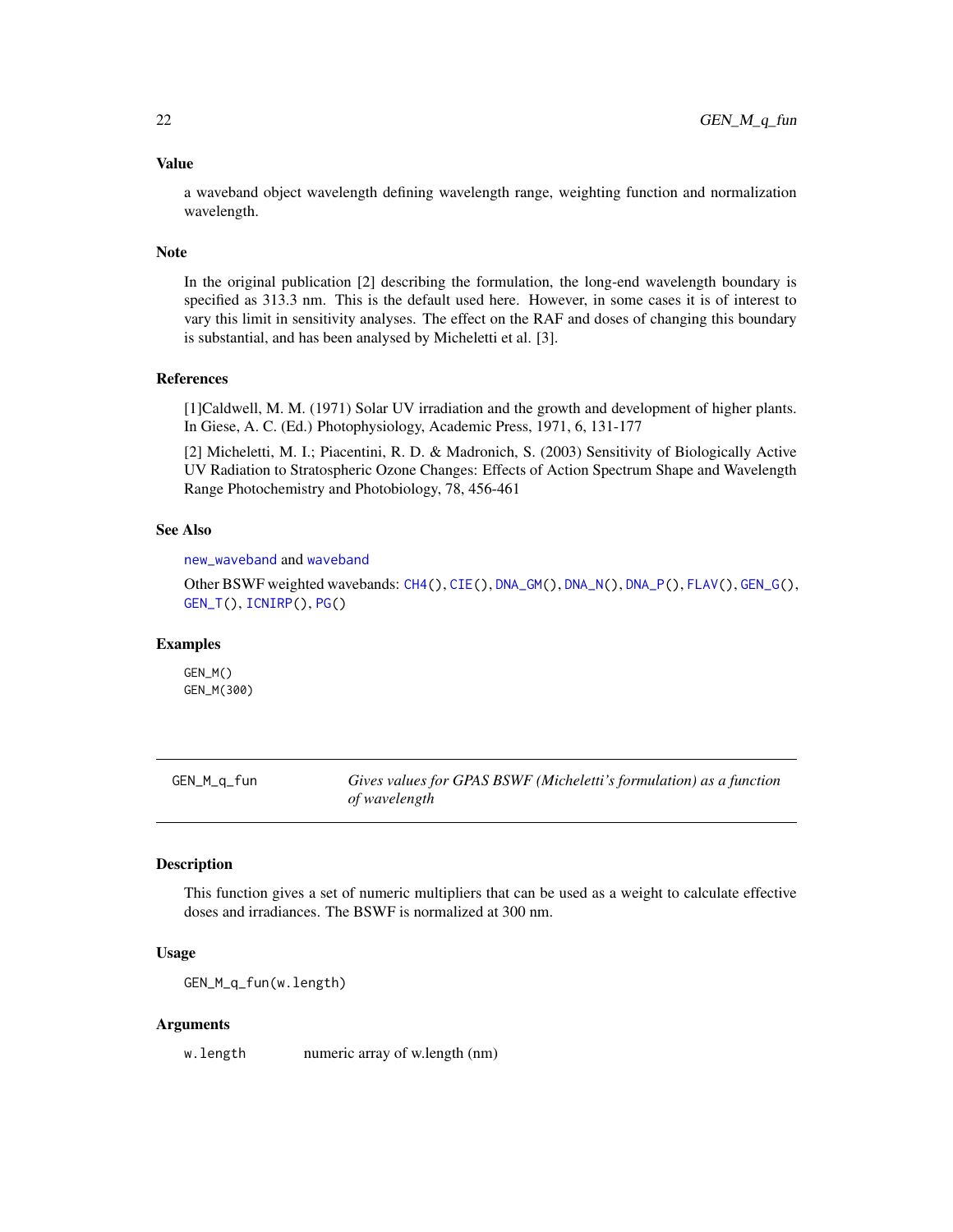## <span id="page-22-0"></span> $GEN_T$  23

## Value

a numeric array of the same length as w.length with values for the BSWF normalized as in the original source. The returned values are based on quantum effectiveness units.

#### Note

In the original publication [2] describing the formulation, the long-end wavelength boundary is not specified, but 313.3 nm is usually used. The equation is coded here with the limit at 342 nm as at longer wavelengths the values increase with increasing wavelength. The effect on the RAF and doses of changing this boundary ican be substantial, and has been analysed by Micheletti et al. [3].

## References

[1]Caldwell, M. M. (1971) Solar UV irradiation and the growth and development of higher plants. In Giese, A. C. (Ed.) Photophysiology, Academic Press, 1971, 6, 131-177

[2] Micheletti, M. I. and R. D. Piacentini (2002) Irradiancia espetral solar UV-B y su relación con la efectividad de daño biológico a las plantas. ANALES AFA, 13, 242-248

[3] Micheletti, M. I.; Piacentini, R. D. & Madronich, S. (2003) Sensitivity of Biologically Active UV Radiation to Stratospheric Ozone Changes: Effects of Action Spectrum Shape and Wavelength Range Photochemistry and Photobiology, 78, 456-461

## See Also

Other BSWF functions: [CH4\\_e\\_fun\(](#page-6-1)), [CH4\\_q\\_fun\(](#page-7-2)), [CIE\\_e\\_fun\(](#page-10-1)), [CIE\\_q\\_fun\(](#page-10-2)), [DNA\\_GM\\_q\\_fun\(](#page-12-1)), [DNA\\_P\\_q\\_fun\(](#page-15-1)), [FLAV\\_q\\_fun\(](#page-17-2)), [GEN\\_G\\_q\\_fun\(](#page-19-1)), [GEN\\_T\\_q\\_fun\(](#page-23-1)), [ICNIRP\\_e\\_fun\(](#page-26-2)), [PG\\_q\\_fun\(](#page-33-1))

#### Examples

GEN\_M\_q\_fun(293:400)

<span id="page-22-1"></span>GEN\_T *Constructor of GPAS (Timijan) weighted waveband*

## **Description**

Generalized Plant Action BSWF of Caldwell [1] as formulated by Timijan et al. [2]

#### Usage

 $GEN_T(norm = 300, w.low = 275, w.high = 345)$ 

## Arguments

| norm   | normalization wavelength (nm)      |
|--------|------------------------------------|
| w.low  | short-end boundary wavelength (nm) |
| w.high | long-end boundary wavelength (nm)  |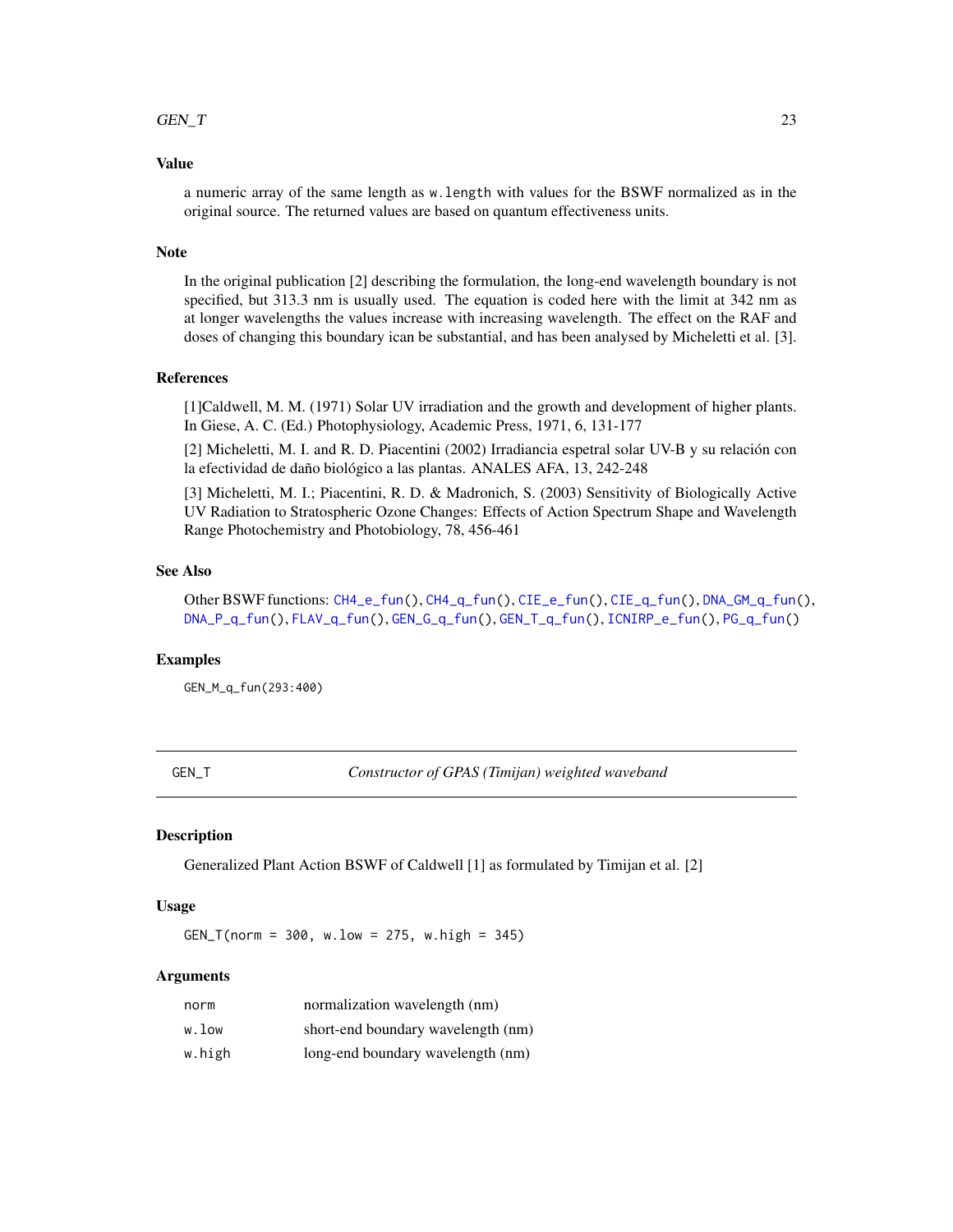## <span id="page-23-0"></span>Value

a waveband object wavelength defining wavelength range, weighting function and normalization wavelength.

## References

[1] Caldwell, M. M. (1971) Solar UV irradiation and the growth and development of higher plants. In Giese, A. C. (Ed.) Photophysiology, Academic Press, 1971, 6, 131-177

[2] Thimijan RW, Cams HR, Campbell L. (1978) Radiation sources and related environmental control for biological and climatic eflFects of UV research. Final report EPA-IAG-D6-0168. Washington: Environmental Protection Agency.

## See Also

[GEN.G](#page-0-0) [GEN.M](#page-0-0) [PG](#page-32-1) and [waveband](#page-0-0)

Other BSWF weighted wavebands: [CH4\(](#page-5-1)), [CIE\(](#page-7-1)), [DNA\\_GM\(](#page-11-1)), [DNA\\_N\(](#page-13-1)), [DNA\\_P\(](#page-14-1)), [FLAV\(](#page-17-1)), [GEN\\_G\(](#page-18-1)), [GEN\\_M\(](#page-20-1)), [ICNIRP\(](#page-25-1)), [PG\(](#page-32-1))

## Examples

GEN\_T() GEN\_T(300)

<span id="page-23-1"></span>

| GEN_T_q_fun | Gives values for GPAS BSWF (Timijan's formulation) as a function of |
|-------------|---------------------------------------------------------------------|
|             | wavelength                                                          |

## Description

This function gives a set of numeric multipliers that can be used as a weight to calculate effective doses and irradiances.

## Usage

GEN\_T\_q\_fun(w.length)

#### Arguments

w.length numeric array of w.length (nm)

## Value

a numeric array of the same length as w.length with values for the BSWF normalized as in the original source. The returned values are based on quantum effectiveness units.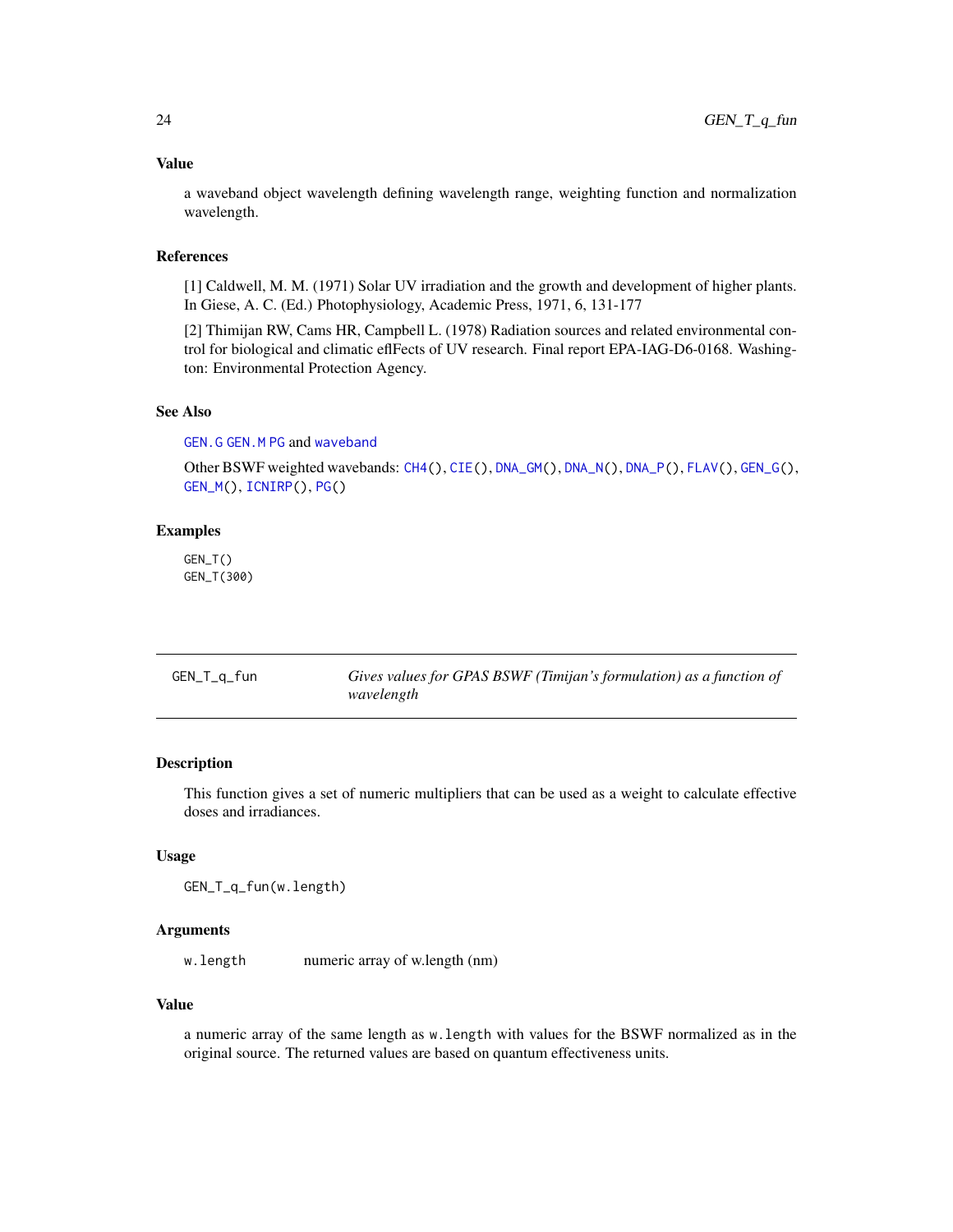#### <span id="page-24-0"></span>Green 25

## Note

For wavelengths shorter than 256 nm the value returned by the equation starts decreasing, but we instead extrapolate this maximum value, obtained at 256 nm, to shorter wavelengths. For wavelengths longer than 345 nm we return zero, as is usual parctice.

## See Also

Other BSWF functions: [CH4\\_e\\_fun\(](#page-6-1)), [CH4\\_q\\_fun\(](#page-7-2)), [CIE\\_e\\_fun\(](#page-10-1)), [CIE\\_q\\_fun\(](#page-10-2)), [DNA\\_GM\\_q\\_fun\(](#page-12-1)), [DNA\\_P\\_q\\_fun\(](#page-15-1)), [FLAV\\_q\\_fun\(](#page-17-2)), [GEN\\_G\\_q\\_fun\(](#page-19-1)), [GEN\\_M\\_q\\_fun\(](#page-21-1)), [ICNIRP\\_e\\_fun\(](#page-26-2)), [PG\\_q\\_fun\(](#page-33-1))

## Examples

GEN\_T\_q\_fun(293:400)

<span id="page-24-1"></span>Green *Constructor of green waveband*

## Description

Green radiation according to ISO or as commonly defined in plant photobiology, no weighting applied.

#### Usage

 $Green(std = "ISO")$ 

## Arguments

std a character string "ISO", "Sellaro" or "LandsatRBV", and equivalent names for Landsat imagers.

## Value

a waveband object wavelength defining a wavelength range.

#### Note

When released, this package will replace the package UVcalc.

## See Also

#### [waveband](#page-0-0)

```
Other unweighted wavebands: Blue(), Far_red(), IR(), Orange(), Purple(), Red(), UVA(),
UVB(), UVC(), UV(), VIS(), Yellow()
```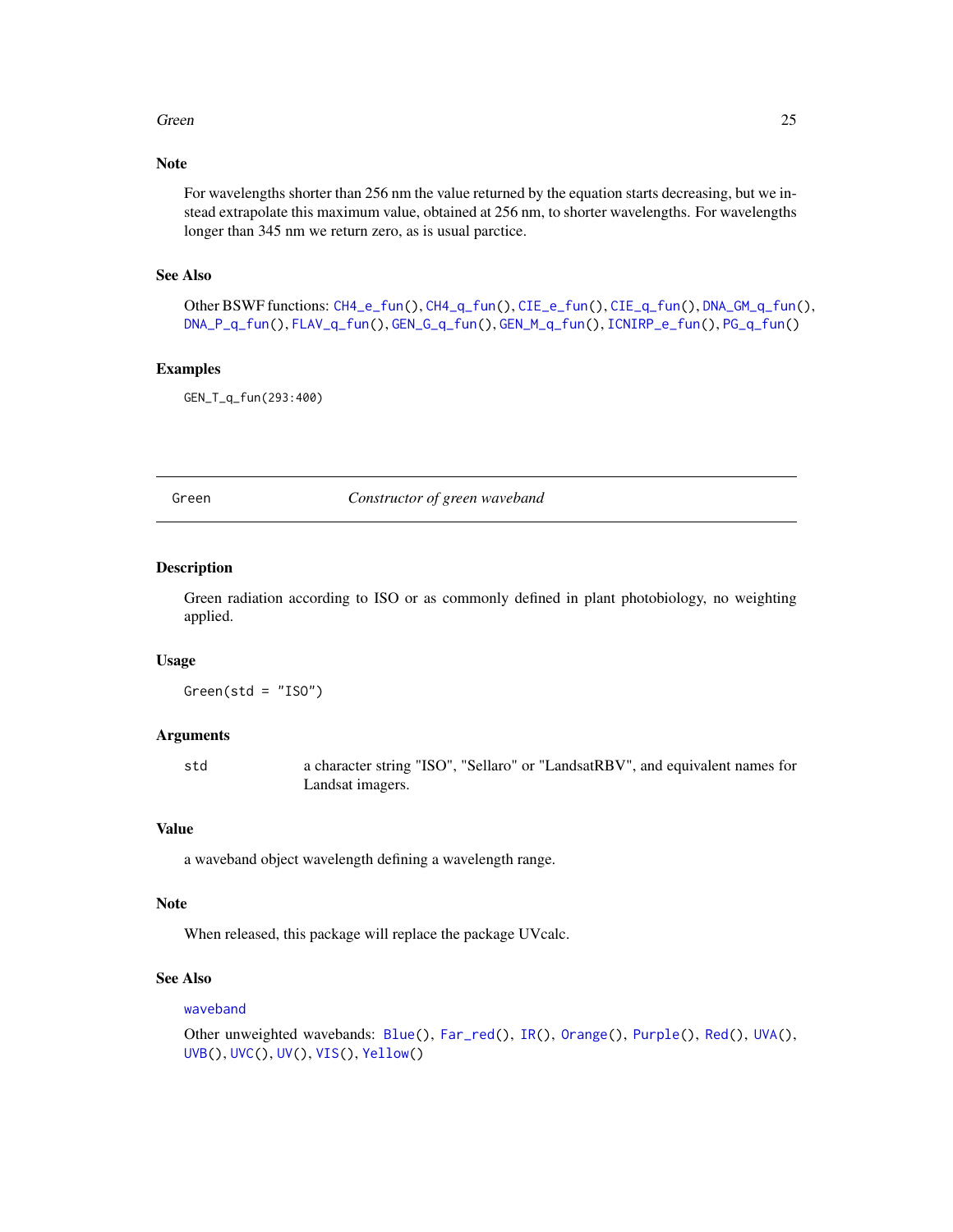## Examples

```
Green()
Green("ISO") # 500 to 570
Green("Sellaro") # 500 to 570 nm
```
<span id="page-25-1"></span>ICNIRP *Constructor of ICNIRP 2004 weighted waveband*

## Description

ICNIRP 2004 BSWF waveband constructor. This BSWF is used for the determination of exposure limits (EL) for workers, and includes a safety margin as it is based on eye and the non-pathologic response of the most sensitive human skin types when not tanned.

## Usage

 $ICNIRP(norm = 270, w.low = 210, w.high = 400)$ 

## Arguments

| norm   | normalization wavelength (nm)      |
|--------|------------------------------------|
| w.low  | short-end boundary wavelength (nm) |
| w.high | long-end boundary wavelength (nm)  |

## Value

a waveband object defining wavelength range, weighting function and normalization wavelength.

## References

INTERNATIONAL COMMISSION ON NON-IONIZING RADIATION PROTECTION (2004) ICNIRP GUIDELINES ON LIMITS OF EXPOSURE TO ULTRAVIOLET RADIATION OF WAVE-LENGTHS BETWEEN 180 nm AND 400 nm (INCOHERENT OPTICAL RADIATION). HEALTH PHYSICS 87(2):171-186. [https://www.icnirp.org/cms/upload/publications/ICNIRPUV200](https://www.icnirp.org/cms/upload/publications/ICNIRPUV2004.pdf)4. [pdf](https://www.icnirp.org/cms/upload/publications/ICNIRPUV2004.pdf)

## See Also

[new\\_waveband](#page-0-0) [waveband](#page-0-0)

Other BSWF weighted wavebands: [CH4\(](#page-5-1)), [CIE\(](#page-7-1)), [DNA\\_GM\(](#page-11-1)), [DNA\\_N\(](#page-13-1)), [DNA\\_P\(](#page-14-1)), [FLAV\(](#page-17-1)), [GEN\\_G\(](#page-18-1)), [GEN\\_M\(](#page-20-1)), [GEN\\_T\(](#page-22-1)), [PG\(](#page-32-1))

## Examples

ICNIRP()

<span id="page-25-0"></span>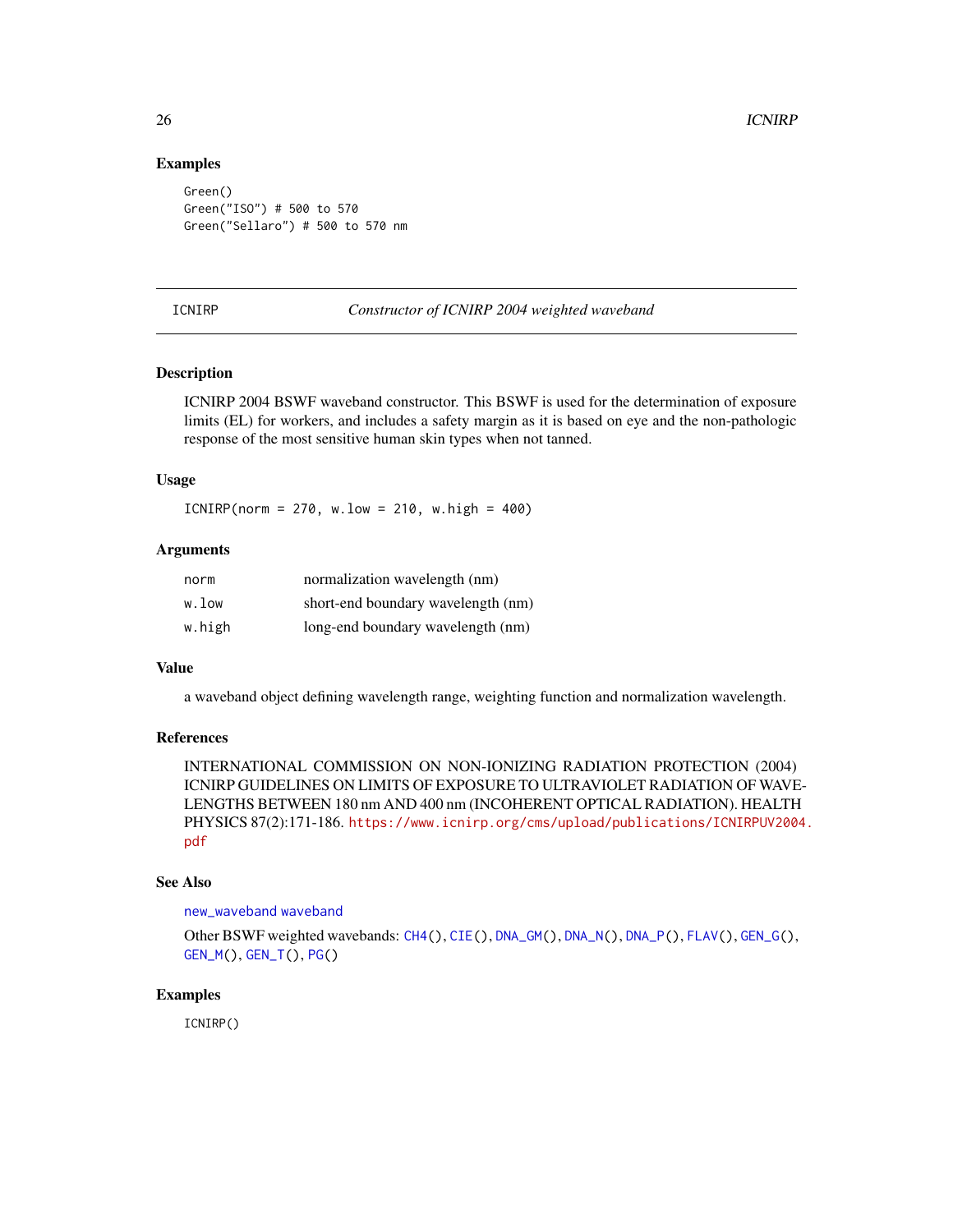<span id="page-26-2"></span><span id="page-26-0"></span>

This function returns a vector of numeric multipliers that can be used as a weight to calculate effective doses and irradiances. The returned values are on energy based effectiveness relative units. The BSWF is defined for the range 210 nm to 400 nm.

#### Usage

ICNIRP\_e\_fun(w.length)

### Arguments

w. length numeric array of wavelengths (nm)

## Value

a numeric array of the same length as w.length with values for the BSWF normalized as in the original source (270 nm) and based on energy effectiveness.

#### See Also

Other BSWF functions: [CH4\\_e\\_fun\(](#page-6-1)), [CH4\\_q\\_fun\(](#page-7-2)), [CIE\\_e\\_fun\(](#page-10-1)), [CIE\\_q\\_fun\(](#page-10-2)), [DNA\\_GM\\_q\\_fun\(](#page-12-1)), [DNA\\_P\\_q\\_fun\(](#page-15-1)), [FLAV\\_q\\_fun\(](#page-17-2)), [GEN\\_G\\_q\\_fun\(](#page-19-1)), [GEN\\_M\\_q\\_fun\(](#page-21-1)), [GEN\\_T\\_q\\_fun\(](#page-23-1)), [PG\\_q\\_fun\(](#page-33-1))

#### Examples

ICNIRP\_e\_fun(210:400)

<span id="page-26-1"></span>IR *Constructors of infra-red wavebands*

#### <span id="page-26-3"></span>Description

The wavelength limits for std = "RS" and Landsat imagers have been taken from R package RStools and NASA and USGS documentation. They are defined simply as wavelength ranges without considering the spectral sensitivity of satellite intruments/cameras based on which remote sensing based indexes are usually calculated. The values for std = "ISO" are according to ISO 20473. The values for std = "CIE" are suggested values according to Wikipedia, and need verification.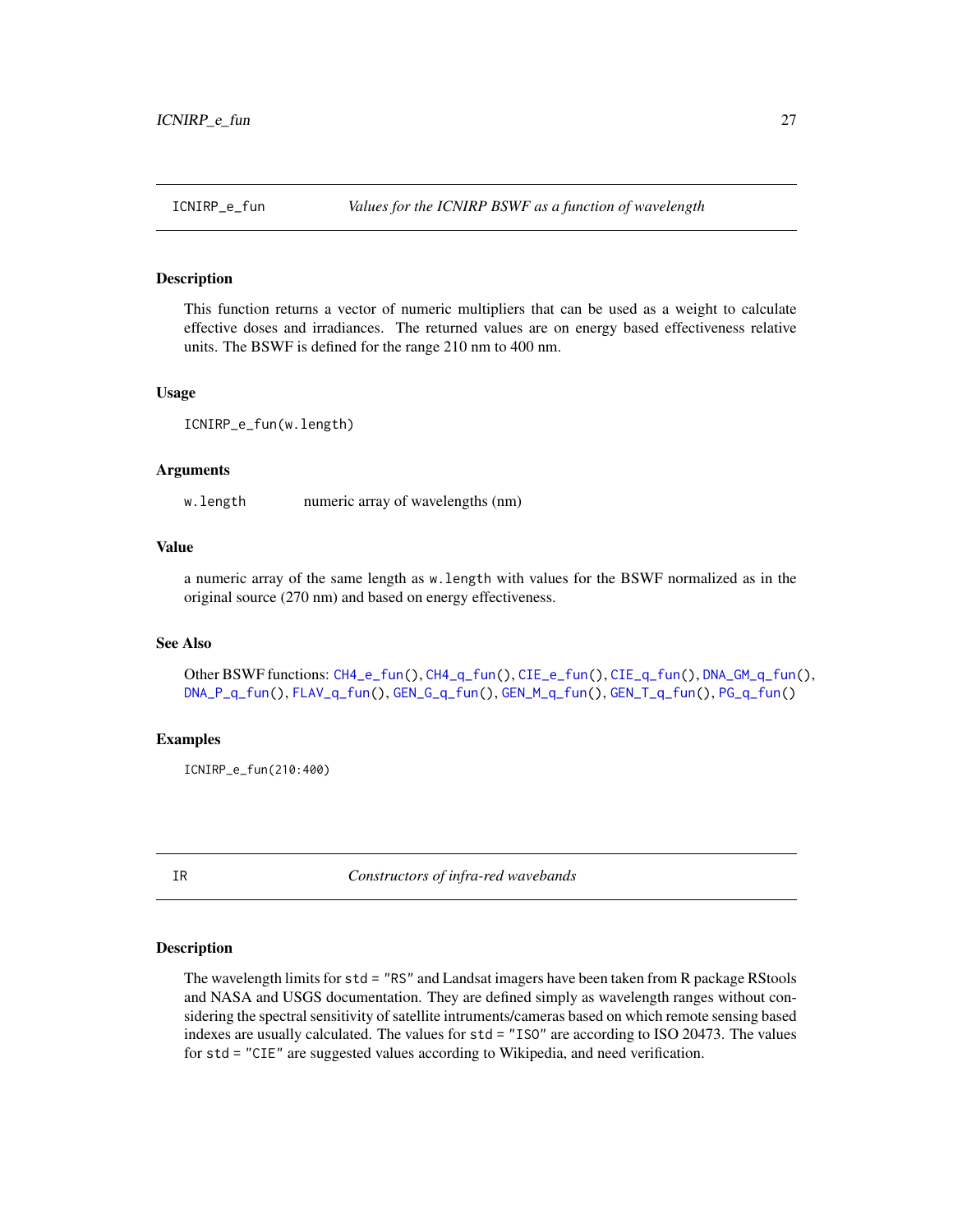## <span id="page-27-0"></span>Usage

```
IR(std = "ISO")NIR(std = "ISO")IRA(std = "CIE")SWIR(std = "CIE")IRB(stat = "CIE")SWIR1(std = "RS")SWIR2(std = "RS")MIR(std = "ISO")IRC(std = "CIE")FIR(std = "ISO")TIR1(std = "RS")TIR2(std = "RS")
```
#### Arguments

std character string, "ISO", "CIE", or Landsat imagers named "LandsatRBV", "LandsatMSS", etc., or "RS", for remote sensing wavebands as defined in the documentation of package 'RStoolbox'.

## Details

The names NIR, SWIR and TIR are abbreviations of near infra-red, short-wave infra-red and thermal infra-red, respectively.

## Value

a waveband object wavelength defining a wavelength range.

## See Also

[Far\\_red](#page-16-1) for wavebands close to the boundary between red and infrared regions.

[new\\_waveband](#page-0-0) [waveband](#page-0-0)

Other unweighted wavebands: [Blue\(](#page-4-1)), [Far\\_red\(](#page-16-1)), [Green\(](#page-24-1)), [Orange\(](#page-31-1)), [Purple\(](#page-35-1)), [Red\(](#page-36-1)), [UVA\(](#page-39-1)), [UVB\(](#page-40-1)), [UVC\(](#page-41-1)), [UV\(](#page-38-1)), [VIS\(](#page-43-1)), [Yellow\(](#page-45-1))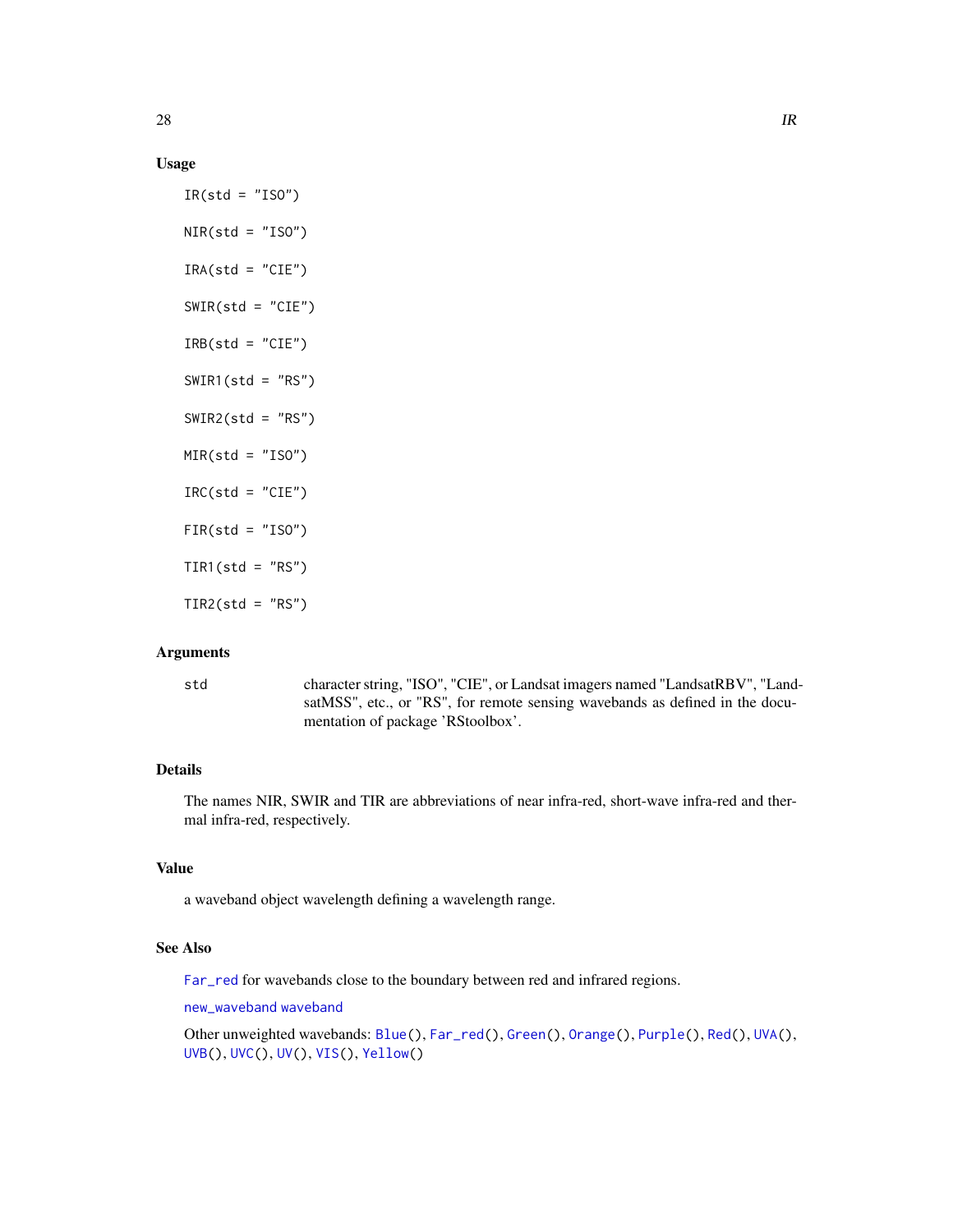#### <span id="page-28-0"></span>IR\_bands 29

## Examples

SWIR1() SWIR1("RS")

<span id="page-28-1"></span>IR\_bands *Constructor of lists of infrared wavebands*

## Description

Defined according to "ISO" or "CIE".

## Usage

IR\_bands(std = "ISO")

## Arguments

std a character string "ISO" or "CIE".

## Value

a list of wavebands

## See Also

[waveband](#page-0-0)

Other lists of unweighted wavebands: [Landsat\\_bands\(](#page-29-1)), [Plant\\_bands\(](#page-35-2)), [UV\\_bands\(](#page-43-2)), [VIS\\_bands\(](#page-44-1))

## Examples

```
IR_bands()
IR_bands("ISO")
IR_bands("CIE")
```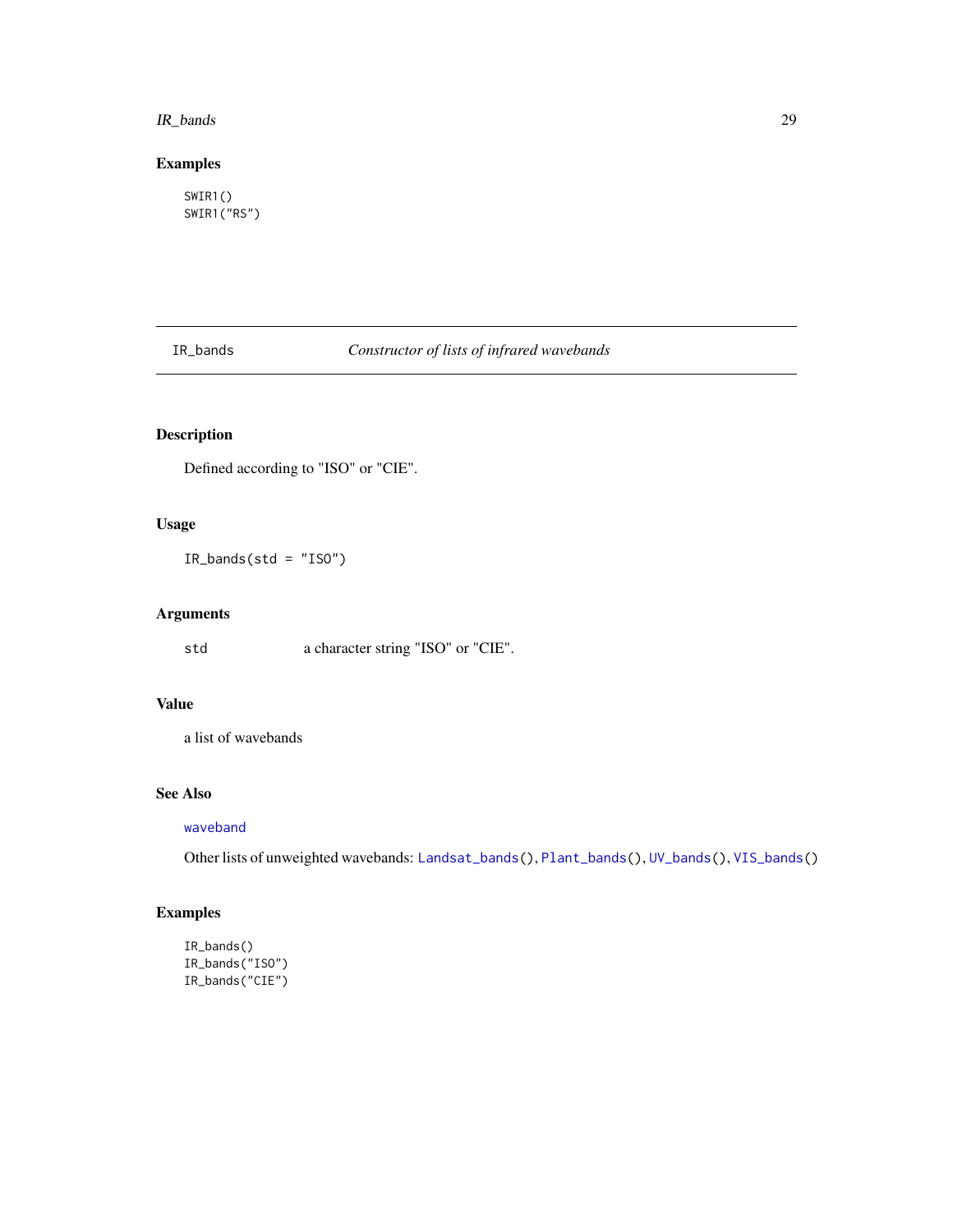<span id="page-29-1"></span><span id="page-29-0"></span>

Defined according as ranges of wavelengths according to NASA and USGS manuals. The definitions are as *rectangular* windows, while the true response functions deviate to some extent from these ideal definitions.

#### Usage

```
Landsat_bands(std = "L8")
RBV_bands(std = "LandsatRBV")MSS_bands(std = "LandsatMSS")
OLI_bands(std = "LandsatOLI")
TIRS_bands(std = "LandsatTIRS")
ETM_bands(std = "LandsatETM")
```
#### Arguments

std a character string "L1"..."L8", for missions, "LandsarRBV", "LandsatMSS", etc. for imagers.

## Details

See <https://landsat.usgs.gov/spectral-characteristics-viewer> for detailed sensitivity spectra for the different bands of the imaginers.

## Value

a list of wavebands

## See Also

#### [waveband](#page-0-0)

Other lists of unweighted wavebands: [IR\\_bands\(](#page-28-1)), [Plant\\_bands\(](#page-35-2)), [UV\\_bands\(](#page-43-2)), [VIS\\_bands\(](#page-44-1))

## Examples

```
Landsat_bands("L1")
Landsat_bands("L8")
OLI_bands()
TIRS_bands()
```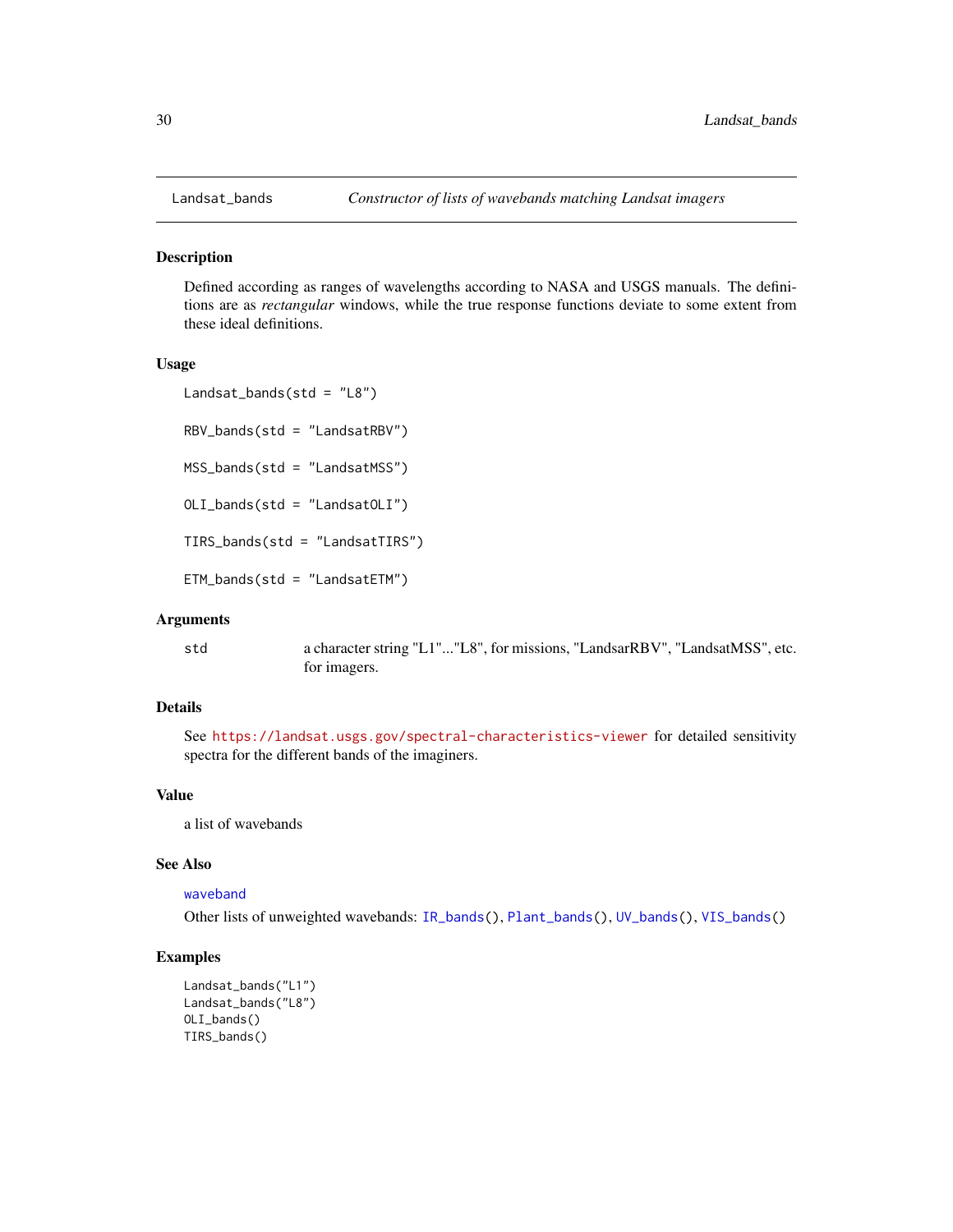<span id="page-30-0"></span>Compute the NDVI from spectral reflectance according to waveband definitions from standards or corresponding to satellite imagers.

#### Usage

NDVI(spct, imager = "LandsatOLI", wb.trim = FALSE)

## Arguments

| spct    | reflectance_spct or reflectance_mspct object.                                                  |
|---------|------------------------------------------------------------------------------------------------|
| imager  | character Name of the imager or standard to be used.                                           |
| wb.trim | logical Flag telling if wavebands crossing spectral data boundaries are trimmed<br>or ignored. |

## Details

NDVI is used in remote sensing to the diagnose the condition of vegetation, including crops. It is used for Landsat imagery but also at the farm or plot scale using cameras on drones. It is computed as:

 $NDVI = (NIR - Red) / (NIR + Red)$ 

The waveband ranges used to compute reflectance vary. Even the imagers in the different Landsat satellites 1 to 8 have had somehow different wavelength sensitivities. The NDVI() function uses the waveband constructors [Red](#page-36-1) and [NIR](#page-26-3) defined in this package. Reflectance is averaged over the wavebands using function [reflectance](#page-0-0).

#### Value

A numeric vector. When the wavelength range of spct does not fully overlap with both wavebands NA is silently returned.

#### Note

The value passed as argument to imager must be a valid argument for both [Red](#page-36-1) and [NIR](#page-26-3). If the desired return value is a data frame, function [NDxI](#page-0-0) can be used to flexibly compute NDVI and any similar index.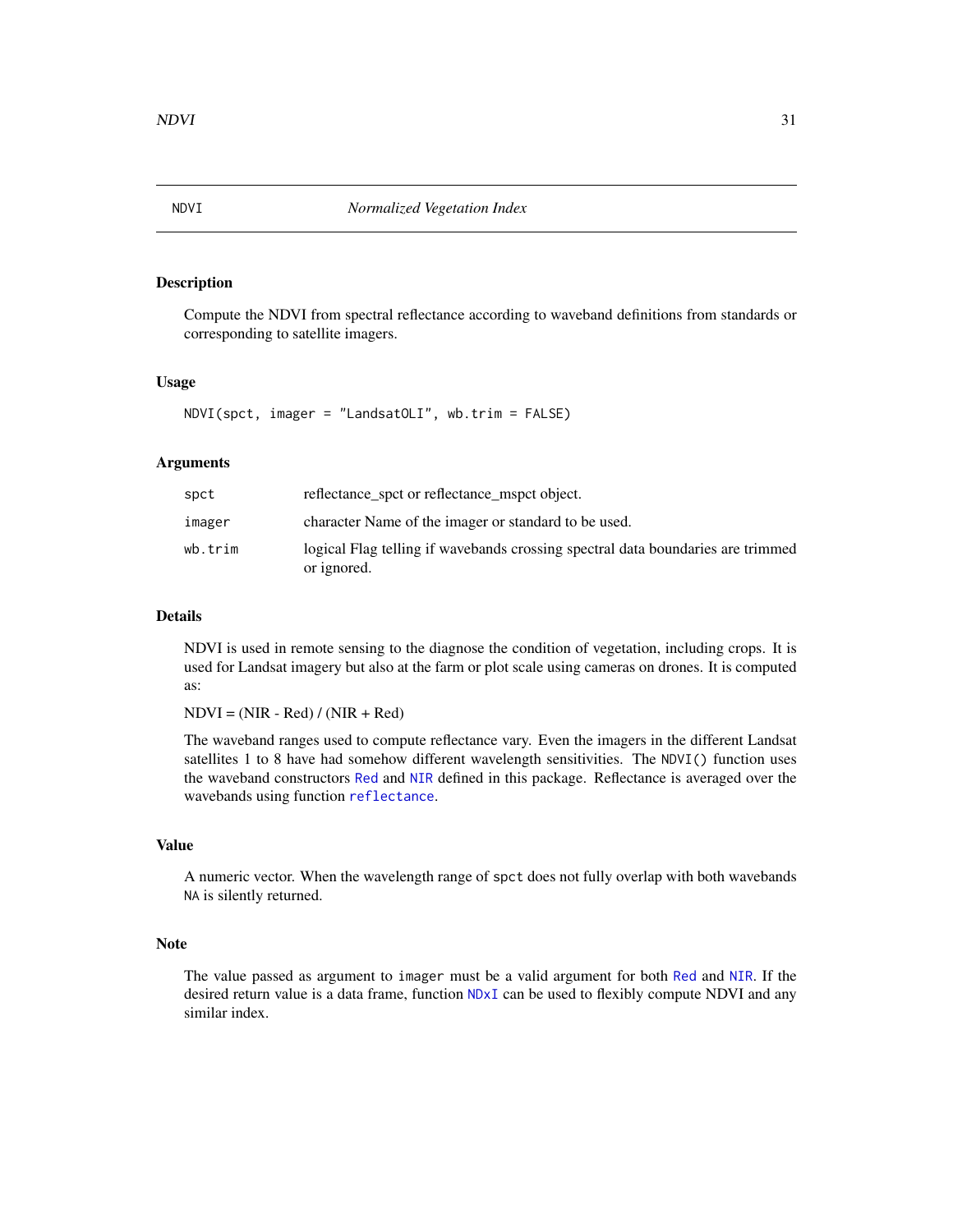<span id="page-31-1"></span><span id="page-31-0"></span>

Orange radiation (591...610 nm), no weighting applied.

## Usage

Orange(std = "ISO")

## Arguments

std a character string "ISO"

## Value

a waveband object wavelength defining a wavelength range.

## See Also

Other unweighted wavebands: [Blue\(](#page-4-1)), [Far\\_red\(](#page-16-1)), [Green\(](#page-24-1)), [IR\(](#page-26-1)), [Purple\(](#page-35-1)), [Red\(](#page-36-1)), [UVA\(](#page-39-1)), [UVB\(](#page-40-1)), [UVC\(](#page-41-1)), [UV\(](#page-38-1)), [VIS\(](#page-43-1)), [Yellow\(](#page-45-1))

## Examples

Orange() Orange("ISO")

PAR *Constructor of PAR waveband*

## Description

Photosythetically active radiation (400-700 nm), no weighting applied.

## Usage

PAR(std = "Plant")

## Arguments

std a character string "Plant" or "McCree"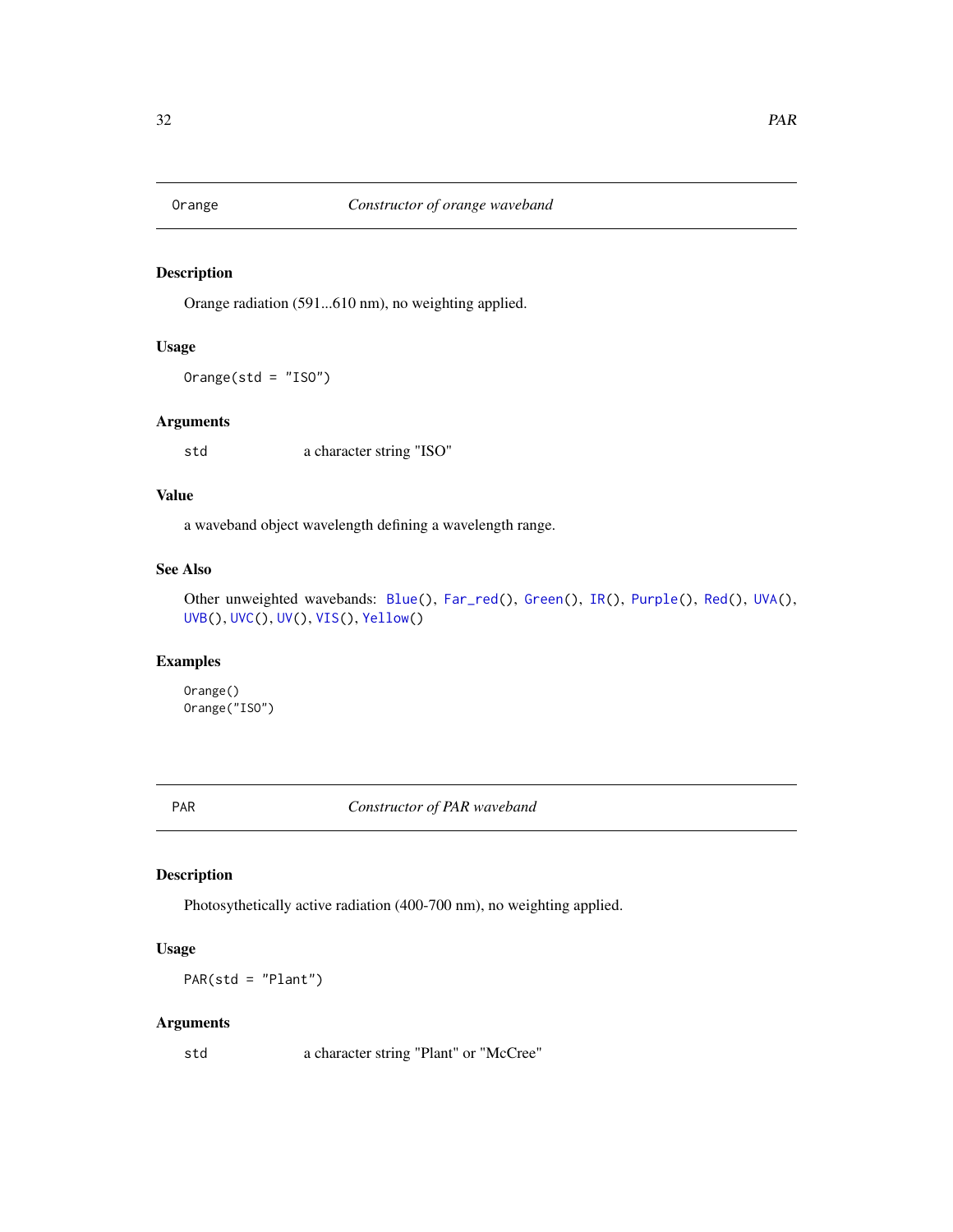## <span id="page-32-0"></span>Value

a waveband object wavelength defining a wavelength range.

## References

McCree, K. J. (1972) The action spectrum, absorptance and quantum yield of photosynthesis in crop plants. Agricultural Meteorology, 9, 191-216

## See Also

[waveband](#page-0-0)

## Examples

PAR() PAR("Plant")

## <span id="page-32-1"></span>PG *Constructor of PG weighted waveband*

## Description

Plant growth BSWF

## Usage

PG(norm = 300, w.low = 275, w.high = 390)

## Arguments

| norm   | normalization wavelength (nm)      |
|--------|------------------------------------|
| w.low  | short-end boundary wavelength (nm) |
| w.high | long-end boundary wavelength (nm)  |

## Value

a waveband object wavelength defining wavelength range, weighting function and normalization wavelength.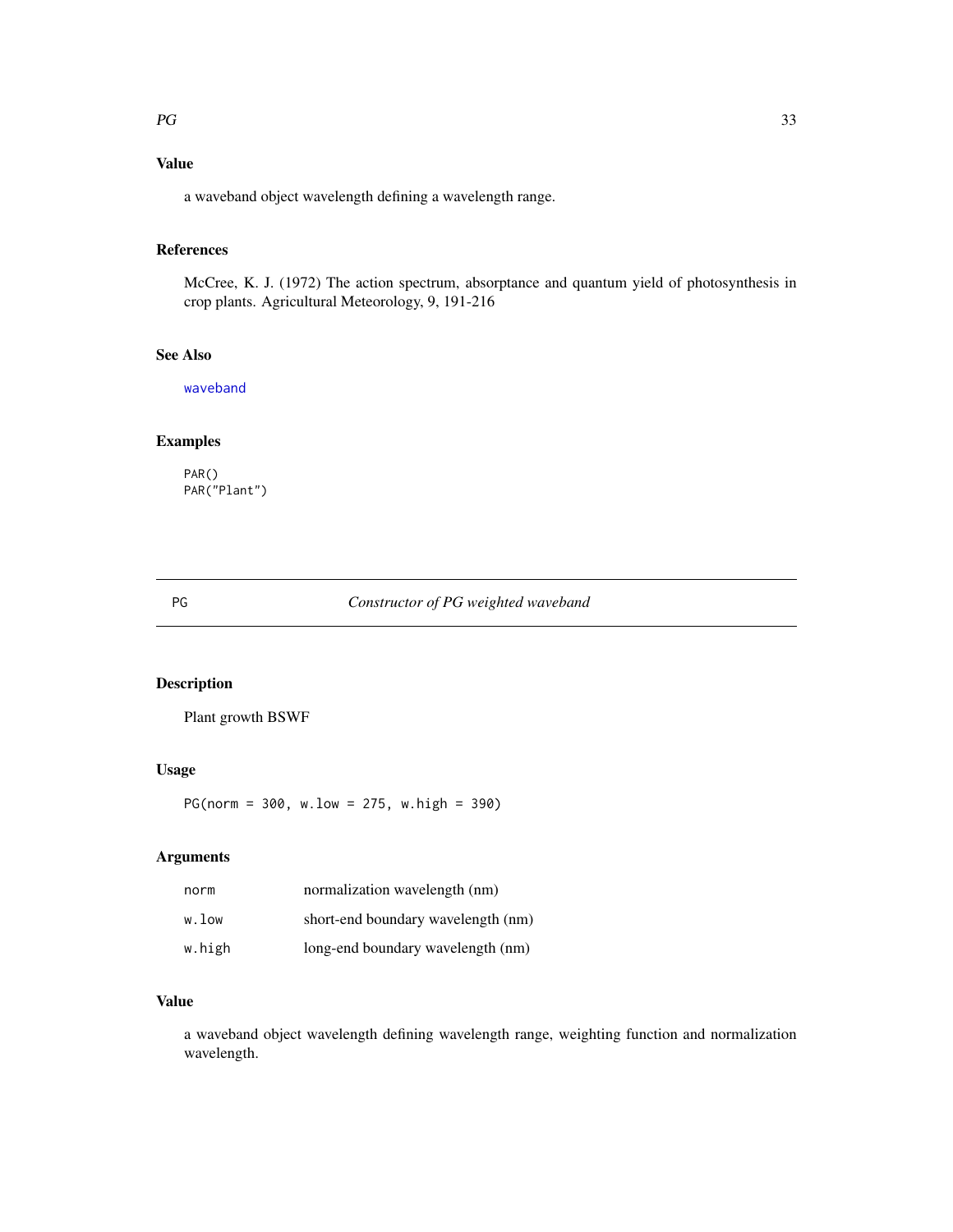In the original publication [1], the long-end wavelength boundary is not specified. the longest wavelength at which the plant response was measured is 366 nm. From the data there is no evidence that action would immediately drop to zero at longer wavelengths. We have used in earlier versions the same value as used by the 'NSF Polar Programs UV Monitoring Network' as described in <http://uv.biospherical.com/Version2/description-Version2-Database3.html>. Now we keep 390 nm as our default value, but make if possible for the user to set a different wavelength. To reproduce the output of the TUV simulation model [3] version 5.0 set w.high = 366.

In contrast to the NSF Network, for example, the programme TUV uses 366 nm as the limit, so for comparing results one may need to adjust the value of this parameter. The effect on the RAF and doses of changing this wavelength boundary is substantial, as discussed by Micheletti et al. [2].

## References

[1] Flint, S. and Caldwell M. M. (2003) A biological spectral weighting function for ozone depletion research with higher plants Physiologia Plantarum, 2003, 117, 137-144

[2] Micheletti, M. I.; Piacentini, R. D. & Madronich, S. (2003) Sensitivity of Biologically Active UV Radiation to Stratospheric Ozone Changes: Effects of Action Spectrum Shape and Wavelength Range Photochemistry and Photobiology, 78, 456-461

[3] <https://www2.acom.ucar.edu/modeling/tropospheric-ultraviolet-and-visible-tuv-radiation-model>

#### See Also

[GEN\\_G](#page-18-1) [GEN\\_T](#page-22-1) [GEN\\_M](#page-20-1) and [waveband](#page-0-0)

Other BSWF weighted wavebands: [CH4\(](#page-5-1)), [CIE\(](#page-7-1)), [DNA\\_GM\(](#page-11-1)), [DNA\\_N\(](#page-13-1)), [DNA\\_P\(](#page-14-1)), [FLAV\(](#page-17-1)), [GEN\\_G\(](#page-18-1)), [GEN\\_M\(](#page-20-1)), [GEN\\_T\(](#page-22-1)), [ICNIRP\(](#page-25-1))

#### Examples

PG() PG(300)

<span id="page-33-1"></span>PG\_q\_fun *Gives values for the Plant Growth BSWF as a function of wavelength*

#### Description

This function gives a set of numeric multipliers that can be used as a weight to calculate effective doses and irradiances. The returned values are on quantum based effectiveness relative units.

#### Usage

PG\_q\_fun(w.length)

## <span id="page-33-0"></span>**Note**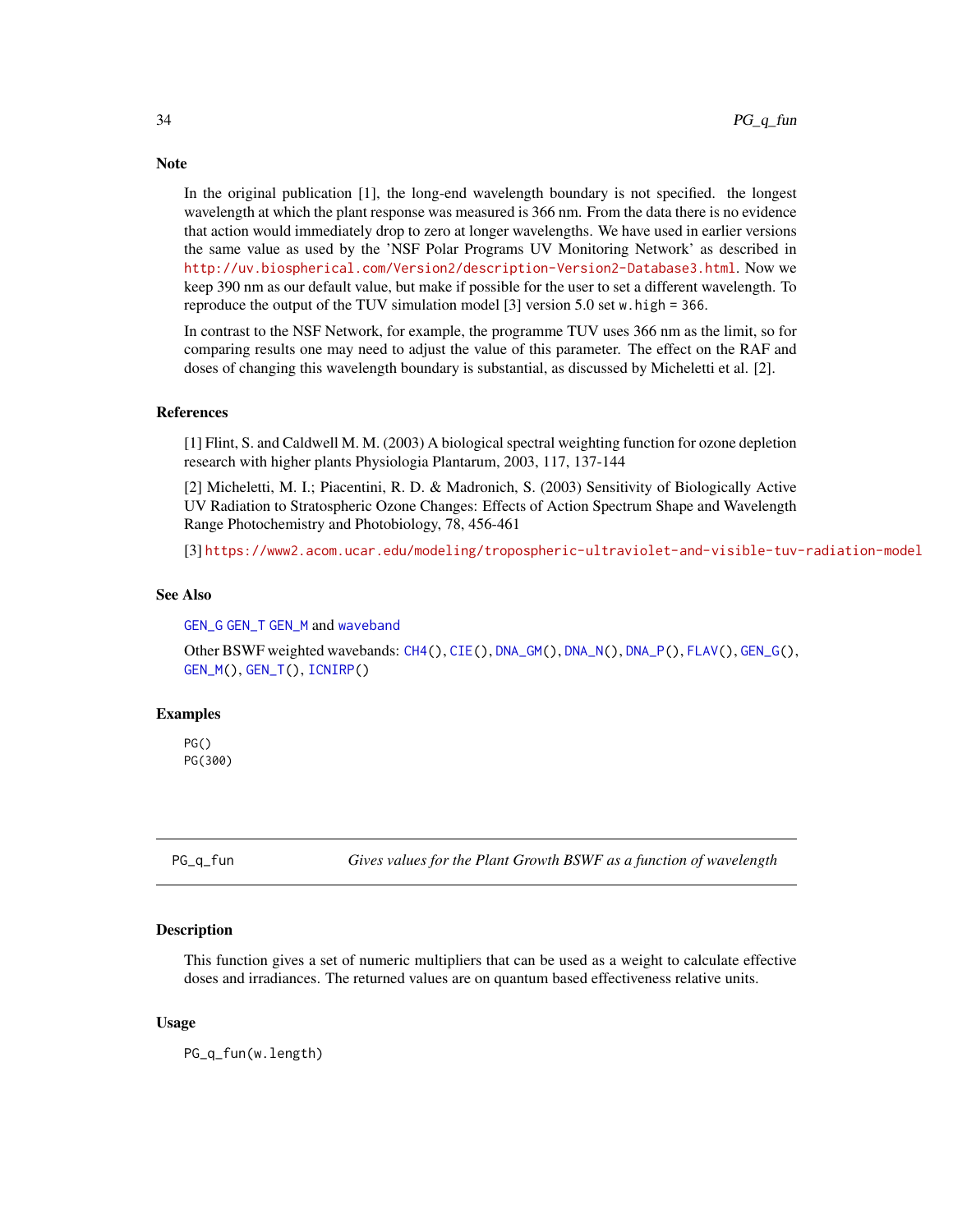#### <span id="page-34-0"></span>**Arguments**

w.length numeric array of wavelengths (nm)

## Value

a numeric array of the same length as w.length with values for the BSWF normalized as in the original source (300 nm)

## Note

We follow the original defition here for the equation, with no limtation to the wavelength range. However, be aware that in practice it is not used for long wavelengths (different limits between 366 nm and 400 nm have been used by different authors).

## See Also

Other BSWF functions: [CH4\\_e\\_fun\(](#page-6-1)), [CH4\\_q\\_fun\(](#page-7-2)), [CIE\\_e\\_fun\(](#page-10-1)), [CIE\\_q\\_fun\(](#page-10-2)), [DNA\\_GM\\_q\\_fun\(](#page-12-1)), [DNA\\_P\\_q\\_fun\(](#page-15-1)), [FLAV\\_q\\_fun\(](#page-17-2)), [GEN\\_G\\_q\\_fun\(](#page-19-1)), [GEN\\_M\\_q\\_fun\(](#page-21-1)), [GEN\\_T\\_q\\_fun\(](#page-23-1)), [ICNIRP\\_e\\_fun\(](#page-26-2))

## Examples

PG\_q\_fun(293:400)

photopic\_sensitivity *Photopic sensitivity of the human eye*

## Description

Constant value used in the definition of Lumen 1 Lumen is equal to 683 W at 555 nm

## Usage

```
photopic_sensitivity
```
#### Format

A single numeric value

## Details

A single numeric value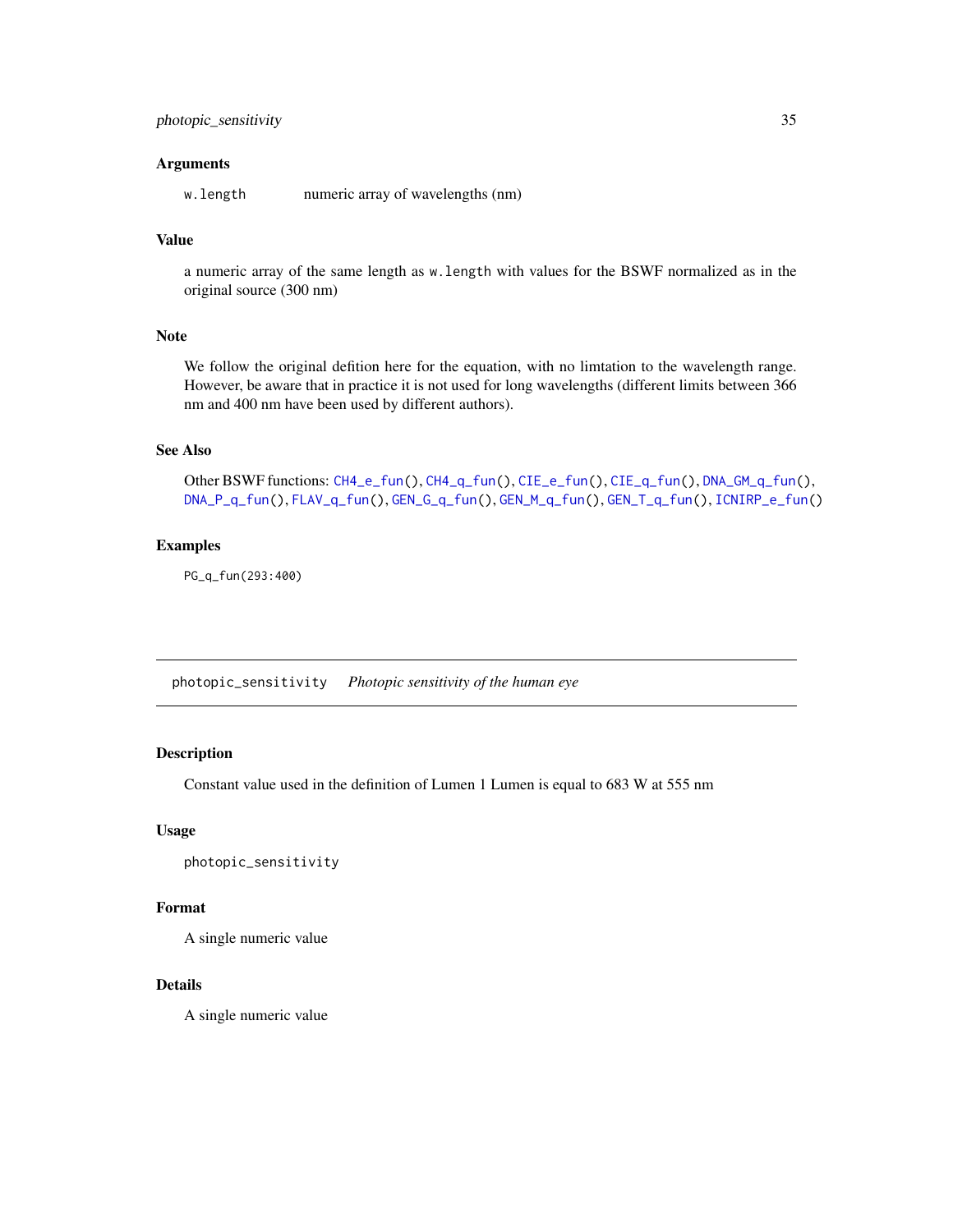<span id="page-35-2"></span><span id="page-35-0"></span>

Defined according to different authors.

## Usage

Plant\_bands(std = "sensory20")

#### Arguments

std a character string "sensory", "sensory10", "sensory20", "ISO", "CIE", "none" or "", where "ISO", "CIE" and "none" affect only the UV bands.

## Value

a list of wavebands

## See Also

## [waveband](#page-0-0)

Other lists of unweighted wavebands: [IR\\_bands\(](#page-28-1)), [Landsat\\_bands\(](#page-29-1)), [UV\\_bands\(](#page-43-2)), [VIS\\_bands\(](#page-44-1))

## Examples

```
Plant_bands()
Plant_bands("sensory")
Plant_bands("sensory10")
Plant_bands("sensory20")
Plant_bands("ISO")
Plant_bands("CIE")
```
<span id="page-35-1"></span>Purple *Constructor of purple waveband*

## Description

Purple radiation (360...450 nm), no weighting applied.

#### Usage

Purple(std = "ISO")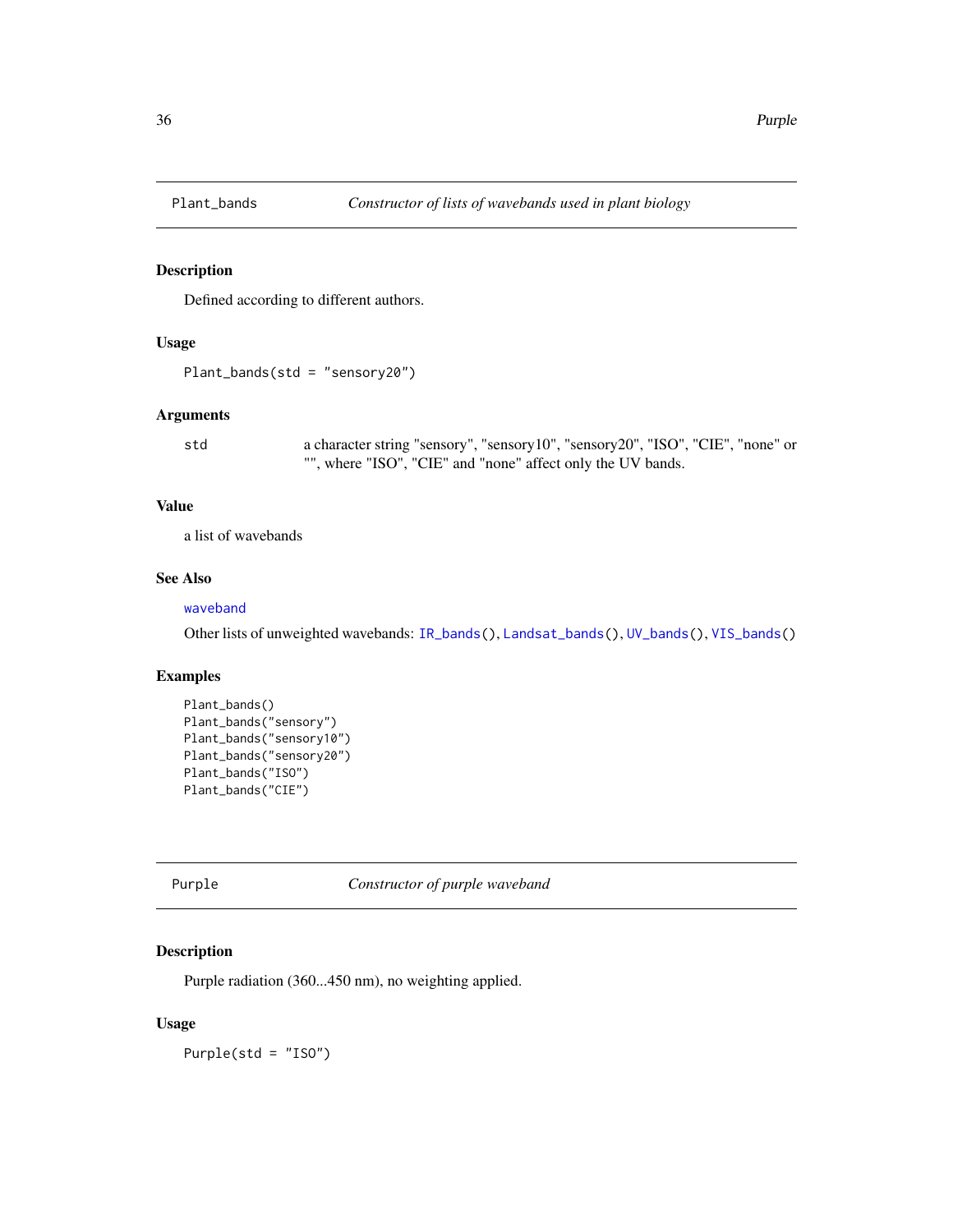#### <span id="page-36-0"></span> $\mathbb{R}$ ed  $\qquad \qquad 37$

## Arguments

std a character string "ISO", or Landsat imager "LandsatOLI".

## Value

A waveband object wavelength defining a wavelength range.

## See Also

```
new_waveband waveband
```

```
Other unweighted wavebands: Blue(), Far_red(), Green(), IR(), Orange(), Red(), UVA(),
UVB(), UVC(), UV(), VIS(), Yellow()
```
## Examples

Purple() Purple("ISO")

<span id="page-36-1"></span>

Red *Constructor of red waveband*

## Description

Red radiation according to "ISO" (610-760 nm) or as commonly defined in plant photobiology, "Smith10" (655-665 nm), "Smith20" (650-670 nm), "Inada" (600-700 nm), "Warrington" (625-675 nm), and "Sellaro" (620-680 nm). No weighting applied.

#### Usage

 $Red(std = "ISO")$ 

## Arguments

std a character string, "ISO", "Smith10", "Smith20", "Inada", "Warrington", "Sellaro", "RS", or for Landsat imagers "LandsatRBV", etc.

## Value

a waveband object wavelength defining a wavelength range.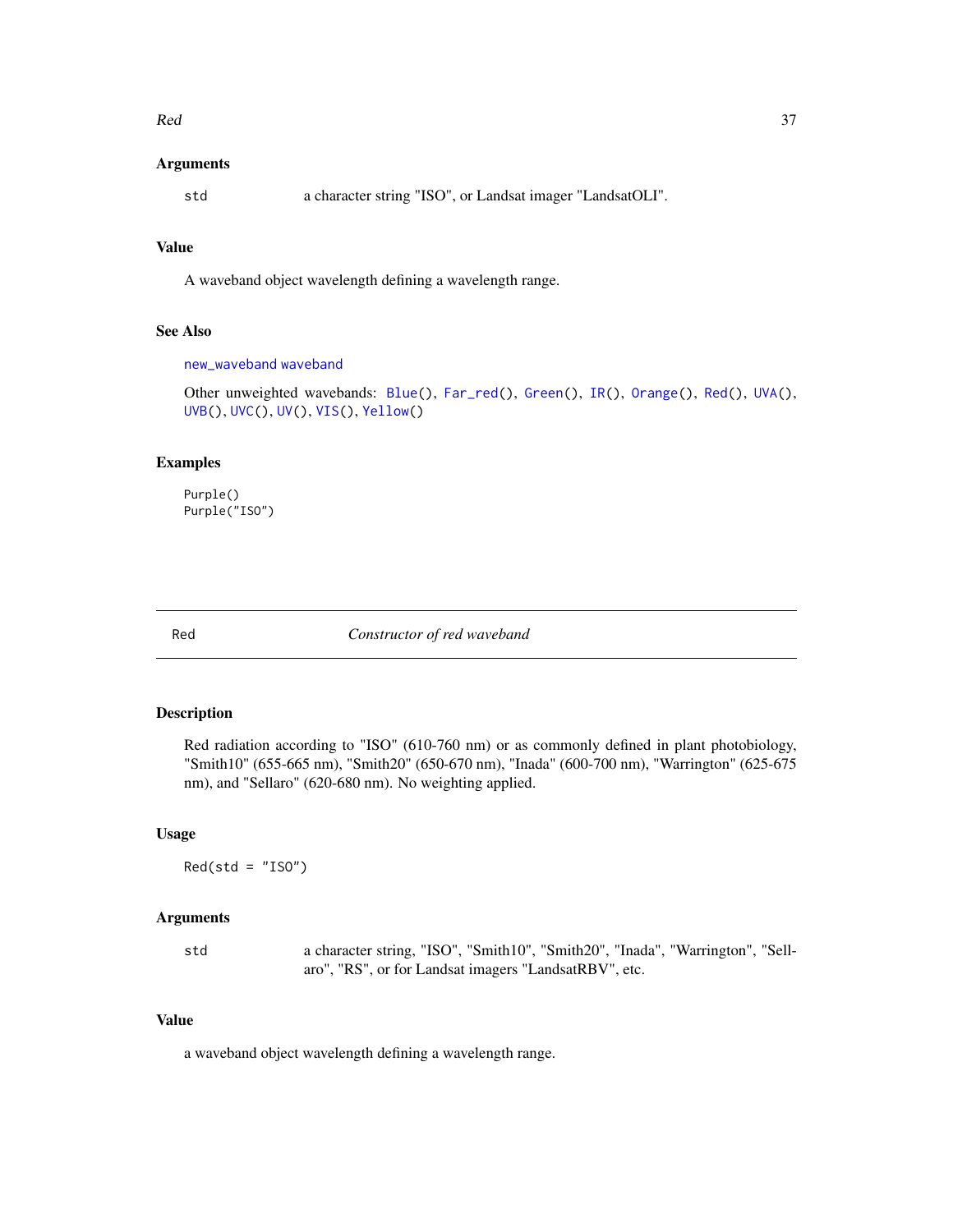## <span id="page-37-0"></span>References

Aphalo, P. J., Albert, A., Björn, L. O., McLeod, A. R., Robson, T. M., Rosenqvist, E. (Eds.). (2012). Beyond the Visible: A handbook of best practice in plant UV photobiology (1st ed., p. xxx + 174). Helsinki: University of Helsinki, Department of Biosciences, Division of Plant Biology. ISBN 978-952-10-8363-1 (PDF), 978-952-10-8362-4 (paperback). Open access PDF download available at https://hdl.handle.net/10138/37558

ISO (2007) Space environment (natural and artificial) - Process for determining solar irradiances. ISO Standard 21348. ISO, Geneva.

Murakami, K., Aiga I. (1994) Red/Far-red photon flux ratio used as an index number for morphological control of plant growth under artificial lighting conditions. Proc. Int. Symp. Artificial Lighting, Acta Horticulturae, 418, ISHS 1997.

Sellaro, R., Crepy, M., Trupkin, S. A., Karayekov, E., Buchovsky, A. S., Rossi, C., & Casal, J. J. (2010). Cryptochrome as a sensor of the blue/green ratio of natural radiation in Arabidopsis. Plant physiology, 154(1), 401-409. doi:10.1104/pp.110.160820

Smith, H. (1982) Light quality, photoperception and plant strategy. Annual Review of Plant Physiology, 33:481-518.

## See Also

#### [waveband](#page-0-0)

Other unweighted wavebands: [Blue\(](#page-4-1)), [Far\\_red\(](#page-16-1)), [Green\(](#page-24-1)), [IR\(](#page-26-1)), [Orange\(](#page-31-1)), [Purple\(](#page-35-1)), [UVA\(](#page-39-1)), [UVB\(](#page-40-1)), [UVC\(](#page-41-1)), [UV\(](#page-38-1)), [VIS\(](#page-43-1)), [Yellow\(](#page-45-1))

#### Examples

Red() Red("ISO") Red("Smith") Red("Sellaro")

scotopic\_sensitivity *Scotopic sensitivity of the human eye*

## Description

Constant value for human vision under very weak illumination 1 Lumen is equal to 1699 W at 507 nm

## Usage

scotopic\_sensitivity

#### Format

A single numeric value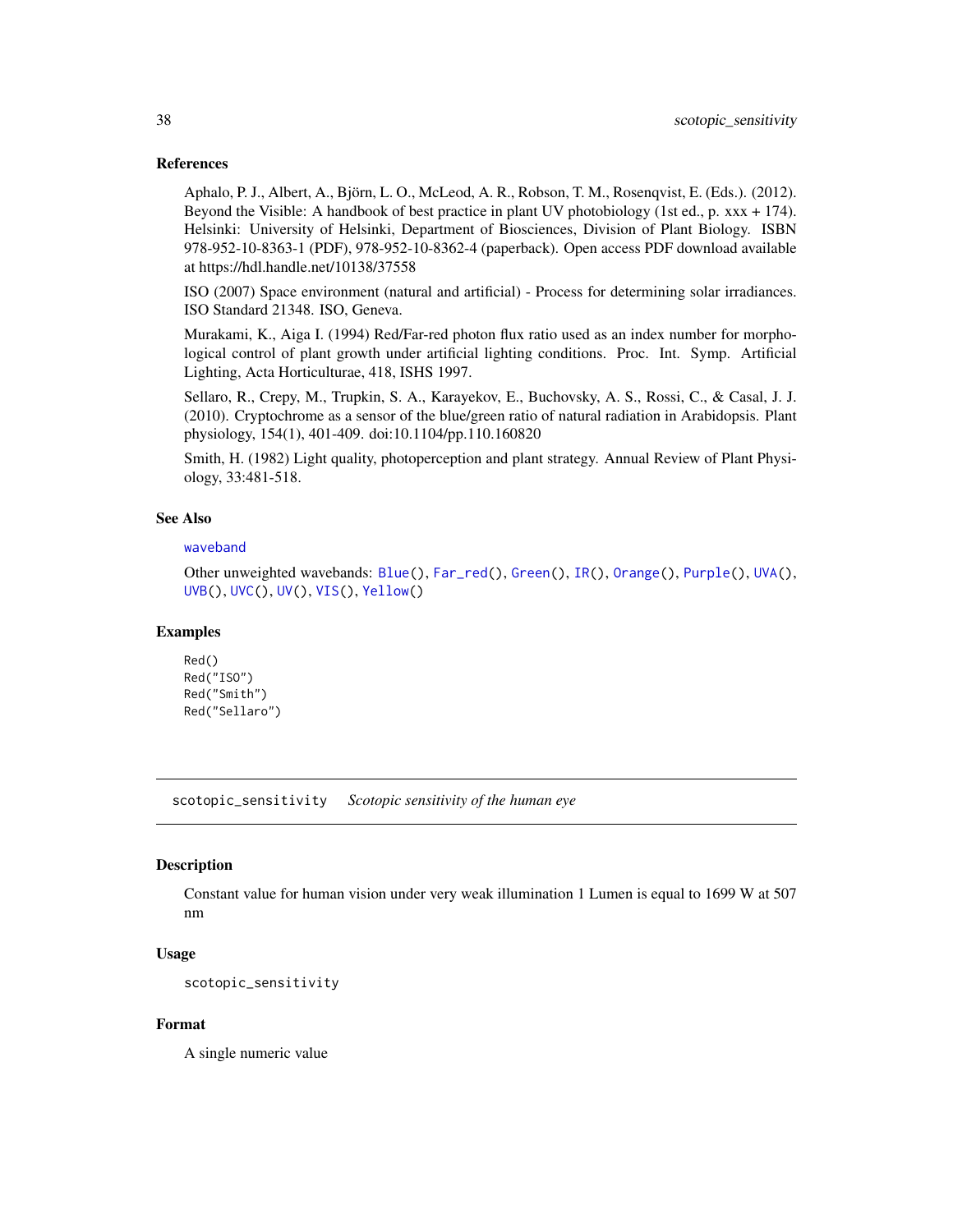## <span id="page-38-0"></span>SetlowTUV.spct 39

## Details

A single numeric value

SetlowTUV.spct *Setlow's action spectrum for DNA damage*

## Description

A dataset containing the wavelengths at a 0.1 nm interval. Tabulated values for Setlow's naked DNA damage action spectrum as used in the TUV model.

## Format

A response.spct object with 1082 rows and 2 variables

## Details

The variables are as follows:

- w.length (nm)
- s.e.response

## References

<http://uv.biospherical.com/Version2/description-Version2-Database3.html> downloaded 2015-02-07

<span id="page-38-1"></span>UV *Constructor of UV waveband*

## Description

UV: 100–400 nm.

#### Usage

 $UV(std = "ISO")$ 

## Arguments

std "ISO" or "CIE"

## Value

a waveband object wavelength defining a wavelength range.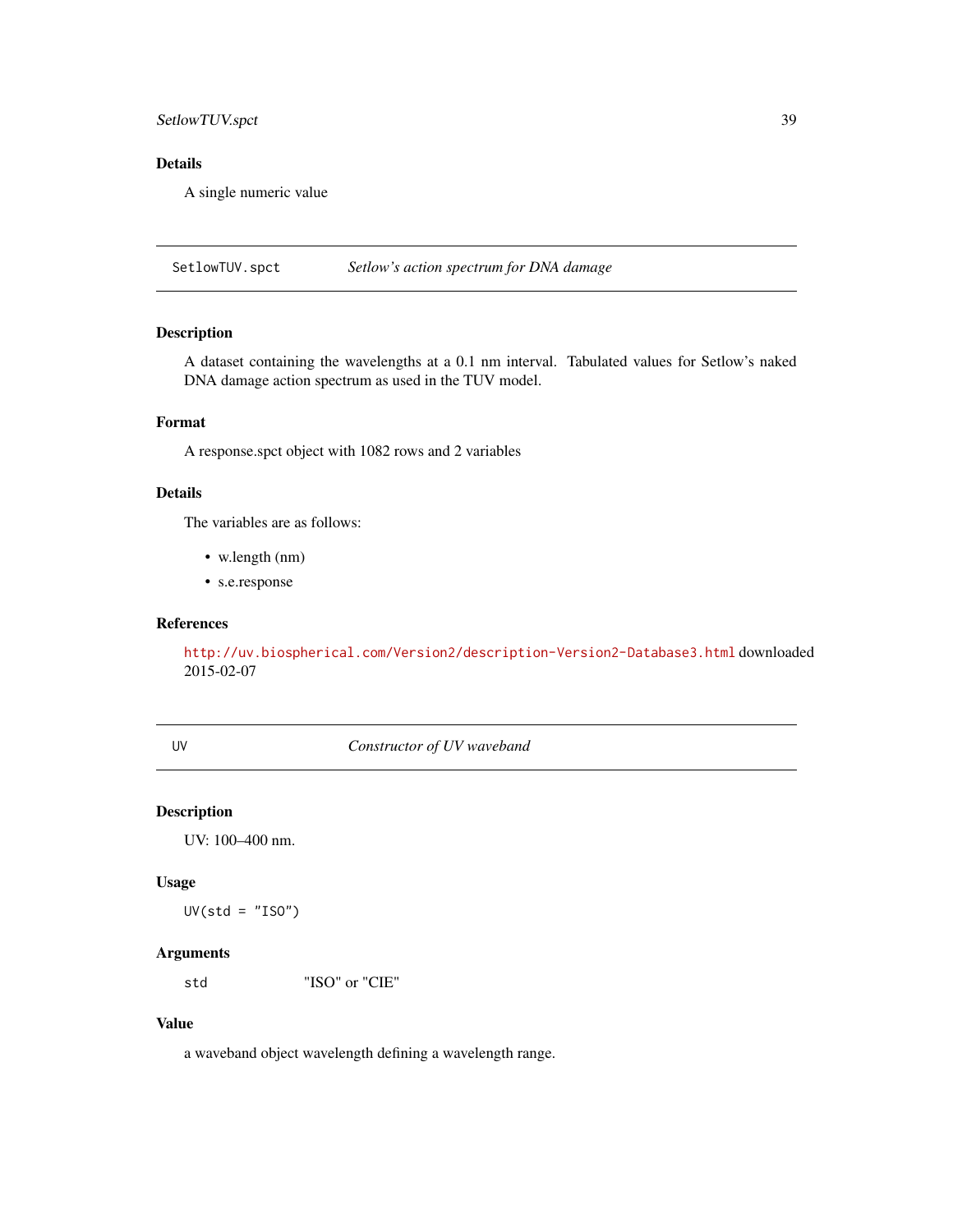## <span id="page-39-0"></span>References

ISO and CIE standards

## See Also

[new\\_waveband](#page-0-0) [waveband](#page-0-0)

```
Other unweighted wavebands: Blue(), Far_red(), Green(), IR(), Orange(), Purple(), Red(),
UVA(), UVB(), UVC(), VIS(), Yellow()
```
## Examples

UV() UV("ISO")

<span id="page-39-1"></span>UVA *Constructor of UV-A waveband*

#### Description

UV-A according to CIE and ISO standrads: 315–400 nm. UV-A according to common non-standard practice: 320–400 nm. UV-A1 according to CIE: 315–340 nm. UV-A2 according to CIE: 340–400 nm. UVsw according to non-standard use suitable for plants: 315–350 nm. UVlw according to non-standard use suitable for plants: 350–400 nm.

## Usage

```
UVA(std = "ISO")UVA1(stat = "CIE")UVA2(std = "CIE")UVAsw(std = "plants")
UVAlw(std = "plants")
```
## Arguments

std a character string "CIE", "ISO" or "none"

#### Value

a waveband object wavelength defining a wavelength range.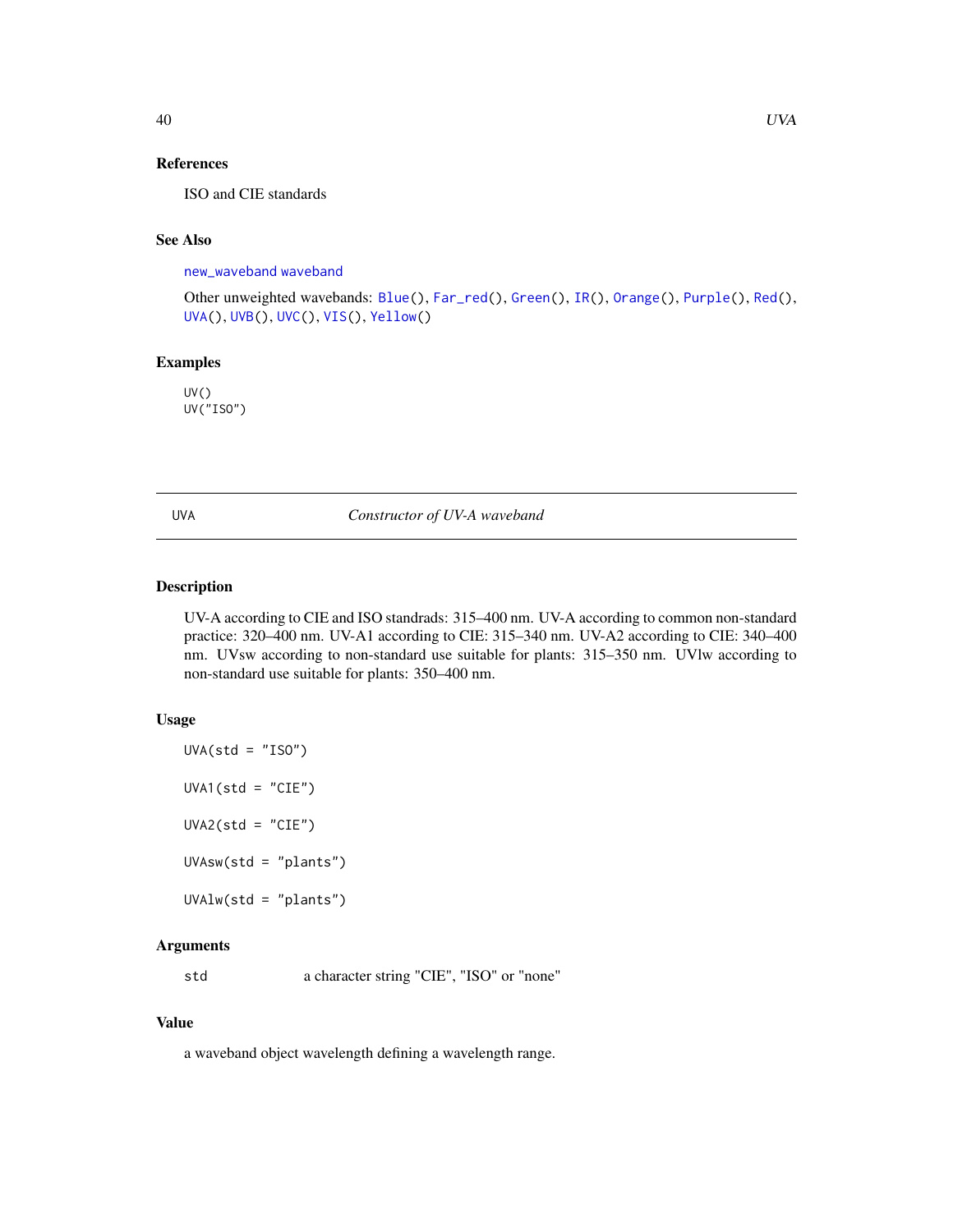## <span id="page-40-0"></span> $UVB$  41

## See Also

#### [waveband](#page-0-0)

```
Other unweighted wavebands: Blue(), Far_red(), Green(), IR(), Orange(), Purple(), Red(),
UVB(), UVC(), UV(), VIS(), Yellow()
```
## Examples

```
UVA()
UVA("none")
UVA("ISO")
UVA("CIE")
UVA1()
UVA1("CIE")
UVA2()
UVA2("CIE")
```
## <span id="page-40-1"></span>UVB *Constructor of UV-B waveband*

## Description

UV-B according to CIE and ISO standrads: 280–315 nm. UV-B according to common non-standard practice: 280–320 nm. UV-B according to medical or dermatological non-standard practice: 280– 320 nm.

### Usage

 $UVB(std = "ISO")$ 

## Arguments

std a character string "CIE", "ISO", "medical" or "none"

## Value

a waveband object wavelength defining a wavelength range.

## See Also

#### [waveband](#page-0-0)

```
Other unweighted wavebands: Blue(), Far_red(), Green(), IR(), Orange(), Purple(), Red(),
UVA(), UVC(), UV(), VIS(), Yellow()
```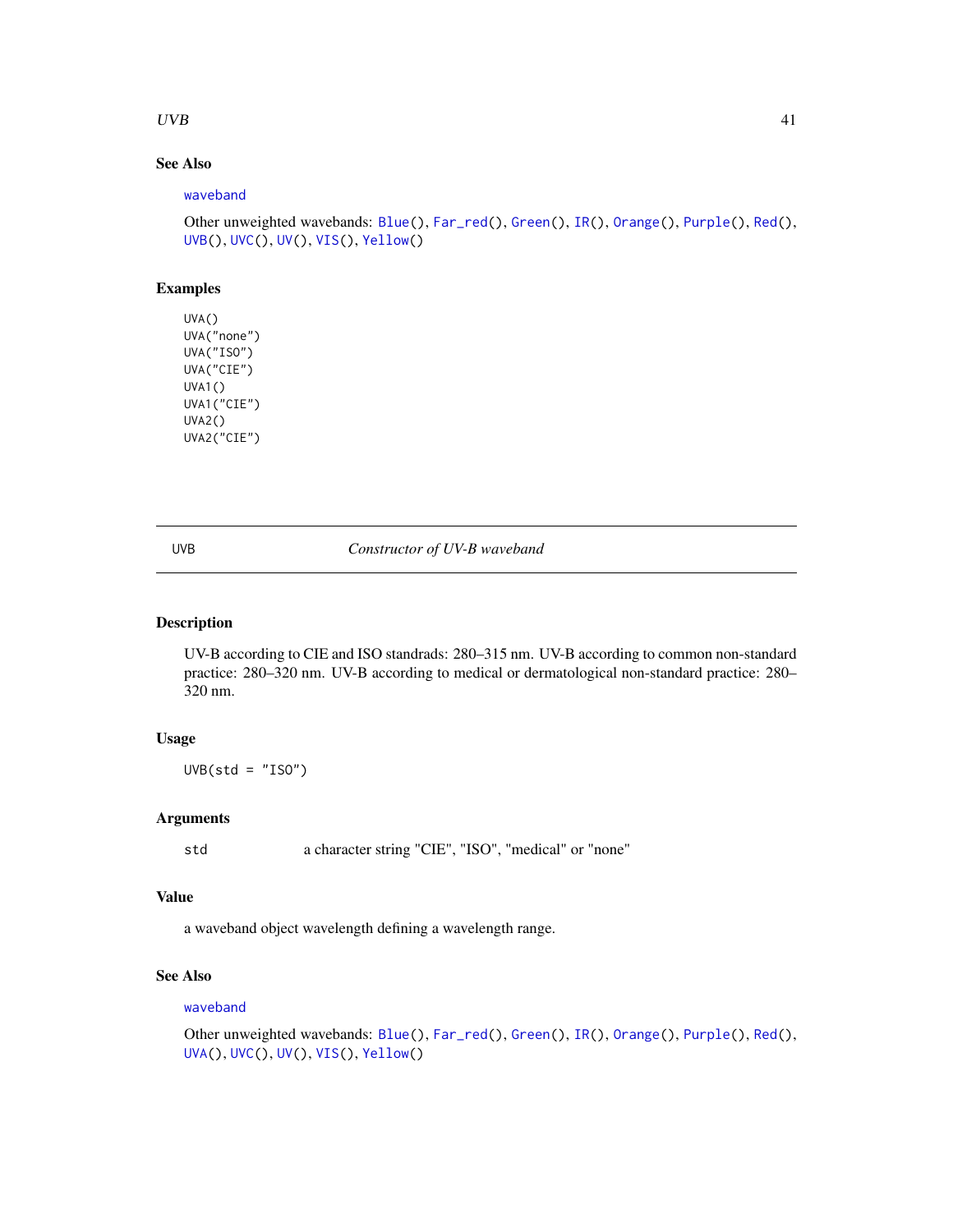## Examples

```
UVB()
UVB("ISO")
UVB("CIE")
UVB("none")
UVB("medical")
```
## <span id="page-41-1"></span>UVC *Constructor of UV-C waveband*

## Description

UV-C according to CIE and ISO standrads: 100–280 nm. UV-c according to common non-standard practice: 200–280 nm. UV-C according to medical or dermatological non-standard practice, e.g. Diffey (1991): 200–290 nm.

## Usage

 $UVC(std = "ISO")$ 

## Arguments

std a character string "CIE", "ISO", "none", or "medical".

## Value

a waveband object wavelength defining a wavelength range.

## See Also

[new\\_waveband](#page-0-0) [waveband](#page-0-0)

```
Other unweighted wavebands: Blue(), Far_red(), Green(), IR(), Orange(), Purple(), Red(),
UVA(), UVB(), UV(), VIS(), Yellow()
```
## Examples

```
UVC()
UVC("CIE")
UVC("ISO")
UVC("none")
UVC("medical")
```
<span id="page-41-0"></span>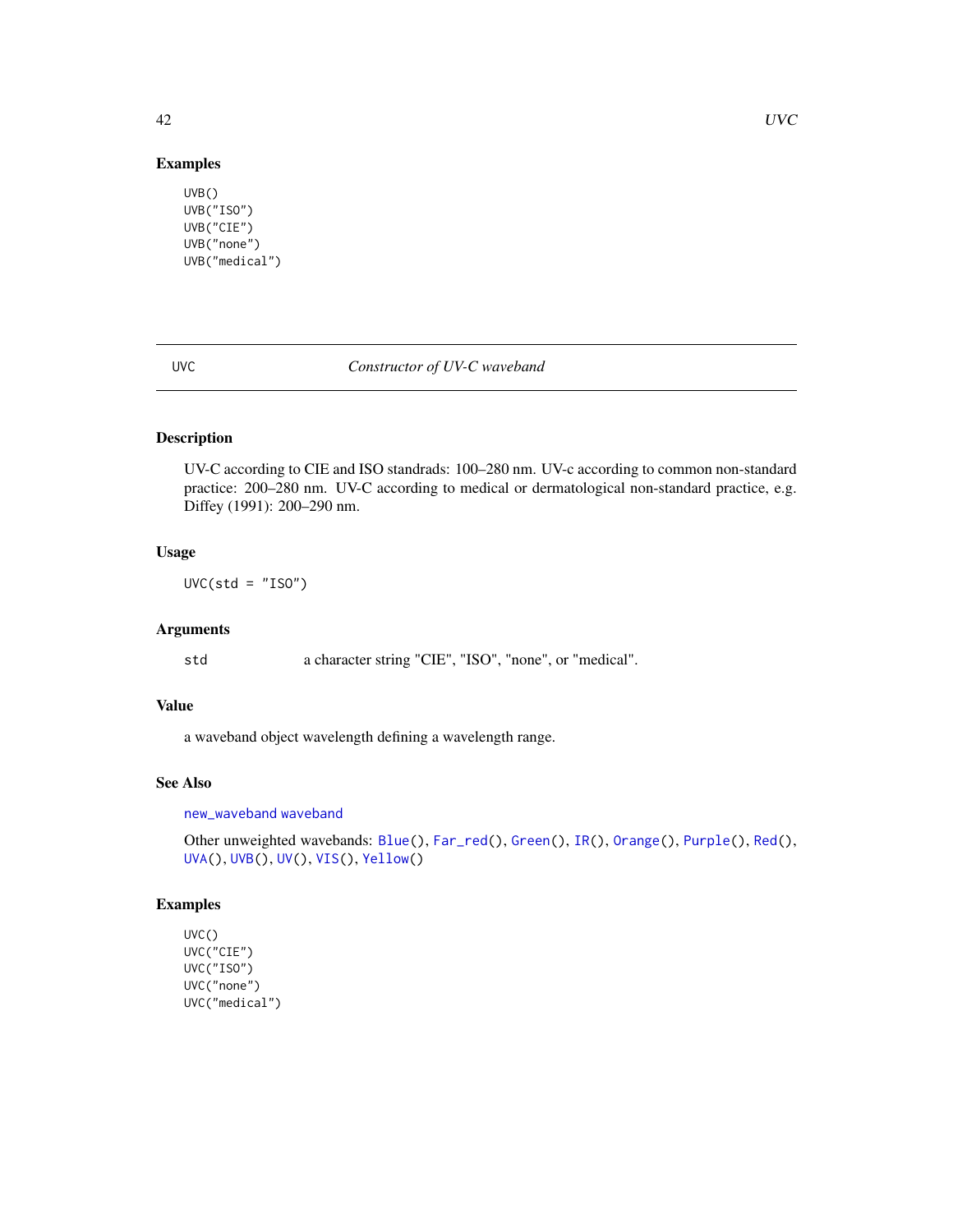UVI (UV Index) is a unitless quantity based on erythema BSWF, that gives an easy to interpret UV measure, mainly meant for informing general public about sunburn risk.

#### Usage

 $UVI(spect, std = "NOAA")$ 

## Arguments

| spct | a source, spct object                                 |
|------|-------------------------------------------------------|
| std  | "WWO" (250 nm to 400 nm), "NOAA" (286.5 nm to 400 nm) |

#### Details

Two different definitions of UV Index are implemented in this package. Setting std="NOAA" follows the definition in Kiedron et al. (2007) but using CIE98 as SWF. NOAA definition discards wavelengths shorter than 286.5 nm as when calculated based on spectral data from Brewer instruments. "WMO" uses the internationally accepted lower limit at 250 nm (see WHO, 2002). "NOAA" is the default as this is safer with noisy data for solar radiation measured at ground level, and in this case the value of UVI should be correct, and almost identical except for errors caused by noise at shorter wavelengths. However, when calculating UVI from radiation spectra from UV lamps, "WMO" should be used, as most UV lamps do emit some radiation between 250 nm and 286.5 nm.

#### Value

a numeric value for the unitless UVI (This is a value on a continuous scale, rather than the discrete scale normally used.)

## References

WHO (2002) Global Solar UV Index: A Practical Guide. ISBN 92 4 159007 6, WHO, Geneva. <https://www.who.int/uv/publications/globalindex/en/> or [http://uv.biospherical.com](http://uv.biospherical.com/Solar_Index_Guide.pdf)/ [Solar\\_Index\\_Guide.pdf](http://uv.biospherical.com/Solar_Index_Guide.pdf).

P. Kiedron, S. Stierle and K. Lantz (2007) Instantaneous UV Index and Daily UV Dose Calculations. NOAA-EPA Brewer Network. [https://www.esrl.noaa.gov/gmd/grad/neubrew/docs/](https://www.esrl.noaa.gov/gmd/grad/neubrew/docs/UVindex.pdf) [UVindex.pdf](https://www.esrl.noaa.gov/gmd/grad/neubrew/docs/UVindex.pdf)

## Examples

```
UVI(sun.spct)
UVI(sun.spct, "WMO")
round(UVI(sun.spct), 0)
```
#### <span id="page-42-0"></span>UVI *Calculate UVI from spectral irradiance*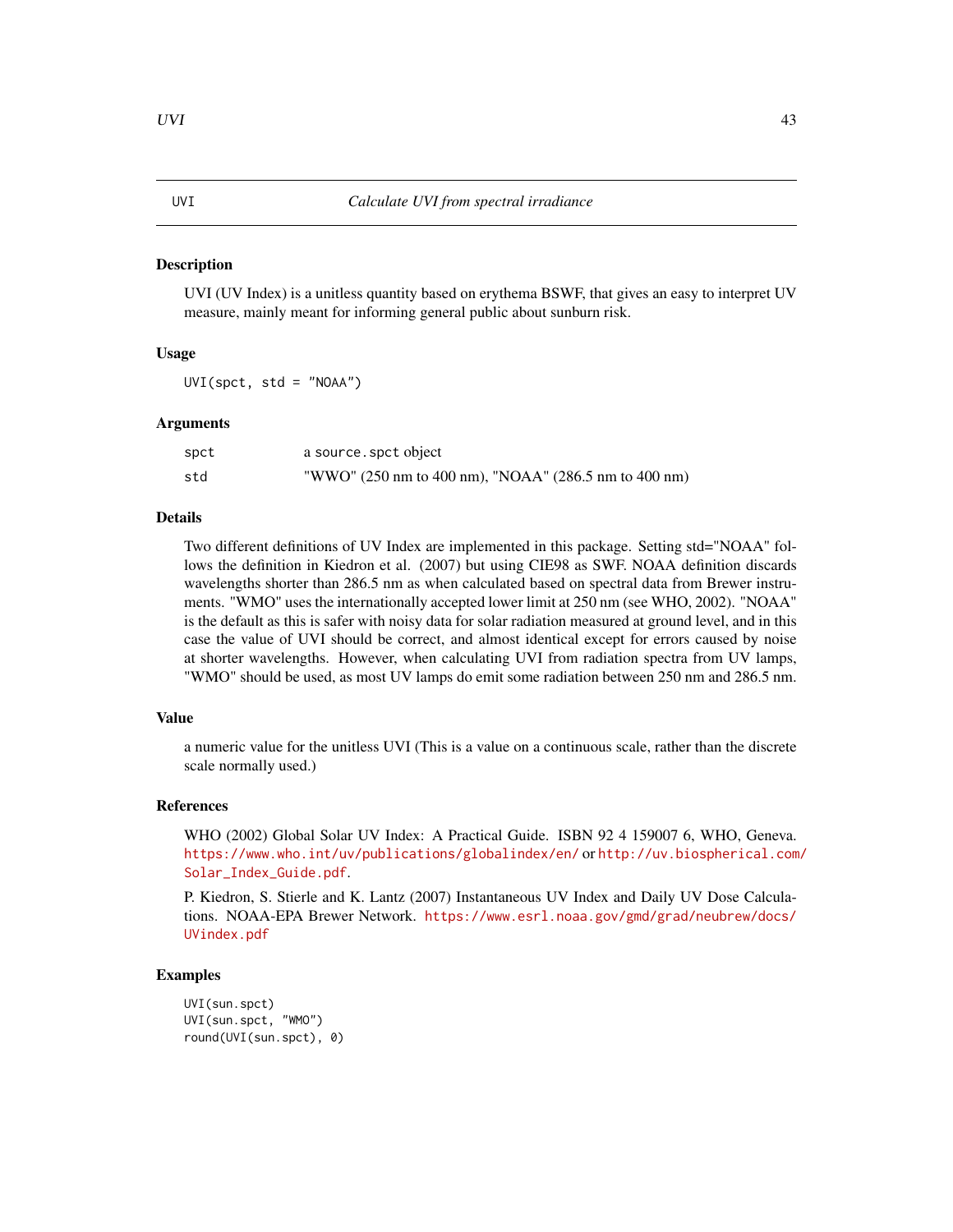<span id="page-43-2"></span><span id="page-43-0"></span>

Defined according to "ISO" by default, but other definitions also supported.

## Usage

UV\_bands(std = "ISO")

#### Arguments

std a character string "ISO", "CIE", "medical", "plants" or "none".

## Value

a list of wavebands

## See Also

## [waveband](#page-0-0)

Other lists of unweighted wavebands: [IR\\_bands\(](#page-28-1)), [Landsat\\_bands\(](#page-29-1)), [Plant\\_bands\(](#page-35-2)), [VIS\\_bands\(](#page-44-1))

## Examples

```
UV_bands()
UV_bands("ISO")
UV_bands("CIE")
UV_bands("medical")
UV_bands("plants")
UV_bands("none")
```
<span id="page-43-1"></span>VIS *Constructor of VIS waveband*

## Description

Visible (to humnas) radiation (380...760 nm) according to ISO standard definition, no weighting applied. For std = "RS" the returned range is the same as for PAR().

#### Usage

 $VIS(std = "ISO")$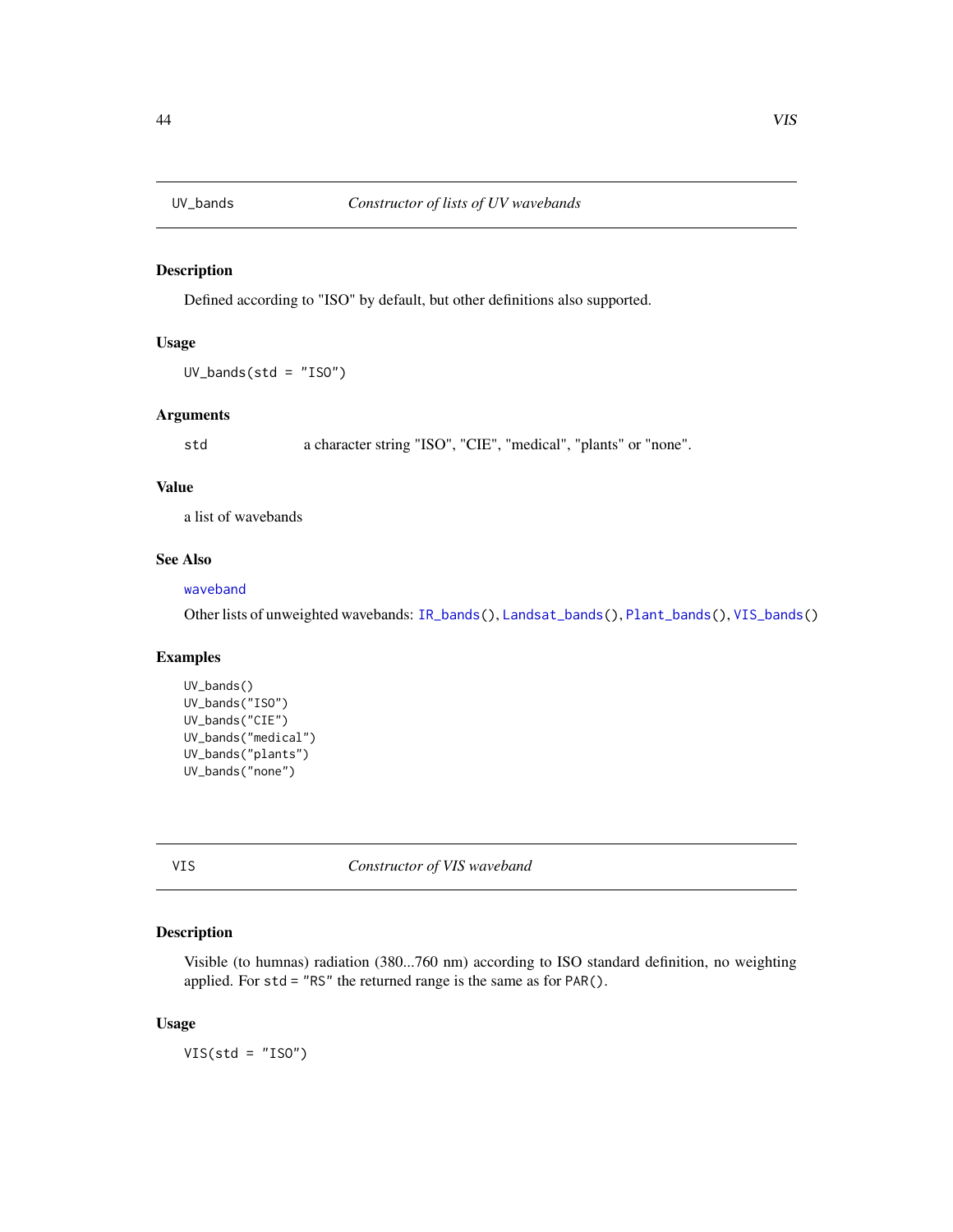## <span id="page-44-0"></span>VIS\_bands 45

## Arguments

std a character string "ISO" or "RS" (remote sensing).

## Value

A waveband object wavelength defining a wavelength range.

## See Also

## [waveband](#page-0-0)

```
Other unweighted wavebands: Blue(), Far_red(), Green(), IR(), Orange(), Purple(), Red(),
UVA(), UVB(), UVC(), UV(), Yellow()
```
## Examples

VIS() VIS("ISO")

<span id="page-44-1"></span>VIS\_bands *Contructor of lists of VIS wavebands*

## Description

Defined according to "ISO".

## Usage

VIS\_bands(std = "ISO")

## Arguments

std a character string "ISO".

#### Value

a list of wavebands

## See Also

Other lists of unweighted wavebands: [IR\\_bands\(](#page-28-1)), [Landsat\\_bands\(](#page-29-1)), [Plant\\_bands\(](#page-35-2)), [UV\\_bands\(](#page-43-2))

## Examples

VIS\_bands() VIS\_bands("ISO")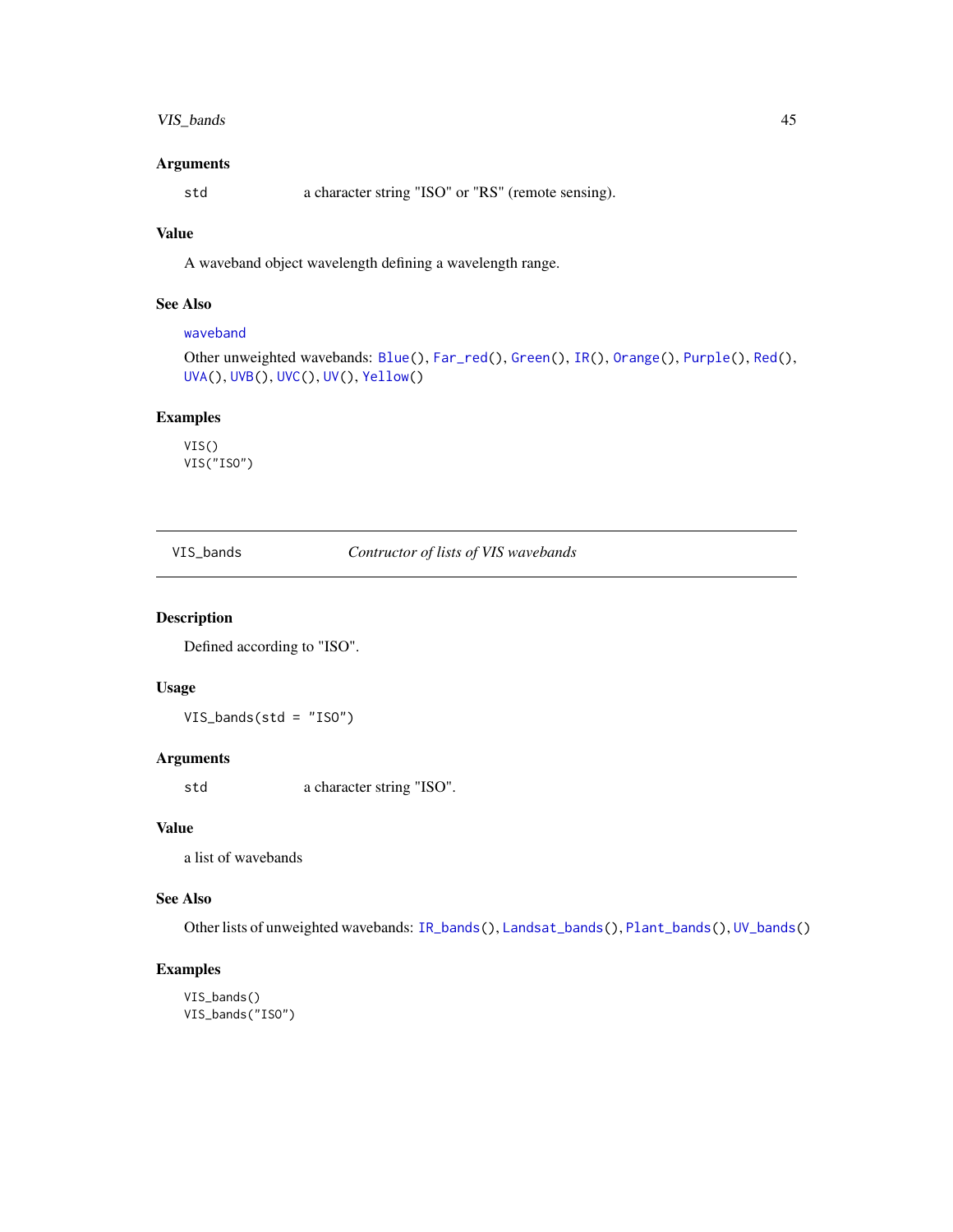<span id="page-45-1"></span><span id="page-45-0"></span>

Yellow radiation (570...591 nm), no weighting applied.

## Usage

Yellow(std = "ISO")

## Arguments

std a character string "ISO"

## Value

a waveband object wavelength defining a wavelength range.

## See Also

## [waveband](#page-0-0)

```
Other unweighted wavebands: Blue(), Far_red(), Green(), IR(), Orange(), Purple(), Red(),
UVA(), UVB(), UVC(), UV(), VIS()
```
## Examples

Yellow() Yellow("ISO")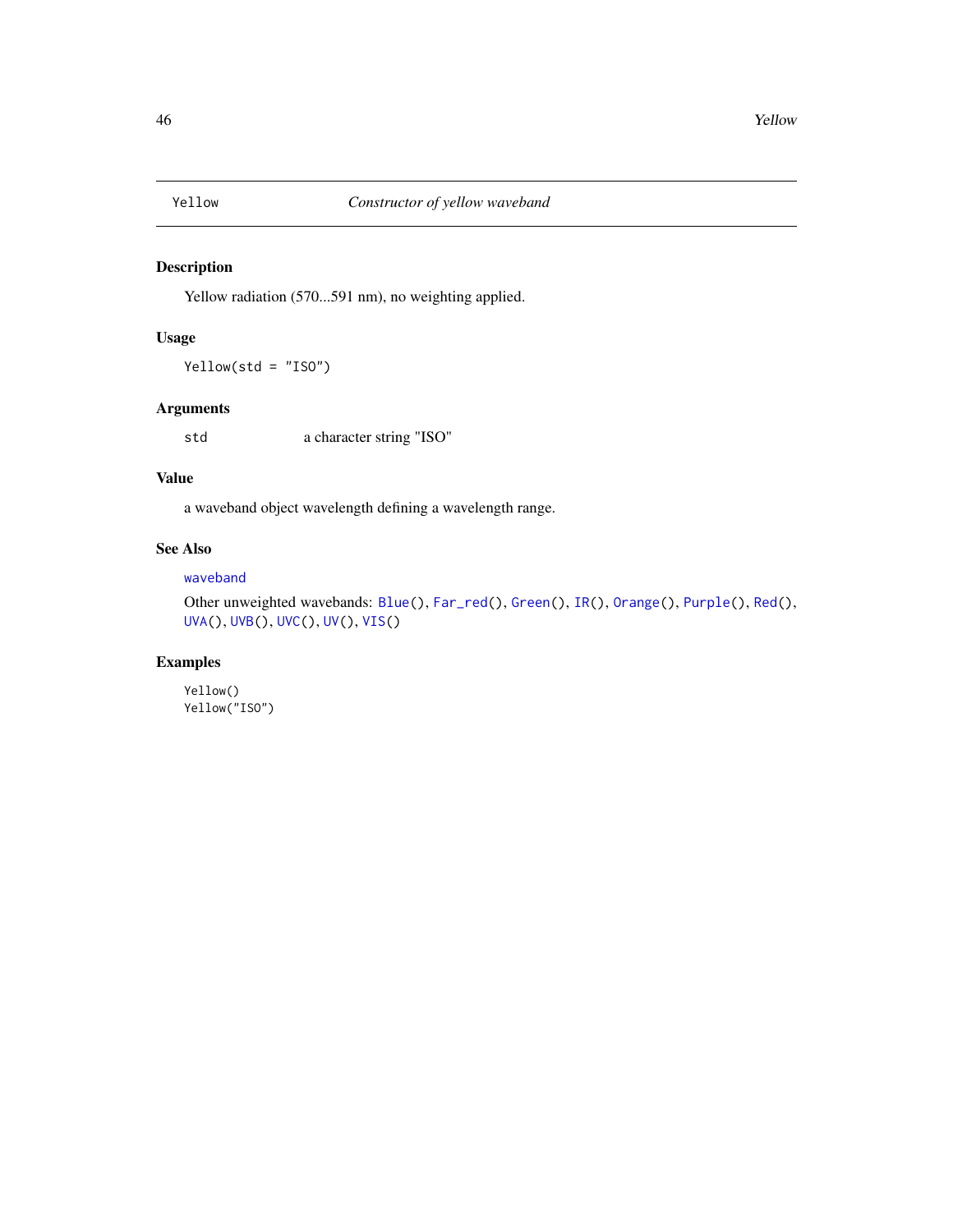# <span id="page-46-0"></span>**Index**

∗Topic datasets CIE1924\_lef.spct, [9](#page-8-0) CIE1951\_scotopic\_lef.spct, [10](#page-9-0) CIE2008\_lef2deg.spct, [10](#page-9-0) photopic\_sensitivity, [35](#page-34-0) scotopic\_sensitivity, [38](#page-37-0) SetlowTUV.spct, [39](#page-38-0) Blue, [5,](#page-4-0) *[17](#page-16-0)*, *[25](#page-24-0)*, *[28](#page-27-0)*, *[32](#page-31-0)*, *[37,](#page-36-0) [38](#page-37-0)*, *[40–](#page-39-0)[42](#page-41-0)*, *[45,](#page-44-0) [46](#page-45-0)* CH4, [6,](#page-5-0) *[9](#page-8-0)*, *[12](#page-11-0)*, *[14,](#page-13-0) [15](#page-14-0)*, *[18](#page-17-0)*, *[20](#page-19-0)*, *[22](#page-21-0)*, *[24](#page-23-0)*, *[26](#page-25-0)*, *[34](#page-33-0)* CH4\_e\_fun, [7,](#page-6-0) *[8](#page-7-0)*, *[11](#page-10-0)[–13](#page-12-0)*, *[16](#page-15-0)*, *[19](#page-18-0)*, *[21](#page-20-0)*, *[23](#page-22-0)*, *[25](#page-24-0)*, *[27](#page-26-0)*, *[35](#page-34-0)* CH4\_q\_fun, *[7](#page-6-0)*, [8,](#page-7-0) *[11](#page-10-0)[–13](#page-12-0)*, *[16](#page-15-0)*, *[19](#page-18-0)*, *[21](#page-20-0)*, *[23](#page-22-0)*, *[25](#page-24-0)*, *[27](#page-26-0)*, *[35](#page-34-0)* CIE, *[6](#page-5-0)*, [8,](#page-7-0) *[12](#page-11-0)*, *[14,](#page-13-0) [15](#page-14-0)*, *[18](#page-17-0)*, *[20](#page-19-0)*, *[22](#page-21-0)*, *[24](#page-23-0)*, *[26](#page-25-0)*, *[34](#page-33-0)* CIE1924\_lef.spct, [9](#page-8-0) CIE1951\_scotopic\_lef.spct, [10](#page-9-0) CIE2008\_lef2deg.spct, [10](#page-9-0) CIE\_e\_fun, *[7,](#page-6-0) [8](#page-7-0)*, [11,](#page-10-0) *[12,](#page-11-0) [13](#page-12-0)*, *[16](#page-15-0)*, *[19](#page-18-0)*, *[21](#page-20-0)*, *[23](#page-22-0)*, *[25](#page-24-0)*, *[27](#page-26-0)*, *[35](#page-34-0)* CIE\_q\_fun, *[7,](#page-6-0) [8](#page-7-0)*, *[11](#page-10-0)*, [11,](#page-10-0) *[13](#page-12-0)*, *[16](#page-15-0)*, *[19](#page-18-0)*, *[21](#page-20-0)*, *[23](#page-22-0)*, *[25](#page-24-0)*, *[27](#page-26-0)*, *[35](#page-34-0)* DNA\_GM, *[6](#page-5-0)*, *[9](#page-8-0)*, [12,](#page-11-0) *[14,](#page-13-0) [15](#page-14-0)*, *[18](#page-17-0)*, *[20](#page-19-0)*, *[22](#page-21-0)*, *[24](#page-23-0)*, *[26](#page-25-0)*, *[34](#page-33-0)* DNA\_GM\_q\_fun, *[7,](#page-6-0) [8](#page-7-0)*, *[11,](#page-10-0) [12](#page-11-0)*, [13,](#page-12-0) *[16](#page-15-0)*, *[19](#page-18-0)*, *[21](#page-20-0)*, *[23](#page-22-0)*, *[25](#page-24-0)*, *[27](#page-26-0)*, *[35](#page-34-0)* DNA\_N, *[6](#page-5-0)*, *[9](#page-8-0)*, *[12](#page-11-0)*, [14,](#page-13-0) *[15](#page-14-0)*, *[18](#page-17-0)*, *[20](#page-19-0)*, *[22](#page-21-0)*, *[24](#page-23-0)*, *[26](#page-25-0)*, *[34](#page-33-0)* DNA\_N\_q\_fun, [14](#page-13-0) DNA\_P, *[6](#page-5-0)*, *[9](#page-8-0)*, *[12](#page-11-0)*, *[14](#page-13-0)*, [15,](#page-14-0) *[18](#page-17-0)*, *[20](#page-19-0)*, *[22](#page-21-0)*, *[24](#page-23-0)*, *[26](#page-25-0)*, *[34](#page-33-0)* DNA\_P\_q\_fun, *[7,](#page-6-0) [8](#page-7-0)*, *[11](#page-10-0)[–13](#page-12-0)*, [16,](#page-15-0) *[19](#page-18-0)*, *[21](#page-20-0)*, *[23](#page-22-0)*, *[25](#page-24-0)*, *[27](#page-26-0)*, *[35](#page-34-0)* ETM\_bands *(*Landsat\_bands*)*, [30](#page-29-0) Far\_red, *[6](#page-5-0)*, [17,](#page-16-0) *[25](#page-24-0)*, *[28](#page-27-0)*, *[32](#page-31-0)*, *[37,](#page-36-0) [38](#page-37-0)*, *[40–](#page-39-0)[42](#page-41-0)*, *[45,](#page-44-0) [46](#page-45-0)* FIR *(*IR*)*, [27](#page-26-0) FLAV, *[6](#page-5-0)*, *[9](#page-8-0)*, *[12](#page-11-0)*, *[14,](#page-13-0) [15](#page-14-0)*, [18,](#page-17-0) *[20](#page-19-0)*, *[22](#page-21-0)*, *[24](#page-23-0)*, *[26](#page-25-0)*, *[34](#page-33-0)* FLAV\_q\_fun, *[7,](#page-6-0) [8](#page-7-0)*, *[11](#page-10-0)[–13](#page-12-0)*, *[16](#page-15-0)*, [18,](#page-17-0) *[21](#page-20-0)*, *[23](#page-22-0)*, *[25](#page-24-0)*, *[27](#page-26-0)*, *[35](#page-34-0)*

GEN.G, *[24](#page-23-0)* GEN.M, *[24](#page-23-0)* GEN\_G, *[6](#page-5-0)*, *[9](#page-8-0)*, *[12](#page-11-0)*, *[14,](#page-13-0) [15](#page-14-0)*, *[18](#page-17-0)*, [19,](#page-18-0) *[22](#page-21-0)*, *[24](#page-23-0)*, *[26](#page-25-0)*, *[34](#page-33-0)* GEN\_G\_q\_fun, *[7,](#page-6-0) [8](#page-7-0)*, *[11](#page-10-0)[–13](#page-12-0)*, *[16](#page-15-0)*, *[19](#page-18-0)*, [20,](#page-19-0) *[23](#page-22-0)*, *[25](#page-24-0)*, *[27](#page-26-0)*, *[35](#page-34-0)* GEN\_M, *[6](#page-5-0)*, *[9](#page-8-0)*, *[12](#page-11-0)*, *[14,](#page-13-0) [15](#page-14-0)*, *[18](#page-17-0)*, *[20](#page-19-0)*, [21,](#page-20-0) *[24](#page-23-0)*, *[26](#page-25-0)*, *[34](#page-33-0)* GEN\_M\_q\_fun, *[7,](#page-6-0) [8](#page-7-0)*, *[11](#page-10-0)[–13](#page-12-0)*, *[16](#page-15-0)*, *[19](#page-18-0)*, *[21](#page-20-0)*, [22,](#page-21-0) *[25](#page-24-0)*, *[27](#page-26-0)*, *[35](#page-34-0)* GEN\_T, *[6](#page-5-0)*, *[9](#page-8-0)*, *[12](#page-11-0)*, *[14,](#page-13-0) [15](#page-14-0)*, *[18](#page-17-0)*, *[20](#page-19-0)*, *[22](#page-21-0)*, [23,](#page-22-0) *[26](#page-25-0)*, *[34](#page-33-0)* GEN\_T\_q\_fun, *[7,](#page-6-0) [8](#page-7-0)*, *[11](#page-10-0)[–13](#page-12-0)*, *[16](#page-15-0)*, *[19](#page-18-0)*, *[21](#page-20-0)*, *[23](#page-22-0)*, [24,](#page-23-0) *[27](#page-26-0)*, *[35](#page-34-0)* Green, *[6](#page-5-0)*, *[17](#page-16-0)*, [25,](#page-24-0) *[28](#page-27-0)*, *[32](#page-31-0)*, *[37,](#page-36-0) [38](#page-37-0)*, *[40](#page-39-0)[–42](#page-41-0)*, *[45,](#page-44-0) [46](#page-45-0)* ICNIRP, *[6](#page-5-0)*, *[9](#page-8-0)*, *[12](#page-11-0)*, *[14,](#page-13-0) [15](#page-14-0)*, *[18](#page-17-0)*, *[20](#page-19-0)*, *[22](#page-21-0)*, *[24](#page-23-0)*, [26,](#page-25-0) *[34](#page-33-0)* ICNIRP\_e\_fun, *[7,](#page-6-0) [8](#page-7-0)*, *[11](#page-10-0)[–13](#page-12-0)*, *[16](#page-15-0)*, *[19](#page-18-0)*, *[21](#page-20-0)*, *[23](#page-22-0)*, *[25](#page-24-0)*, [27,](#page-26-0) *[35](#page-34-0)* IR, *[6](#page-5-0)*, *[17](#page-16-0)*, *[25](#page-24-0)*, [27,](#page-26-0) *[32](#page-31-0)*, *[37,](#page-36-0) [38](#page-37-0)*, *[40](#page-39-0)[–42](#page-41-0)*, *[45,](#page-44-0) [46](#page-45-0)* IR\_bands, [29,](#page-28-0) *[30](#page-29-0)*, *[36](#page-35-0)*, *[44,](#page-43-0) [45](#page-44-0)* IRA *(*IR*)*, [27](#page-26-0) IRB *(*IR*)*, [27](#page-26-0) IRC *(*IR*)*, [27](#page-26-0) Landsat\_bands, *[29](#page-28-0)*, [30,](#page-29-0) *[36](#page-35-0)*, *[44,](#page-43-0) [45](#page-44-0)* MIR *(*IR*)*, [27](#page-26-0) MSS\_bands *(*Landsat\_bands*)*, [30](#page-29-0) NDVI, [31](#page-30-0) NDxI, *[31](#page-30-0)* new\_waveband, *[6](#page-5-0)*, *[12](#page-11-0)*, *[14,](#page-13-0) [15](#page-14-0)*, *[22](#page-21-0)*, *[26](#page-25-0)*, *[28](#page-27-0)*, *[37](#page-36-0)*, *[40](#page-39-0)*, *[42](#page-41-0)* NIR, *[17](#page-16-0)*, *[31](#page-30-0)* NIR *(*IR*)*, [27](#page-26-0) OLI\_bands *(*Landsat\_bands*)*, [30](#page-29-0) Orange, *[6](#page-5-0)*, *[17](#page-16-0)*, *[25](#page-24-0)*, *[28](#page-27-0)*, [32,](#page-31-0) *[37,](#page-36-0) [38](#page-37-0)*, *[40](#page-39-0)[–42](#page-41-0)*, *[45,](#page-44-0) [46](#page-45-0)* PAR, [32](#page-31-0) PG, *[6](#page-5-0)*, *[9](#page-8-0)*, *[12](#page-11-0)*, *[14,](#page-13-0) [15](#page-14-0)*, *[18](#page-17-0)*, *[20](#page-19-0)*, *[22](#page-21-0)*, *[24](#page-23-0)*, *[26](#page-25-0)*, [33](#page-32-0) PG\_q\_fun, *[7,](#page-6-0) [8](#page-7-0)*, *[11](#page-10-0)[–13](#page-12-0)*, *[16](#page-15-0)*, *[19](#page-18-0)*, *[21](#page-20-0)*, *[23](#page-22-0)*, *[25](#page-24-0)*, *[27](#page-26-0)*, [34](#page-33-0)